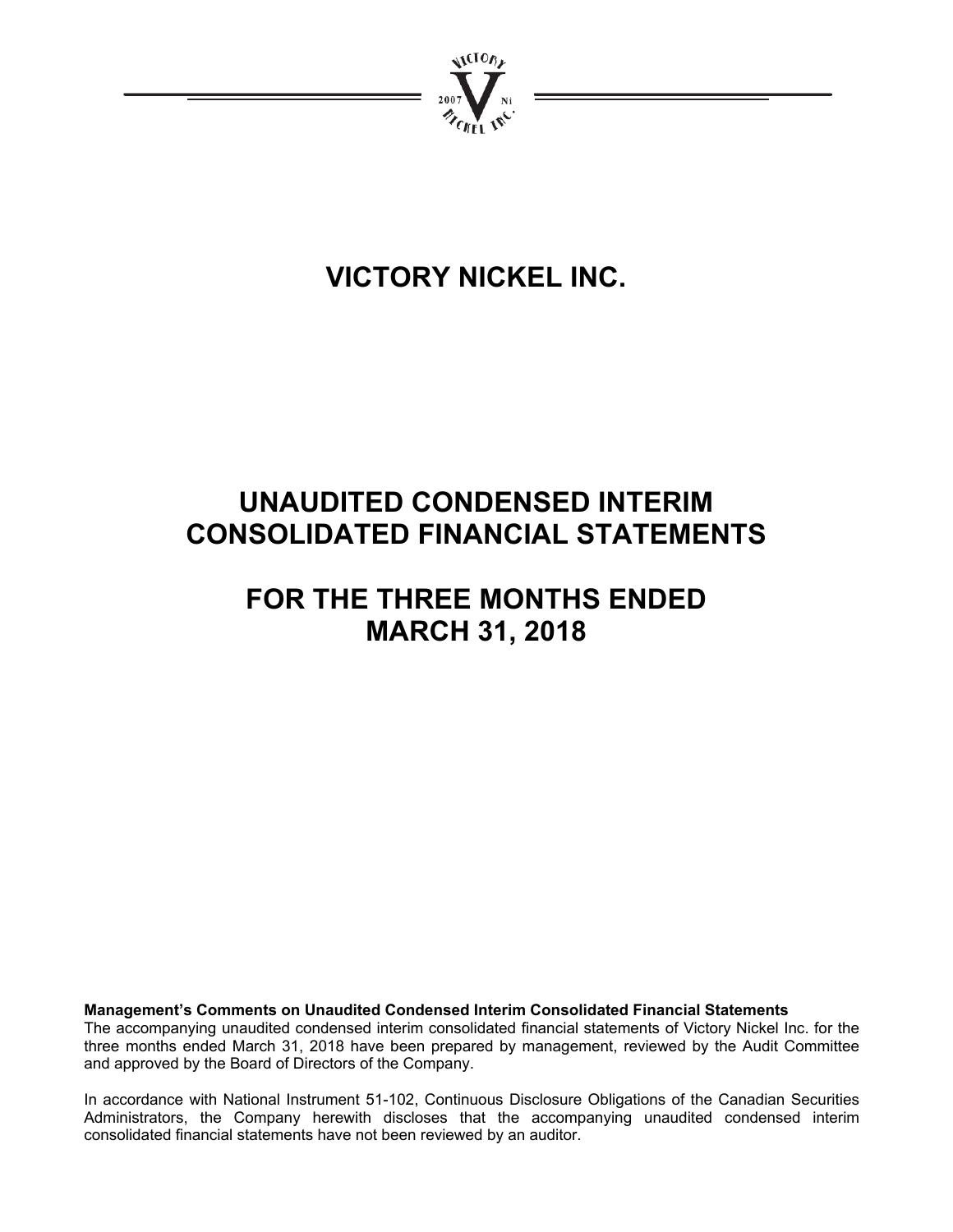# **Condensed Interim Consolidated Balance Sheets**

|                                                                                |                | March 31,<br>2018    | December 31.<br>2017              |
|--------------------------------------------------------------------------------|----------------|----------------------|-----------------------------------|
| (in thousands of United States dollars)                                        | <b>Notes</b>   | (unaudited)          |                                   |
| <b>ASSETS</b>                                                                  |                |                      |                                   |
| <b>Current assets</b>                                                          |                |                      |                                   |
| Cash and cash equivalents                                                      |                | \$<br>46             | -\$<br>125                        |
| Receivables and prepaids                                                       | 4              | 442                  | 88                                |
| Marketable securities                                                          | 5              | 149                  | 255                               |
| Inventory                                                                      | 6              | 1,769                | 1,851                             |
| <b>Total current assets</b>                                                    |                | 2,406                | 2,319                             |
| Non-current assets                                                             |                |                      |                                   |
| Property, plant and equipment                                                  | $\overline{7}$ | 2,905                | 3,057                             |
| Mine property and development project                                          | 8              | 34,996               | 34,996                            |
| Exploration and evaluation projects                                            | 9              | 8,718                | 8,718                             |
| <b>Total non-current assets</b>                                                |                | 46,619               | 46,771                            |
| <b>Total Assets</b>                                                            |                | \$<br>49,025         | $\sqrt[6]{\frac{1}{2}}$<br>49,090 |
| <b>Current liabilities</b><br>Trade and other payables<br>Loans and borrowings | 10<br>11       | \$<br>2,263<br>7,400 | 2,225<br>- \$<br>6,500            |
| <b>Total current liabilities</b>                                               |                | 9,663                | 8,725                             |
| <b>Non-current liabilities</b>                                                 |                |                      |                                   |
| Loans and borrowings                                                           | 11             | 7,299                | 7,286                             |
| Participating Interest                                                         | 12             | 529                  | 529                               |
| Deferred tax liability                                                         |                | 673                  | 911                               |
| <b>Total non-current liabilities</b>                                           |                | 8,501                | 8,726                             |
| <b>Total Liabilities</b>                                                       |                | 18,164               | 17,451                            |
| <b>Shareholders' equity</b>                                                    |                |                      |                                   |
| Share capital                                                                  | 13             | 53,323               | 53,323                            |
| Contributed surplus                                                            |                | 6,160                | 6,140                             |
| Accumulated other comprehensive loss                                           |                | (3, 847)             | (3, 777)                          |
| <b>Deficit</b>                                                                 |                | (24, 775)            | (24, 047)                         |
| Total shareholders' equity                                                     |                | 30,861               | 31,639                            |
| <b>Total Liabilities and Shareholders' Equity</b>                              |                | \$<br>49,025         | \$<br>49,090                      |

## **NATURE OF OPERATIONS AND GOING CONCERN (Note 1)**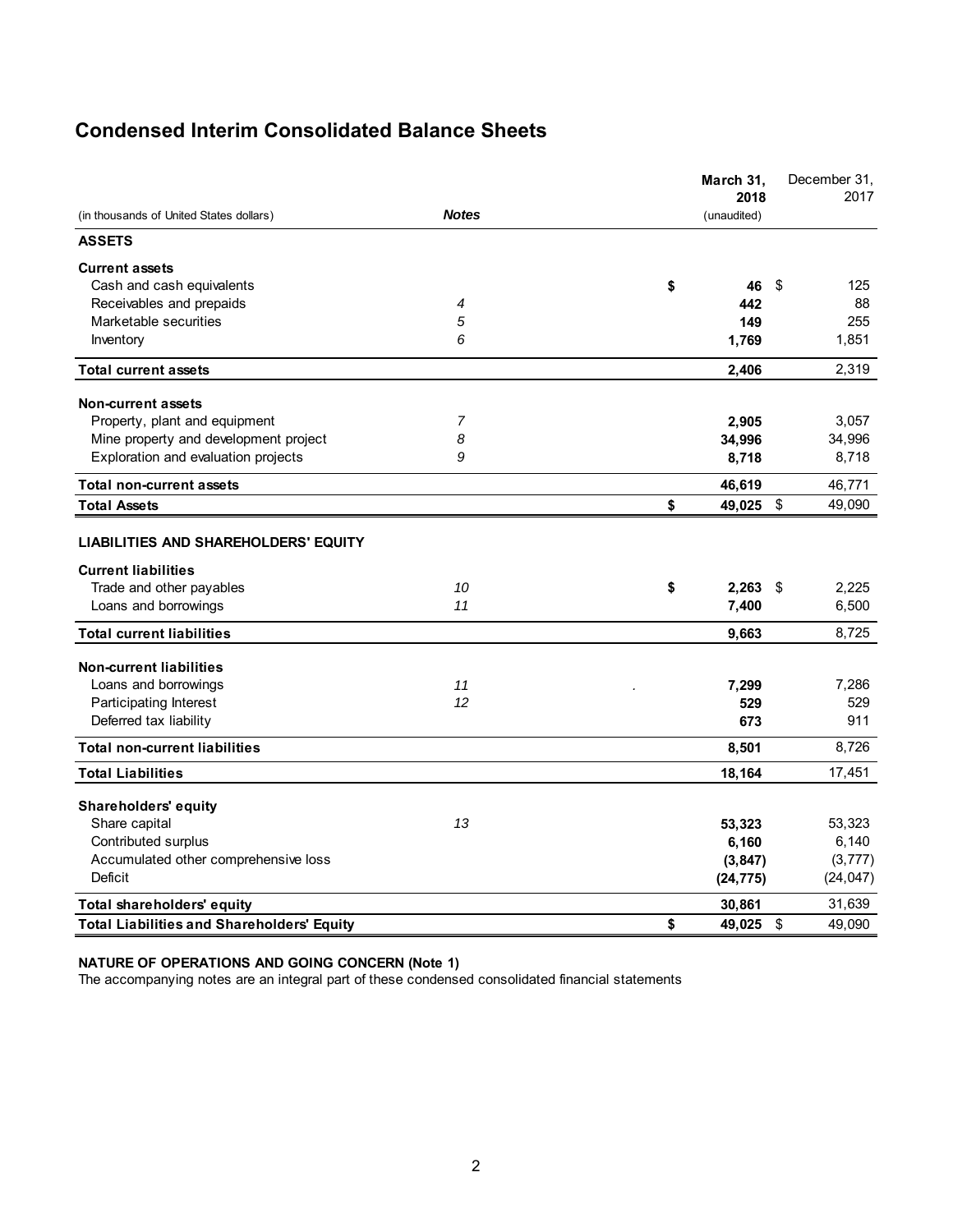# **Condensed Interim Consolidated Statements of Operations**

|                                                                   |              | Three months ended |            |                |  |  |  |
|-------------------------------------------------------------------|--------------|--------------------|------------|----------------|--|--|--|
|                                                                   |              | March 31, 2018     |            | March 31, 2017 |  |  |  |
| (in thousands of United States dollars, except per share amounts) | <b>Notes</b> | (unaudited)        |            | (unaudited)    |  |  |  |
| Sales                                                             |              | \$<br>399          | \$         | 249            |  |  |  |
| Cost of goods sold                                                |              | (388)              |            | (241)          |  |  |  |
| <b>Gross profit</b>                                               |              | 11                 |            | 8              |  |  |  |
| <b>Operating expenses</b>                                         |              |                    |            |                |  |  |  |
| General and administrative                                        |              | (187)              |            | (139)          |  |  |  |
| Share based payments                                              | 15           | (20)               |            | (304)          |  |  |  |
| Amortization of property, plant and equipment                     | 7            | (147)              |            | (133)          |  |  |  |
| <b>Operating loss</b>                                             |              | (343)              |            | (568)          |  |  |  |
| Finance income                                                    | 16           |                    |            | 28             |  |  |  |
| Finance costs                                                     | 16           | (623)              |            | (801)          |  |  |  |
| <b>Net finance costs</b>                                          |              | (623)              |            | (773)          |  |  |  |
| Loss before income taxes                                          |              | (966)              |            | (1, 341)       |  |  |  |
| Income tax recovery                                               |              | 238                |            | 433            |  |  |  |
| Net loss for the period                                           |              | \$                 | $(728)$ \$ | (908)          |  |  |  |
| Loss per share                                                    | 14           |                    |            |                |  |  |  |
| Basic and diluted loss per share                                  |              | \$<br>$(0.01)$ \$  |            | (0.01)         |  |  |  |

The accompanying notes are an integral part of these condensed consolidated financial statements

# **Condensed Interim Consolidated Statements of Comprehensive (Loss) Income**

|                                                  | Three months ended |                |            |  |                |  |  |
|--------------------------------------------------|--------------------|----------------|------------|--|----------------|--|--|
|                                                  |                    | March 31, 2018 |            |  | March 31, 2017 |  |  |
| (in thousands of United States dollars)          |                    | (unaudited)    |            |  | (unaudited)    |  |  |
| Net loss for the period                          |                    |                | $(728)$ \$ |  | (908)          |  |  |
| Other comprehensive income (loss) ("OCI")        |                    |                |            |  |                |  |  |
| Net change in fair value of financial assets     | 5                  |                | (106)      |  | 72             |  |  |
| Foreign exchange loss                            |                    |                | 36         |  | (3)            |  |  |
| Other comprehensive (loss) income for the period |                    |                | (70)       |  | 69             |  |  |
| <b>Total Comprehensive Loss for the period</b>   |                    |                | 798)       |  | (839)          |  |  |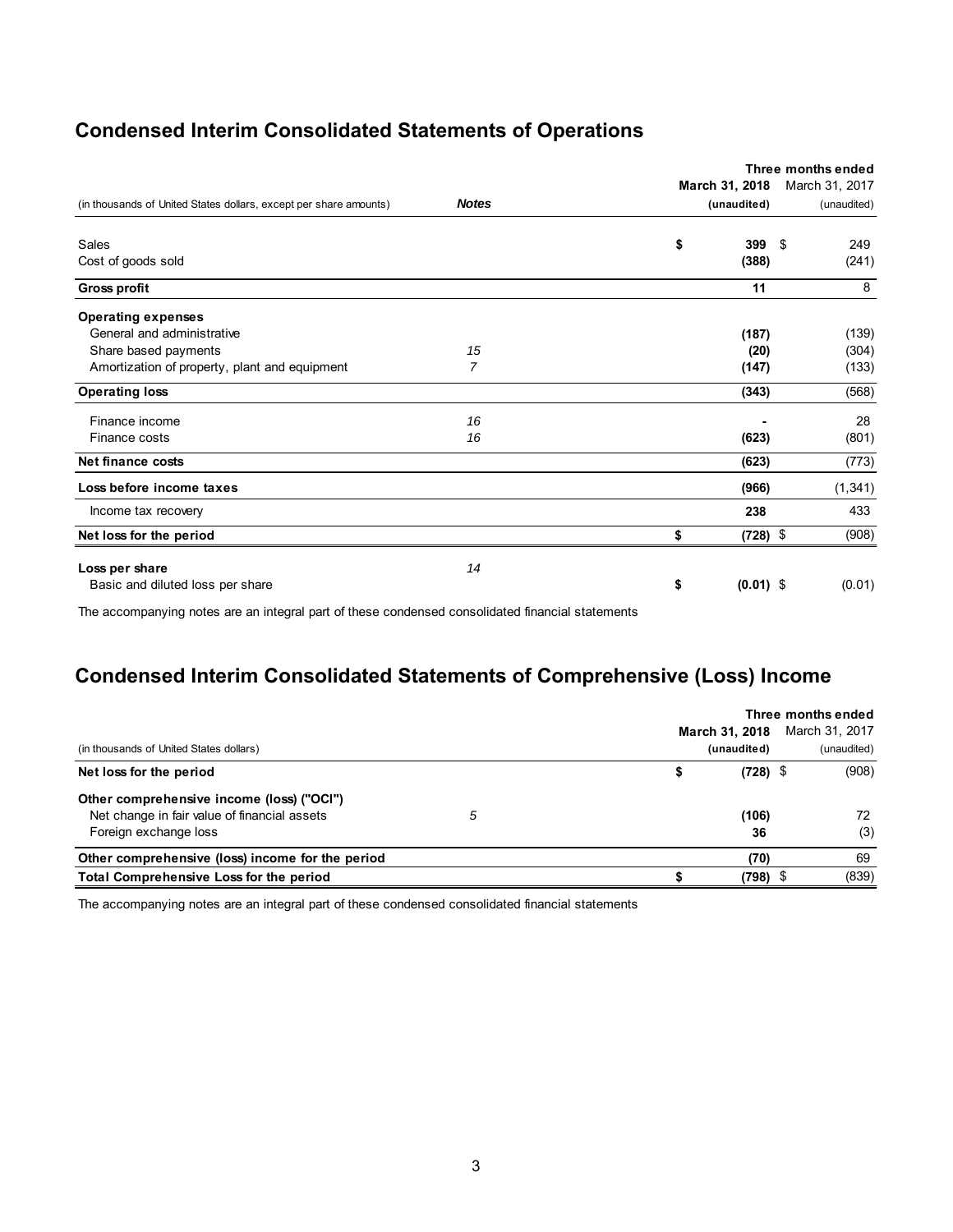# **Condensed Interim Consolidated Statements of Shareholders' Equity**

| (in thousands of United States dollars)                                                              |    | <b>Share</b><br>Capital | <b>Surplus</b> | Accumulated<br>Other<br><b>Contributed Comprehensive</b><br>(Loss) Income | Deficit                    | <b>Total Equity</b> |
|------------------------------------------------------------------------------------------------------|----|-------------------------|----------------|---------------------------------------------------------------------------|----------------------------|---------------------|
| Balances as at January 1, 2017                                                                       |    | <b>Notes \$ 53,241</b>  | \$<br>5,696    | \$<br>(3, 855)                                                            | \$ (23,999)                | \$<br>31,083        |
| Total comprehensive loss for the period                                                              |    |                         |                |                                                                           |                            |                     |
| Net loss for the period                                                                              |    |                         |                |                                                                           | (908)                      | (908)               |
| Other comprehensive income (loss)<br>Net change in fair value of financial assets<br>Income tax loss |    |                         |                | 72                                                                        |                            | 72                  |
| Foreign exchange on change in functional currency                                                    |    |                         |                | (3)                                                                       |                            | (3)                 |
| Total other comprehensive income                                                                     |    |                         |                | 69                                                                        |                            | 69                  |
| Total comprehensive loss for the period                                                              |    |                         |                |                                                                           |                            | (839)               |
| Transactions with owners, recorded directly in equity                                                |    |                         |                |                                                                           |                            |                     |
| Contributions in the period                                                                          |    |                         |                |                                                                           |                            |                     |
| Options granted and vesting                                                                          |    |                         | 304            |                                                                           |                            | 304                 |
| <b>Total contributions by owners</b>                                                                 |    |                         | 304            |                                                                           |                            | 304                 |
| <b>Total transactions with owners</b>                                                                |    |                         | 304            |                                                                           |                            | 304                 |
| Balances as at March 31, 2017                                                                        |    | \$53,241                | \$<br>6,000    | \$                                                                        | $(3,786)$ \$ $(24,907)$ \$ | 30,548              |
| Balances as at January 1, 2018                                                                       |    | \$53,323                | \$<br>6,140    | \$<br>(3, 777)                                                            | \$ (24, 047) \$            | 31,639              |
| Total comprehensive loss for the period                                                              |    |                         |                |                                                                           |                            |                     |
| Net Loss for the period                                                                              |    |                         |                |                                                                           | (728)                      | (728)               |
| Other comprehensive income (loss)                                                                    |    |                         |                |                                                                           |                            |                     |
| Net change in fair value of financial assets                                                         | 5  |                         |                | (106)                                                                     |                            | (106)               |
| Foreign exchange on change in functional currency                                                    |    |                         |                | 36                                                                        |                            | 36                  |
| Total other comprehensive loss                                                                       |    |                         |                | (70)                                                                      |                            | (70)                |
| Total comprehensive loss for the period                                                              |    |                         |                |                                                                           |                            | (798)               |
| Transactions with owners, recorded directly in equity                                                |    |                         |                |                                                                           |                            |                     |
| Contributions in the period                                                                          |    |                         |                |                                                                           |                            |                     |
| Options granted and vesting                                                                          | 15 |                         | 20             |                                                                           |                            | 20                  |
| <b>Total contributions</b>                                                                           |    |                         | 20             |                                                                           |                            | 20                  |
| <b>Total transactions with owners</b>                                                                |    |                         | 20             |                                                                           |                            | 20                  |
| Balances as at March 31, 2018                                                                        |    | \$53,323                | \$<br>6.160    | \$                                                                        | $(3,847)$ \$ $(24,775)$ \$ | 30.861              |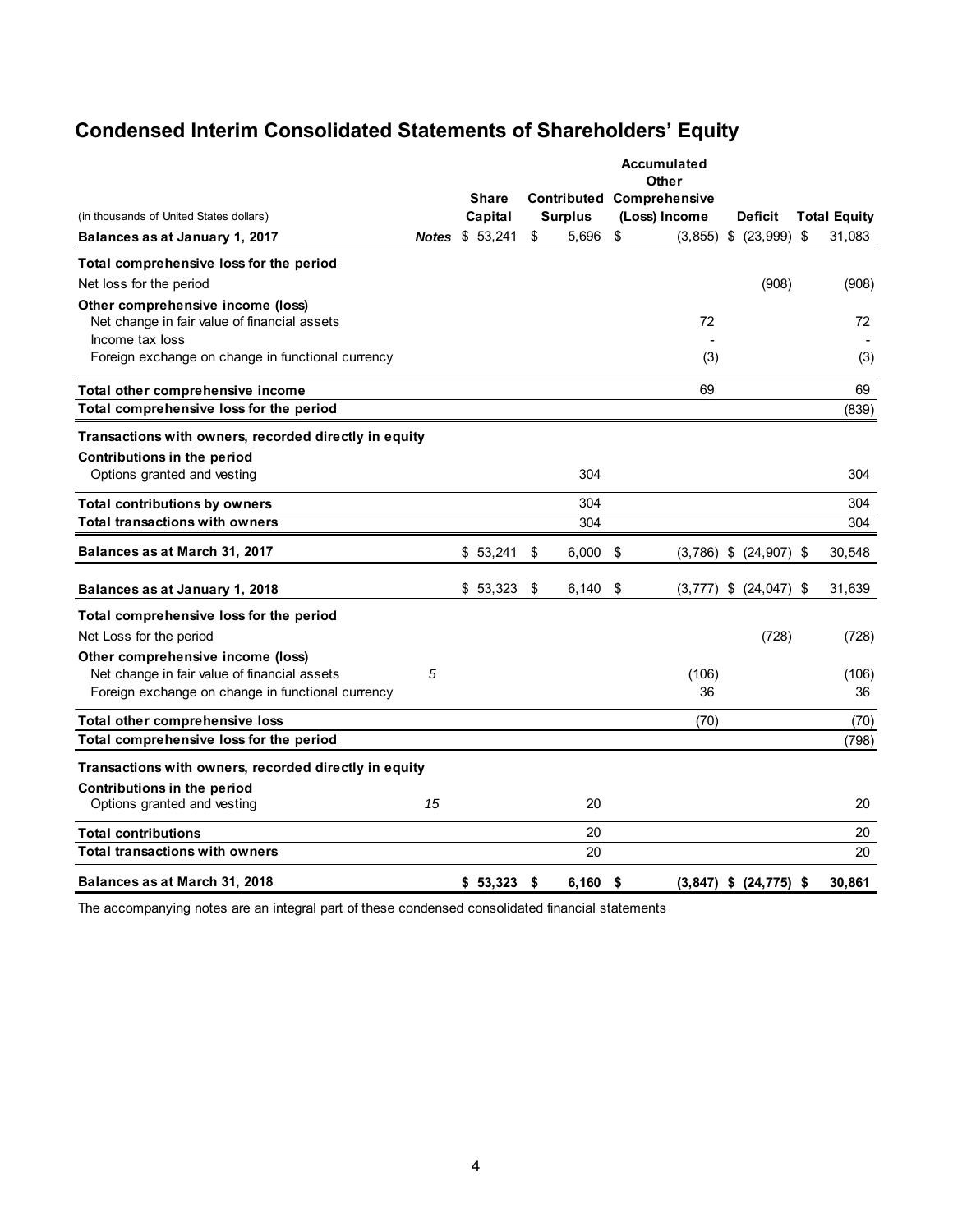# **Condensed Interim Consolidated Statements of Cash Flows**

|                                                       |                |                               | Three months ended |       |
|-------------------------------------------------------|----------------|-------------------------------|--------------------|-------|
| (in thousands of United States dollars)               | <b>Notes</b>   | March 31, 2018 March 31, 2017 |                    |       |
| Cash flows from operating activities                  |                |                               |                    |       |
| Net loss for the period                               |                | \$<br>$(728)$ \$              |                    | (908) |
| Adjustments for:                                      |                |                               |                    |       |
| Share based payments                                  | 15             | 20                            |                    | 304   |
| Amortization of property, plant and equipment         | $\overline{7}$ | 147                           |                    | 133   |
| Net finance costs                                     | 16             | 610                           |                    | 865   |
| Income tax recovery                                   |                | (238)                         |                    | (433) |
| Net change in working capital:                        |                |                               |                    |       |
| Change in receivables and prepaids                    | 4              | (264)                         |                    | (191) |
| Change in inventory                                   | 6              | 82                            |                    | 134   |
| Change in trade and other payables                    | 10             | 40                            |                    | 45    |
| Net cash used by operating activities                 |                | (331)                         |                    | (51)  |
| Cash flows from investing activities                  |                |                               |                    |       |
| Expenditures on mine property and development project | 8              |                               |                    | (4)   |
| Expenditures on exploration and evaluation projects   | 9              |                               |                    | (6)   |
| Issuance of current promissory note                   | 11             | (90)                          |                    |       |
| Net cash used by from investing activities            |                | (90)                          |                    | (10)  |
| Cash flows from financing activities                  |                |                               |                    |       |
| Payments of interest                                  | 11             |                               |                    | (20)  |
| Receipt of other current loan                         | 11             | 302                           |                    |       |
| Payments under leases                                 |                | (2)                           |                    | (35)  |
| Net cash provided (used) by financing activities      |                | 300                           |                    | (55)  |
| Net decrease in cash and cash equivalents             |                | (121)                         |                    | (116) |
| Foreign exchange effect on cash and cash equivalents  |                | 42                            |                    | (3)   |
| Cash and cash equivalents, beginning of the period    |                | 125                           |                    | 197   |
| Cash and cash equivalents, end of the period          |                | \$<br>46                      | \$                 | 78    |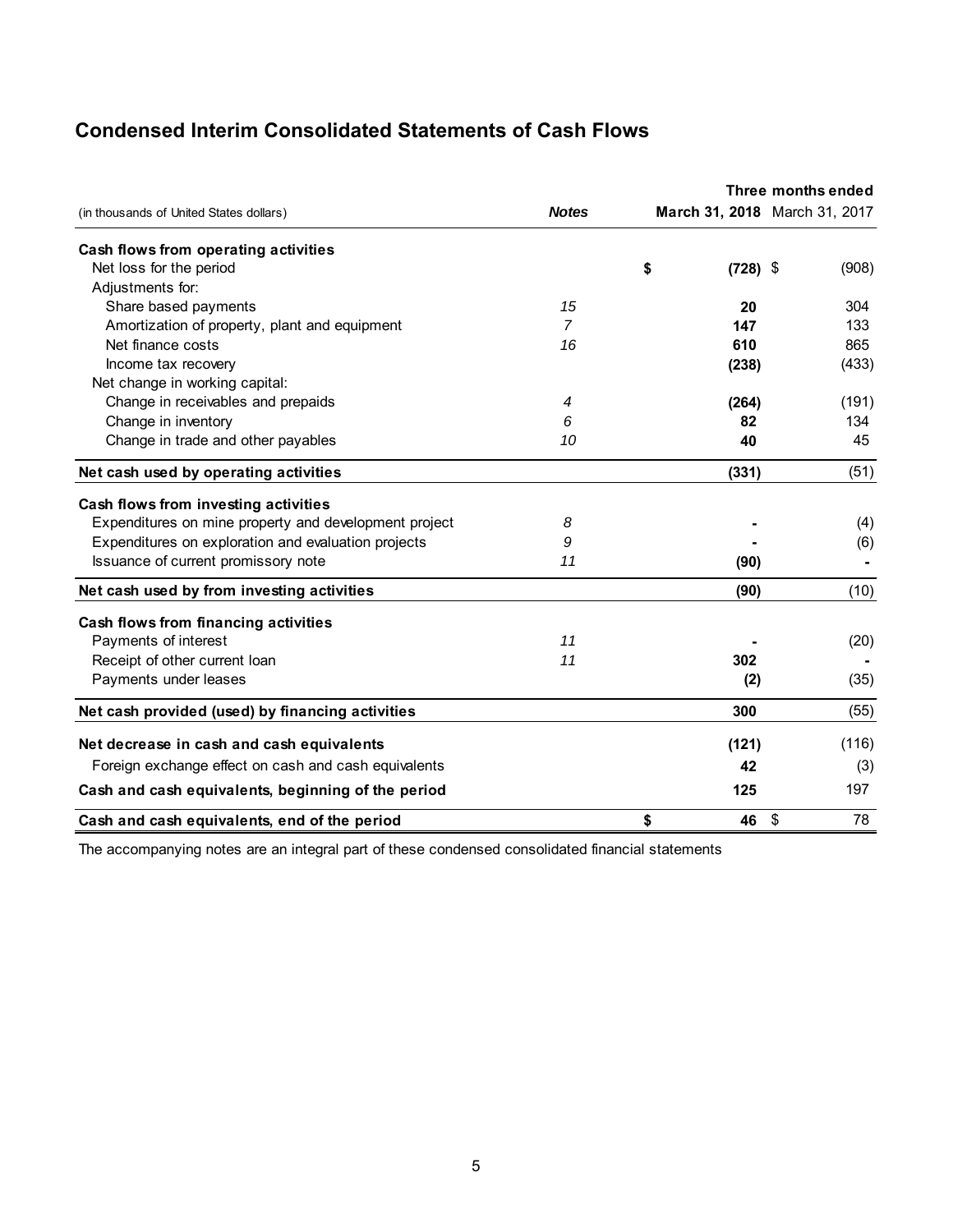*(all tabular amounts in thousands of United States dollars, except common share and per share information)*

# **1. NATURE OF OPERATIONS AND GOING CONCERN**

## **Nature of Operations**

Victory Nickel Inc. ("Victory Nickel" or the "Company") is a company domiciled in Canada. The address of the Company's registered office is 80 Richmond St. West, Suite 1802, Toronto, Ontario, M5H 2A4. The consolidated financial statements as at and for the three months ended March 31, 2018 and 2017 (the "Condensed Interim Consolidated Financial Statements") comprise of the Company and its subsidiaries Victory Silica Ltd. ("Victory Silica") and BG Solutions Ltd. ("BG") together referred to as "Victory Nickel" and individually as "Victory Nickel entities". Victory Nickel was primarily engaged in the acquisition, exploration and development of nickel properties and associated products in Canada until the second quarter of 2014 when the Company became a producer and supplier of premium frac sand from its frac sand plant (the "7P Plant"), located near the town of Seven Persons, approximately 18 kilometres southwest of Medicine Hat, Alberta. The 7P Plant comprises a fully-operational wet plant with a nominal capacity of approximately 120,000 tons per annum ("tpa") and a dry plant with a nominal capacity of 500,000 tpa. Frac sand is specialized sand that is used as a proppant to enhance recovery from oil and gas wells. The Company was formed on February 1, 2007 pursuant to a plan of arrangement.

On February 22, 2016 the Company commenced trading its common shares on the Canadian Securities Exchange ("CSE") under the symbol NI. Previously, the Company was listed on the Toronto Stock Exchange ("TSX") under the symbol NI.

All dollar amounts are quoted in United States dollars ("US\$" or "US dollars"), except for those denoted as Canadian dollars ("CAD\$") or Australian dollars ("AU\$").

## **Going Concern**

These Condensed Interim Consolidated Financial Statements have been prepared using Generally Accepted Accounting Principles ("GAAP") applicable to a going concern, which contemplates the realization of assets and settlement of liabilities in the normal course of business as they come due. As at March 31, 2018, the Company had a working capital deficiency of \$7,257,000, calculated as current assets less current liabilities, an increase from a working capital deficiency of \$6,406,000 as at December 31, 2017. At March 31, 2018, the debts of \$7,400,000 were the largest factor in the Company's working capital deficiency, as the Company was in default on all unsecured debt and related interest.

The Company's main assets are its nickel projects. Minago, the most advanced of its projects is permitted and ready for development. However, development costs are in excess of \$500,000,000 and given the current price of nickel, it is unlikely that financing for this project will be available in the near future. If the Company is unable to finance and develop these projects, the potential recovery via sale of these projects may be below the current carrying amounts. Given the defaults on various loans discussed below, there is an increased risk that the Company's creditors could force the Company to liquidate its core assets under less than favourable terms.

On April 14, 2015, the Company announced that operations at the 7P Plant were temporarily suspended until the demand for frac sand improved; this temporary suspension was due to the dramatic decrease in energy pricing that began in 2014. Since March 2015, sales have been significantly below rates achieved during 2014 and continue well below the level required to generate positive cash flow. The 7P Plant was restarted in March 2017 and continues to operate on an as-needed basis in order to fulfil customer needs. In October 2017, the Company announced that it had completed the refurbishment of its frac sand wash plant at the 7P Plant. The wash plant is now operational, enhancing the ability to produce and sell frac sand. 2017 has shown some improvement in the slowdown in drilling activity due to the severe drop in the price of oil, but sales have yet to recover to levels that would generate positive cash flow.

The near-term outlook in the frac sand market remains unclear. The US dollar continues to negatively impact demand for high-quality Wisconsin frac sand in Canada, as the price for domestic frac sand has dropped and service companies appear satisfied with using lower-quality domestic frac sand, because of the price differential caused mainly by the exchange rate. As the Company's inventory is Wisconsin frac sand, this will continue to stress the Company's liquidity until such time as the market demand recovers and operations can resume on a consistent basis.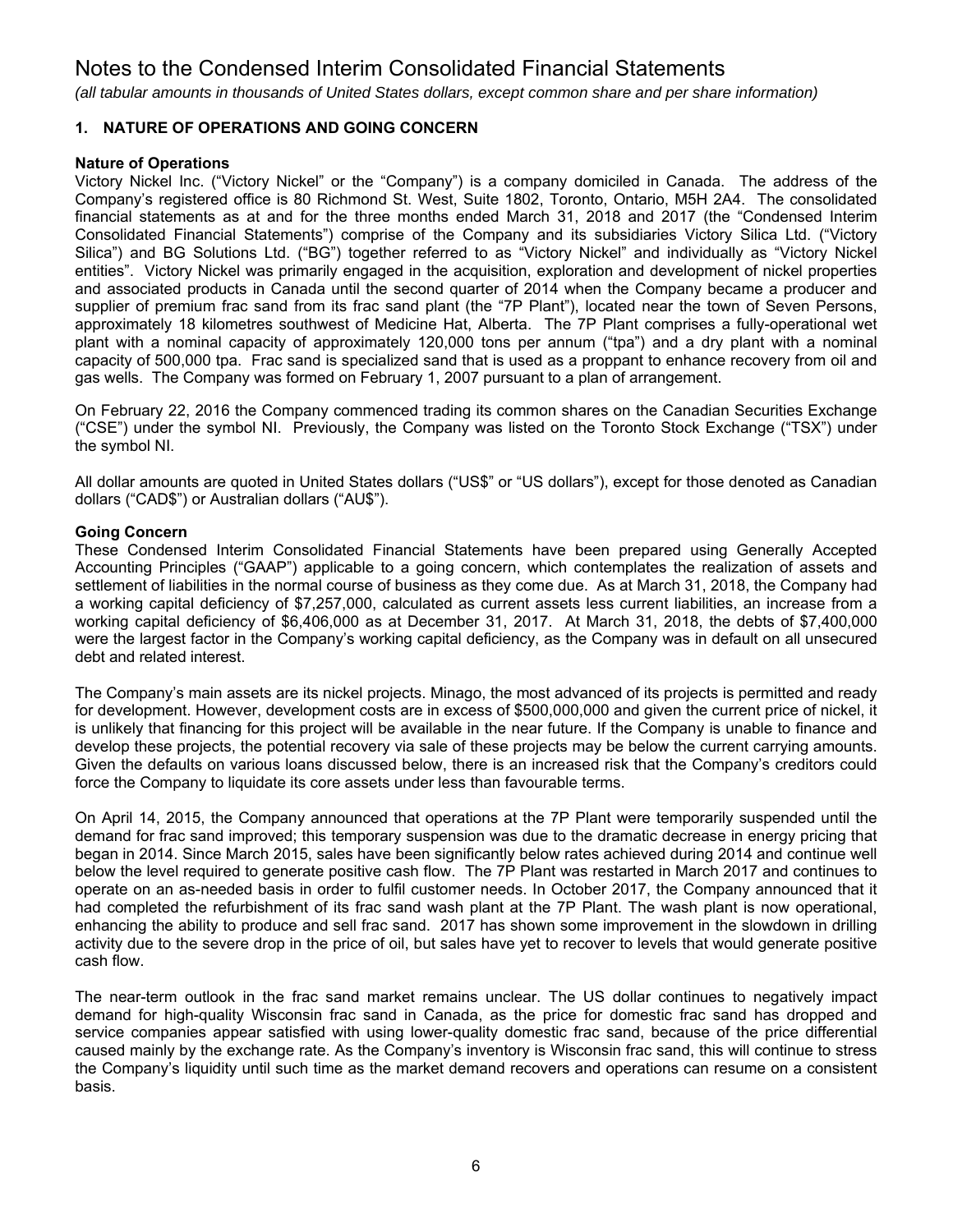*(all tabular amounts in thousands of United States dollars, except common share and per share information)*

Cash flows from frac sand sales the three months ended March 31, 2018 were sufficient to cover operating costs but not sufficient to pay financing costs and the Company was not able to make any of its interest payments due during the three months ended March 31, 2018.

During 2016, the Company restructured its debt (the "Debt Restructuring Agreement") with holders of promissory convertible notes and trade creditors, by issuing shares of the Company and unsecured promissory convertible notes ("Promissory Convertible Notes"). In 2017, the Company's secured debt ("Secured Debt") increased by the amount of unpaid interest to \$7,050,000 and the maturity date was extended to July 31, 2019.

Pursuant to the terms of the Secured Debt, the Company is prevented from making payments under outstanding unsecured debt until the Secured Debt is repaid. The lender of the Secured Debt (the "Secured Lender") provided a forbearance agreement for the balance of the accrued interest and made short term advances to cover nondiscretionary costs. Barring a significant improvement in the sales of frac sand, the Company is unlikely to be able to repay the Secured Debt in full when it matures in July 2019. The Company's ability to make the required interest payments during the remainder of 2018 is also in doubt and dependent upon frac sand sales. The Company's Secured Lender continues to demonstrate its commitment to ensure the protection of the Company's core assets by providing working capital advances and forbearance agreements with respect to the Secured Debt. Should the support of the Secured Lender change, the going concern assumption would be in doubt.

During 2016, all of the promissory convertible note holders participated in the Debt Restructuring Agreement, except for one holder of a \$3,000,000 promissory convertible note (the "Outstanding Note"). In March 2016, the Company announced that it had received notice that the holder of the Outstanding Note had filed a statement of claim concerning non-payment of principal and interest. The Company has reviewed the statement of claim with legal counsel to assess its impact on the Company and has concluded that there is no significant impact on the status of the Company's debt. The Outstanding Note matured in July 2016 and the Company has been unable to repay the amounts owing and interest payments due, which has resulted in the Company defaulting on the note.

The Company has not paid interest payments due on its Promissory Convertible Notes, which has resulted in the Company defaulting on these notes.

The ability of the Company to continue as a going concern is heavily dependent on the continued support of its lenders and the frac sand market improving, both in demand and in price, and the Company's ability to resume full operations at its 7P Plant. In addition to the liquidity and solvency uncertainties described above, the ability to resume full operations at the 7P Plant will require additional financing. In order to resume purchasing and shipping supplies of frac sand and full operations at the 7P Plant, the Company will require additional working capital. As noted, the Company's Secured Lender has been supportive to date. However, there are no assurances that the Company will be able to obtain the working capital to resume operations at the level sufficient to generate cash flows to repay its outstanding obligations.

The Company has cut non-essential costs in an effort to reduce operating losses and has deferred payments wherever possible. During 2017 and 2016, the Company, with the agreement of its Secured Lender, sold non-core assets to provide operating funds. However, without an injection of capital and/or until the demand and pricing for frac sand returns to pre-2015 levels, the Company will not be able to meet its outstanding obligations or any new obligations as they become due. The defaults on the Company's existing obligations add to the challenge of obtaining additional capital.

There can be no assurance that the Company will be able to restructure its debt further and/or recapitalize, and there is no certainty as to what further steps, if any, the secured and unsecured lenders may take. To date, management and the board of directors have reduced and/or deferred salaries and director fees until business recovers, but there is no certainty that this will continue. Management salary reductions and/or deferrals put the Company at risk of being unable to retain key personnel.

In addition to the above liquidity issues, the Company is subject to the risks and challenges experienced by other companies at a comparable stage. These risks include, but are not limited to, continuing losses, dependence on key individuals and the ability to secure adequate financing or to complete corporate transactions to meet the minimum capital required to successfully fund its projects and operating expenses.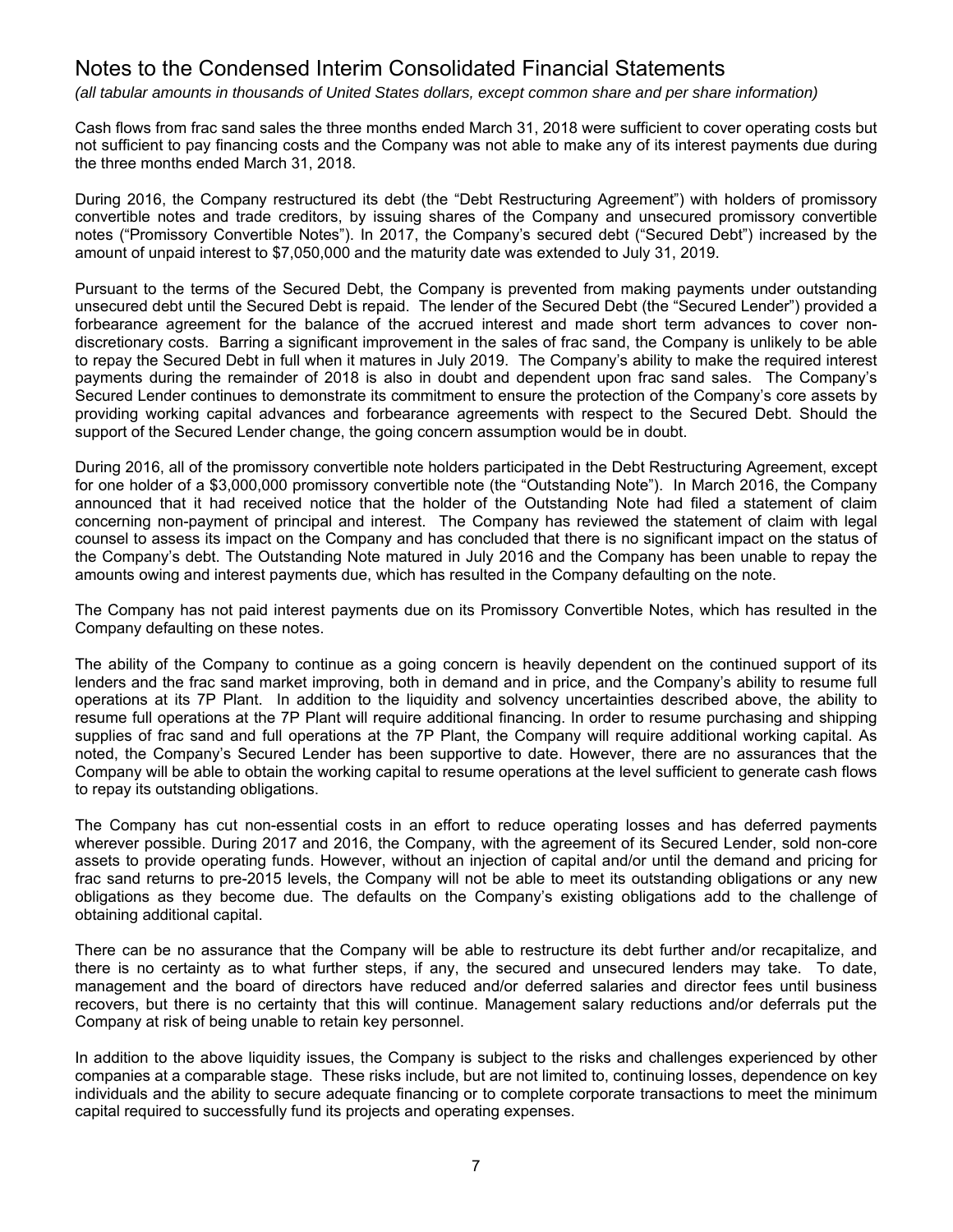*(all tabular amounts in thousands of United States dollars, except common share and per share information)*

None of the Company's mining projects have commenced commercial production and, accordingly, the Company is dependent upon debt or equity financings, the optioning and/or sale of resource or resource-related assets or interests, exploration results which have the potential for the discovery of economically-recoverable reserves and resources, and/or the ability to generate sufficient cash flow from its other operating activities for its funding. Development of the Company's current nickel mining projects to the production stage will require significant financing. Given the current economic climate, including the low nickel price, and the Company's existing liquidity challenges, the ability to raise sufficient funds will be difficult.

Should the Company not be able to overcome the risks described in this section, the carrying value of the Company's assets would be subject to material adjustment and, in addition, other adjustments may be necessary to these Condensed Interim Consolidated Financial Statements should such adverse events impair the Company's ability to continue as a going concern as contemplated under GAAP. There is no certainty that the Company will be able to generate sufficient cash to fund its activities including debt servicing, project expenditures and corporate costs. These conditions indicate the existence of a material uncertainty that may cast significant doubt about the Company's ability to continue as a going concern. Failure to continue as a going concern would require that the Company's assets and liabilities be restated on a liquidation basis, which would differ significantly from the going concern basis.

# **2. BASIS OF PREPARATION**

The Condensed Interim Consolidated Financial Statements have been prepared using accounting policies consistent with International Financial Reporting Standards ("IFRS") and its interpretations adopted by the International Accounting Standards Board ("IASB") applicable to the preparation of the interim financial statements, including IAS 34. The accounting policies, methods of computation and presentation applied in these Condensed Interim Consolidated Financial Statements are consistent with those of the previous fiscal year.

The unaudited Condensed Interim Consolidated Financial Statements reflect the accounting policies and disclosures described in Notes 2, 3, 4 and 5 to the Company's audited consolidated financial statements for the years ended December 31, 2017 and 2016 (the "2017 Audited Financial Statements") (with the exception of changes set out below, if any) and accordingly, should be read in conjunction with those financial statements and the notes thereto.

The management of the Company prepares the consolidated financial statements, which are then reviewed by the Audit Committee and the Board of Directors. The Condensed Interim Consolidated Financial Statements were authorized for issue by the Board of Directors on May 16, 2018 and are made available to shareholders and others through filing on SEDAR shortly thereafter.

These Condensed Interim Consolidated Financial Statements are presented in US dollars, which is the Company's functional currency. All financial information is expressed in US dollars unless otherwise stated; tabular amounts are stated in thousands of dollars.

# **3. SIGNIFICANT ACCOUNTING POLICIES**

The accounting policies of the Company are set out in detail in Note 3 to the 2017 Audited Financial Statements. Such policies have been applied consistently by all Victory Nickel entities and to all periods presented in these condensed interim consolidated financial statements.

There have been no new accounting policies adopted by the Company.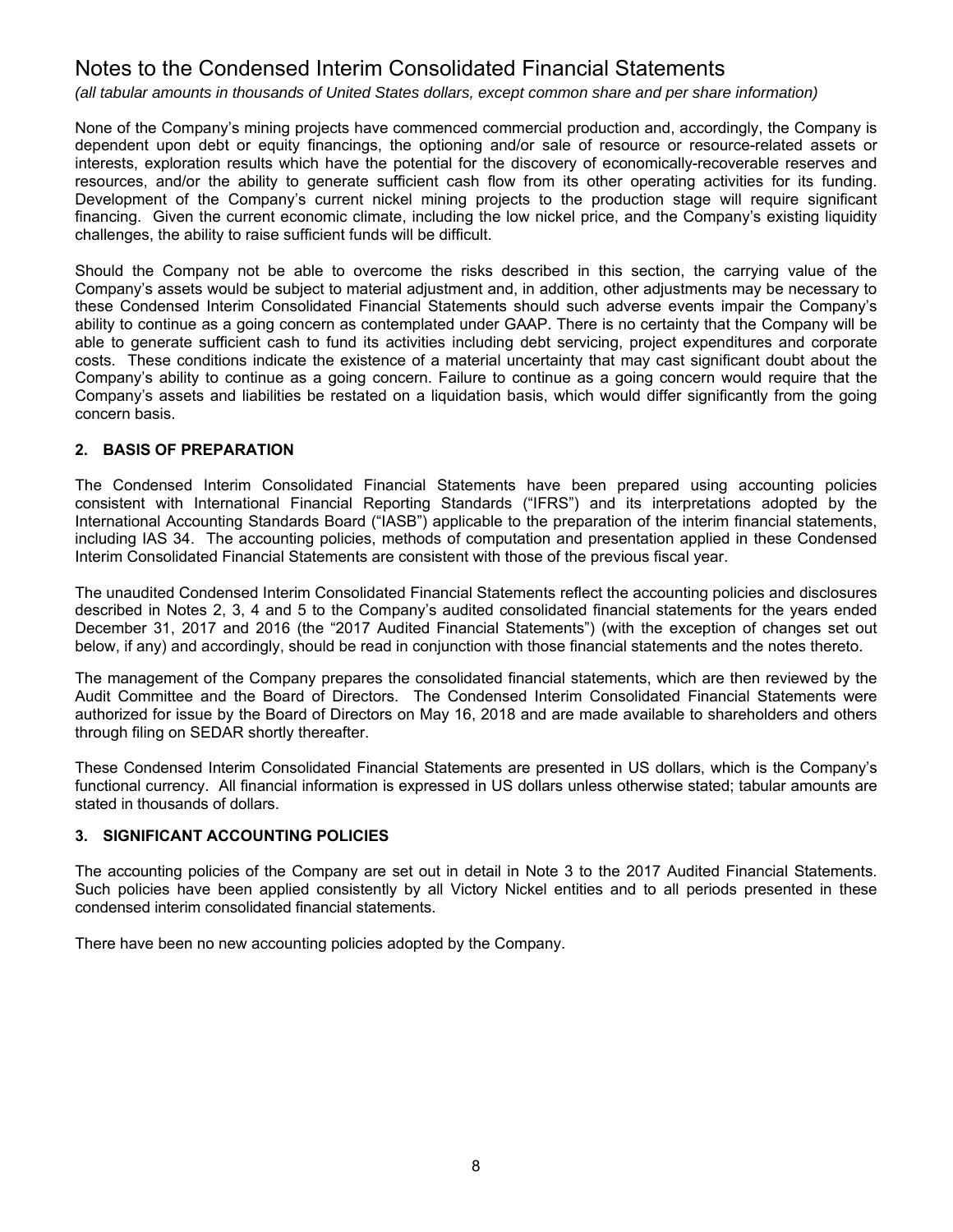*(all tabular amounts in thousands of United States dollars, except common share and per share information)*

# **4. RECEIVABLES AND PREPAIDS**

|                              | March 31, | December 31, |
|------------------------------|-----------|--------------|
|                              | 2018      | 2017         |
| Trade accounts receivable    | $284$ \$  | 19           |
|                              | 284       | 19           |
| Other receivables            | 10        | 14           |
| Promissory note and interest | 148       | 55           |
|                              | 442       | 88           |

During 2017, the Company committed to provide up to \$200,000 in funding under certain terms of a secured note. The note has interest bearing at 15%, is secured and matures June 22, 2018. During the first quarter of 2018, the Company advanced \$90,000 in addition to the \$55,000 advanced during 2017. Any proceeds received from repayment of this loan must be used to repay the other current loan (in Note 11).

The aging of trade accounts receivable is as follows:

|                           | March 31,<br>2018 | December 31,<br>2017 |
|---------------------------|-------------------|----------------------|
| Trade accounts receivable |                   |                      |
| Current                   | $284$ \$          | 19                   |
|                           | 284               | 19                   |
|                           |                   |                      |

As at March 31, 2018, one of the Company's five customers accounted for 78% of the trade accounts receivable balance (December 31, 2017 – one customer for 100%).

# **5. MARKETABLE SECURITIES**

The Company records its investment in shares at available market prices with any difference in fair value compared with acquisition cost being recorded as gain or loss on financial assets at fair value through OCI. The Company's financial assets at fair value through OCI are listed on public stock exchanges, including the TSX and TSX Venture Exchange. As at March 31, 2018, one junior mining company comprised 99% (December 31, 2017 – 99%) of the balance of the Company's investment in shares.

# **6. INVENTORY**

| As at December 31.                 |   | March 31,<br>2018 |    | December 31,<br>2017 |
|------------------------------------|---|-------------------|----|----------------------|
| Raw material<br>Stored at 7P Plant | J | 1,367             | \$ | 1,503                |
| Finished goods & other inventory   |   | 1,367<br>402      |    | 1,503<br>348         |
|                                    |   | 1,769             | S  | 1,851                |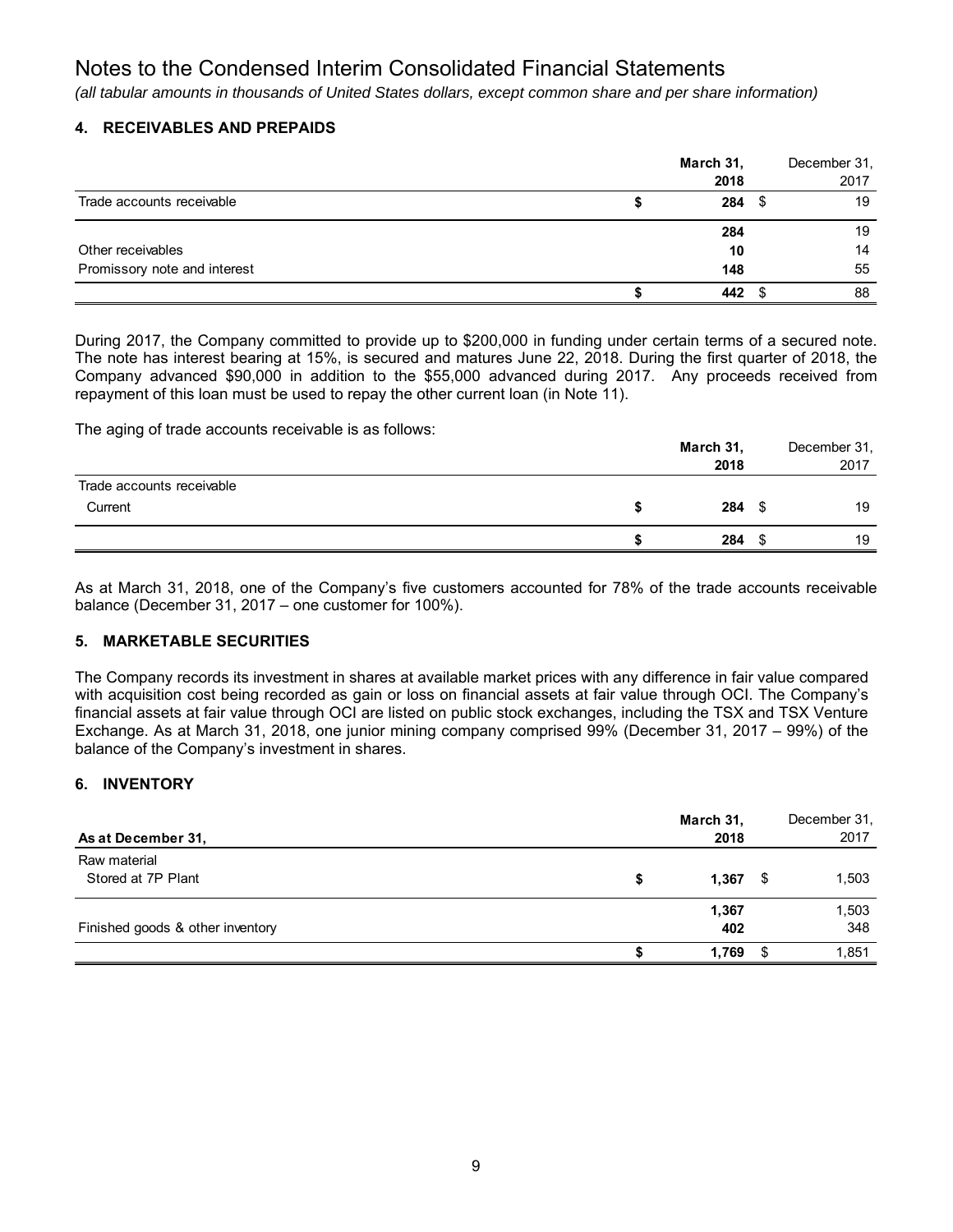*(all tabular amounts in thousands of United States dollars, except common share and per share information)*

# **7. PROPERTY, PLANT AND EQUIPMENT**

| Balances as at January 1, 2017    |   | Land and<br><b>Building</b> |    | <b>7P Plant</b> | <b>Vehicles</b><br>and Mobile<br>Equipment | Equipment<br>and Furniture |   | Total   |
|-----------------------------------|---|-----------------------------|----|-----------------|--------------------------------------------|----------------------------|---|---------|
| Cost                              |   | 83                          |    | 4.881           | 685                                        | 220                        |   | 5.869   |
| Accumulated Amortization          |   | (14)                        |    | (1,936)         | (468)                                      | (42)                       |   | (2,460) |
| <b>Effect of Foreign Exchange</b> |   | (7)                         |    | (133)           | (41)                                       | (171)                      |   | (352)   |
| <b>Carrying Amount</b>            | S | 62                          | \$ | 2,812           | \$<br>176 \$                               | 7                          | S | 3,057   |
| Amortization                      |   | ٠                           |    | (133)           | (13)                                       | (1)                        |   | (147)   |
| Balances as at March 31, 2018     |   |                             |    |                 |                                            |                            |   |         |
| Cost                              |   | 83                          |    | 4.881           | 685                                        | 220                        |   | 5.869   |
| Accumulated Amortization          |   | (14)                        |    | (2,069)         | (481)                                      | (43)                       |   | (2,607) |
| <b>Effect of Foreign Exchange</b> |   | (7)                         |    | (138)           | (41)                                       | (171)                      |   | (357)   |
| <b>Carrying Amount</b>            |   | 62                          | S  | 2.674           | 163                                        | 6                          | S | 2.905   |

As at March 31, 2018 Vehicles and Mobile Equipment includes \$46,000 (December 31, 2016 - \$46,000) of equipment remaining to be acquired at the end of its term under finance leases.

# **8. MINE PROPERTY AND DEVELOPMENT PROJECT**

|        |   | January 1,<br>2018 | Current<br>Expenditures  |      | March 31,<br>2018 |
|--------|---|--------------------|--------------------------|------|-------------------|
| Minago | S | 34,996 \$          | $\overline{\phantom{a}}$ | S    | 34,996            |
|        |   | 34,996 \$          | $\sim$                   | - 33 | 34,996            |

#### **Minago**

The 100%-owned Minago project covers approximately 19,799 ha, through a combination of mining claims, mineral leases and a mineral exploration licence, on Manitoba's Thompson Nickel Belt. The property encompasses the Nose Deposit, which contains the entire current nickel mineral resource, and the North Limb, a zone of nickel mineralization with a known strike length of 1.5 kilometres located to the north of the Nose Deposit.

From 2006 to date, considerable work has been performed, including diamond drilling, metallurgical testing and engineering studies and all the studies required to complete the Environmental Impact Study that was filed in May 2010. As a result, in August 2011, the Company received its Environmental Act Licence ("EAL"). In April 2014, the Company announced the filing of an amendment to the EAL to relocate the permitted Minago tailings facilities, such that it will not interfere with potential nickel resources and also reduce operating costs. Consultations with First Nations by the Government of Manitoba continue. On completion, the government is expected to issue the amendment to the existing EAL which continues to be valid. The results of the Minago Feasibility Study ("FS") were announced in December 2009 and improvements thereto announced in June 2010 and July 2011.

Five mineral claims totalling 691 ha located at the north end of the Company's existing Minago property package are subject to a maximum 2% net smelter return royalty ("NSR") with a 50% back-in right; these claims represent approximately 2.4% of the total Minago project and are not contained in the FS pit footprint.

The Minago project is not in production. Accordingly, the Minago project is not being depreciated.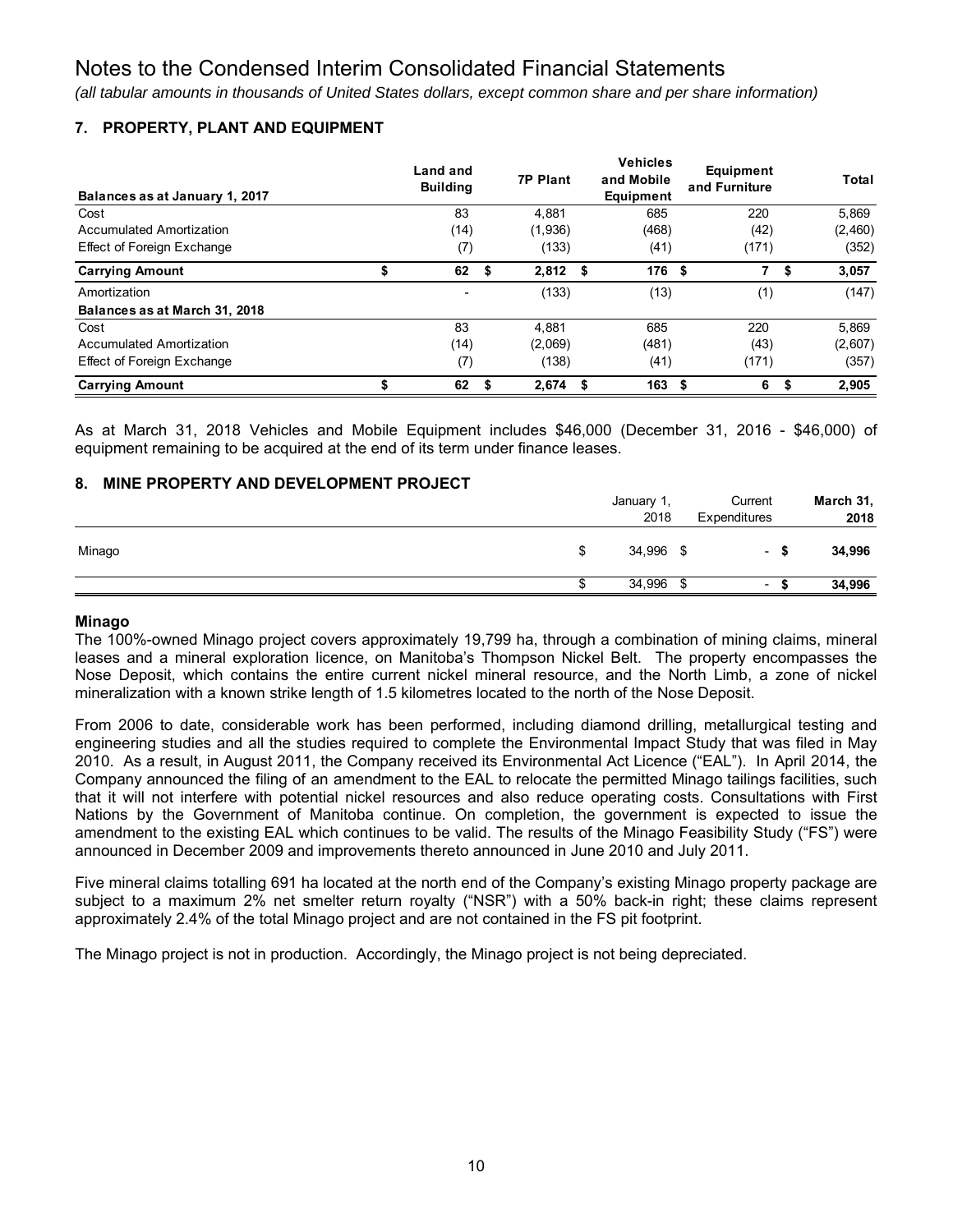*(all tabular amounts in thousands of United States dollars, except common share and per share information)*

# **9. EXPLORATION AND EVALUATION PROJECTS**

Cumulative costs relating to the acquisition of mineral properties and E&E expenditures have been incurred on the following projects:

|            |   | January 1, |  | Current                  |                          | December 31, |
|------------|---|------------|--|--------------------------|--------------------------|--------------|
|            |   | 2018       |  | Expenditures             | Writedowns               | 2017         |
|            |   |            |  |                          |                          |              |
| Lac Rocher | S | 1,922      |  | $\overline{\phantom{a}}$ | ٠                        | 1,922<br>5   |
| Mel        |   | 6.796      |  | $\overline{\phantom{0}}$ | $\overline{\phantom{0}}$ | 6,796        |
|            |   | 8,718      |  | $\overline{\phantom{a}}$ | $\overline{\phantom{a}}$ | 8,718        |

# **Lac Rocher**

The Lac Rocher project, which is 100%-owned, is located 140 kilometres northeast of Matagami in northwestern Québec. The project is subject to a royalty of CAD\$0.50 per ton on any ores mined and milled from the property and a 2% NSR described below.

The Lac Rocher property is subject to a discovery incentive plan (the "DIP") to reward certain individuals involved in the discovery of Lac Rocher with a 2% NSR for mines that were discovered on certain properties prior to the expiry of the DIP. The NSR is payable only on revenues earned after recovery of all development costs for any mine on the property. The terms of the DIP provide the Company with a right of first refusal on any proposed disposition of the NSR. In addition, the DIP contains put/call provisions under which the Company may be required to purchase, or may exercise an option to purchase, the NSR at the value of its discounted cash flows, as defined therein. The Lac Rocher property is the only property subject to the DIP. As the Lac Rocher property is not yet in production, no royalties are currently payable.

# **Mel**

The Company purchased a 100% interest in the Mel properties located near Thomson, Manitoba from Vale. Vale is entitled to a 10% royalty on "distributable earnings" defined as net revenue less operating expenses, before federal and provincial income taxes, after provincial mining taxes and less aggregate pre-production capital but before depreciation.

Vale has a contractual obligation to mill ore mined from the Mel deposit at its cash cost plus 5% provided that the product meets Vale specifications and that Vale has sufficient mill capacity.

# **Lynn Lake**

The Company owns a 100% right, title and interest in the Lynn Lake nickel property ("Lynn Lake"), covering approximately 600 ha in northern Manitoba. In November 2014, the Company announced that it had optioned the Lynn Lake property to Corazon Mining Limited ("Corazon"). Under the terms of the option agreement, subject to any required regulatory approvals, Corazon can acquire a 100% interest in Lynn Lake by issuing to Victory Nickel, 40,000,000 Corazon shares upon closing and incurring AU\$3,500,000 in exploration expenditures or payments (in cash or Corazon shares at Corazon's option) to Victory Nickel before November 2019. In addition, Victory Nickel will retain a 1.5% net smelter royalty on production from Lynn Lake and receive a payment of AU\$1,000,000 (in cash or Corazon shares at Corazon's option) within 30 days of ore processing activities. In April 2015, the Company received 40,000,000 shares of Corazon valued at \$192,000 as part of the option agreement. These shares were sold in 2016.

## **Bear Coulee**

In October 2014, the Company entered into an option to acquire a 100% interest in a frac sand land package totalling over 300 acres in Trempeleau County Wisconsin, USA (the "Bear Coulee Property"). The option agreement provides for a cash payment on signing of the agreement, a second cash payment on delivery of permits and a third cash payment on exercise of the option. The option is valid for six months from receipt of permits with two equivalent extensions available under certain circumstances. Prior to production, the Company will be required to pay \$40,000 per annum as advance royalties on the initial 20,000 tons of sand production. Once the Bear Coulee Property is in production, the Company will be required to pay a royalty of \$2.00 per ton of frac sand sold that is mined from the property.

In February 2015, the Company announced that a resource estimate of approximately 11 million tons of sand has been completed on the Bear Coulee Property and was incorporated into a National Instrument 43-101 technical report.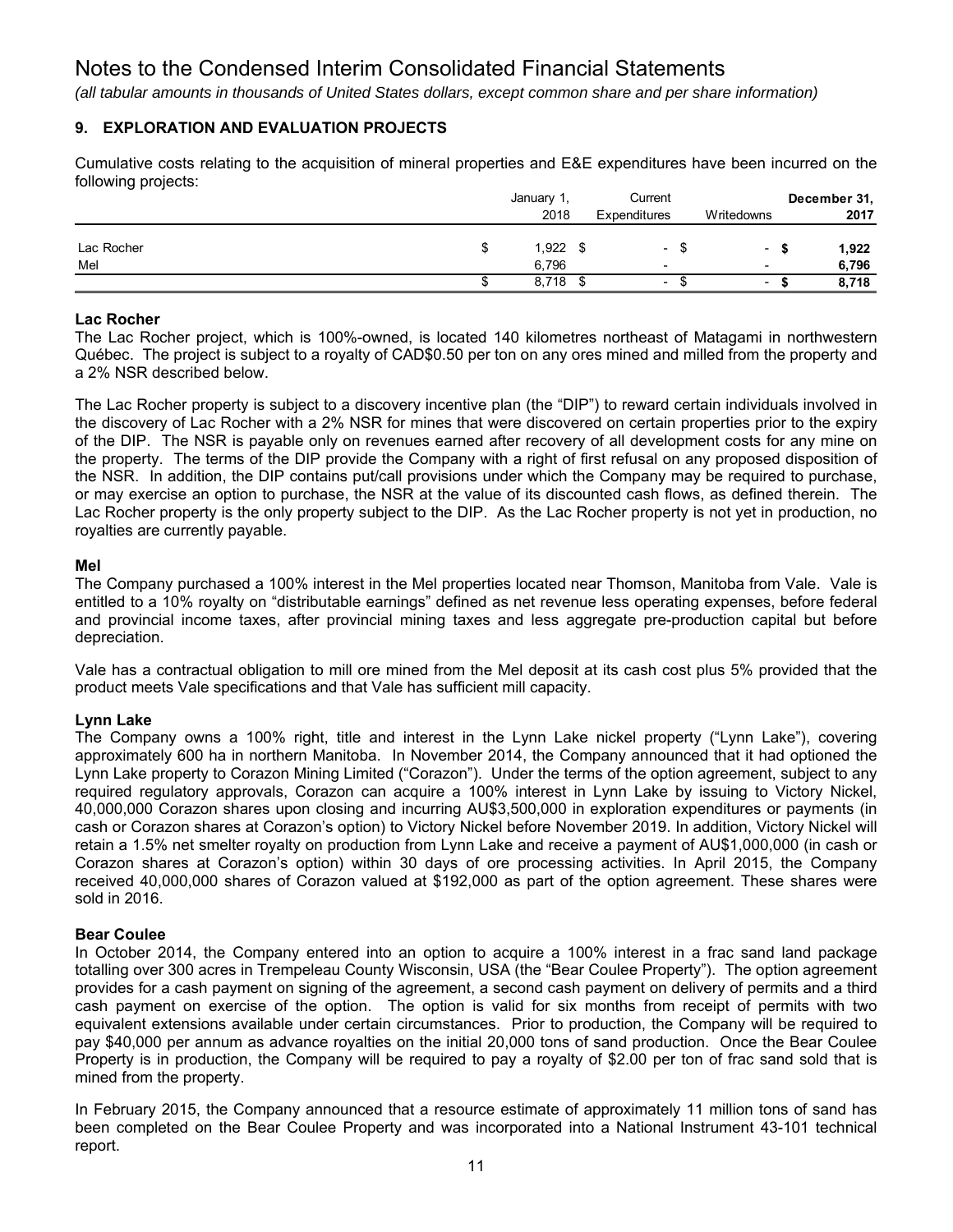*(all tabular amounts in thousands of United States dollars, except common share and per share information)*

# **10. TRADE AND OTHER PAYABLES**

|                                       |   | March 31, |     | December 31, |
|---------------------------------------|---|-----------|-----|--------------|
|                                       |   | 2018      |     | 2017         |
| Accounts payable                      |   |           |     |              |
| Mine property and development project | S | 12S       |     | 15           |
| Exploration and evaluation projects   |   | 3         |     | 3            |
| Frac Sand segment                     |   | 1,795     |     | 1,818        |
| Other payables                        |   | 112       |     | 52           |
| <b>Accrued liabilities</b>            |   |           |     |              |
| Other accrued liabilities             |   | 338       |     | 332          |
| Lease obligations - current portion   |   | 3         |     | 5            |
|                                       |   | 2,263     | \$. | 2,225        |

As part of the Secured Debt terms with the Secured Lender, the Company agreed to not make any payments, prior to the repayment of the Secured Debt and without the Secured Lender's approval, to settle past unsecured debt or balances outstanding with trade creditors that did not agree to the Debt Restructuring Agreement. The balances with trade creditors did not agree to the Debt Restructuring Agreement amount to \$975,000 and CAD\$777,000 and remained outstanding as at March 31, 2018.

# **11. LOANS AND BORROWINGS**

|                                      |              |    | March 31, |    | December 31, |
|--------------------------------------|--------------|----|-----------|----|--------------|
|                                      | <b>Notes</b> |    | 2018      |    | 2017         |
| Current loans and borrowings         |              |    |           |    |              |
| <b>Outstanding Note</b>              | (b)          | \$ | 3,000     | \$ | 3,000        |
| Promissory Convertible Notes         | (b)          |    | 1,756     |    | 1,629        |
| Accrued interest                     |              |    | 2,276     |    | 1,806        |
| Other current loan                   |              |    | 368       |    | 65           |
| Total current loans and borrowings   |              |    | 7,400     |    | 6,500        |
| Long-term loans and borrowings       |              |    |           |    |              |
| Secured Debt                         | (a)          | \$ | 6,981     | S. | 6,968        |
| Debt owed to management & directors  | (b)          |    | 318       |    | 318          |
| Total long-term loans and borrowings |              |    | 7,299     |    | 7,286        |
|                                      |              | S  | 14,699    | \$ | 13,786       |

During the three months ended March 31, 2018, the Company made interest payments of \$nil (March 31, 2017 - \$18,000). The Company also incurred interest expense of \$470,000 (March 31, 2017 - \$407,000), amortized loan fees of \$13,000 (March 31, 2017 - \$5,000) and amortized embedded derivatives of \$127,000 (March 31, 2017 - \$63,000).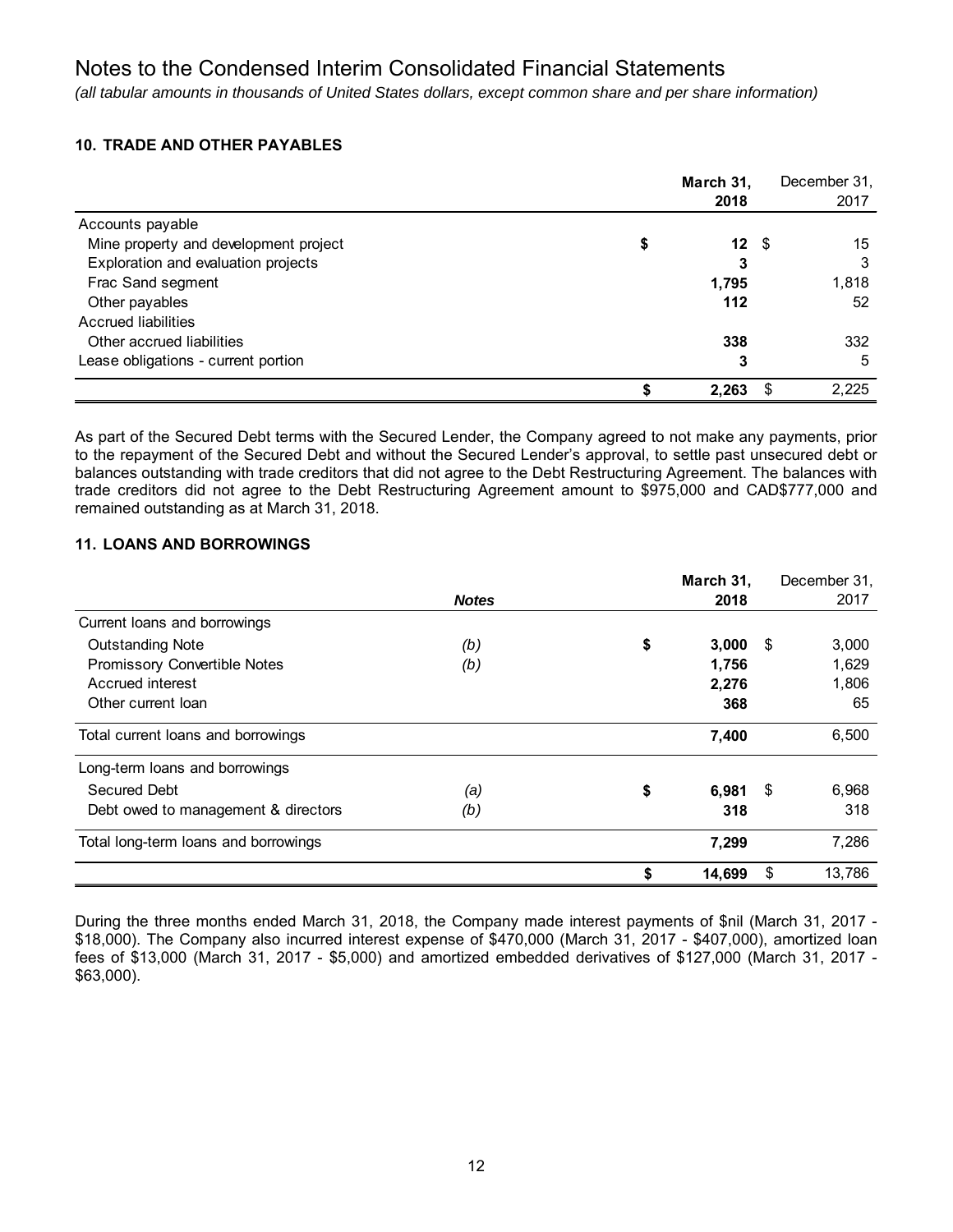*(all tabular amounts in thousands of United States dollars, except common share and per share information)*

# **(a) Secured Debt**

|                                                                   | March 31,<br>2018        | December 31,<br>2017 |
|-------------------------------------------------------------------|--------------------------|----------------------|
| Carrying balance at beginning of the year                         | \$<br>6,968              | \$<br>5,468          |
| Conversion from accrued interest                                  | $\overline{\phantom{0}}$ | 1,550                |
| Change in fair value of warrants with a cashless exercise feature | $\blacksquare$           | (6)                  |
| Change in unamortized fair value of warrants                      | 13                       | 15                   |
| Unamortized Ioan fees                                             | $\blacksquare$           | (59)                 |
| <b>Secured Debt</b>                                               | 6.981                    | 6,968                |

The Secured Debt of \$7,050,000 has a maturity date of July 31, 2019. Under the terms of the Secured Debt, if the Secured Debt is outstanding on December 31, 2018, an additional fee of 2,500,000 common shares will be issued by the Company to the Secured Lender.

The interest rate on the Secured Debt is 14.8% with interest payable in arrears. The Secured Debt is due in full on the date of maturity, subject to a cash sweep of 75% of free cash flow ("Free Cash Flow") payable within 45 days following the end of each fiscal quarter and 90 days from each fiscal year end. Free Cash Flow will be calculated based on the Company's quarterly unaudited and annually audited consolidated statement of cash flows, as net cash from operating and investing activities, plus interest and lease payments from financing activities. Allowable investing activities must be approved in advance by the Secured Lender.

In addition, the Company has agreed to not make any payments to settle past unsecured debt prior to the repayment of the Secured Debt, without the Secured Lender's approval.

# **Warrants issued to the Secured Lender**

A total of 2,750,000 warrants were issued to the Secured Lender, with an exercise price of CAD\$0.25 and an expiry date of January 31, 2018. The Warrants expired unexercised on January 31, 2018.

# **(b) Promissory Convertible Notes**

|                                                       | March 31.<br>2018 |   | December 31,<br>2017 |
|-------------------------------------------------------|-------------------|---|----------------------|
| Total Principal Outstanding at beginning of the year  | \$<br>4,629       | S | 4,421                |
| Change in present value discount on debt              | 101               |   | 148                  |
| Change in fair value of conversion options            |                   |   | (70)                 |
| Change in unamortized embedded derivatives            | 26                |   | 97                   |
| Effect of foreign exchange                            |                   |   | 33                   |
| Carrying balance at the end of the year               | 4,756             |   | 4,629                |
| Less: Outstanding Note                                | (3,000)           |   | (3,000)              |
| <b>Promissory Convertible Notes - Current portion</b> | 1,756             |   | 1,629                |

During 2016, the Company announced that it had restructured a portion of its debt through private placements of common shares and Promissory Convertible Notes, in settlement of current indebtedness to certain of its unsecured lenders and trade creditors.

The Company has not made any interest payments due on its Promissory Convertible Notes, which has resulted in the Company defaulting on these notes.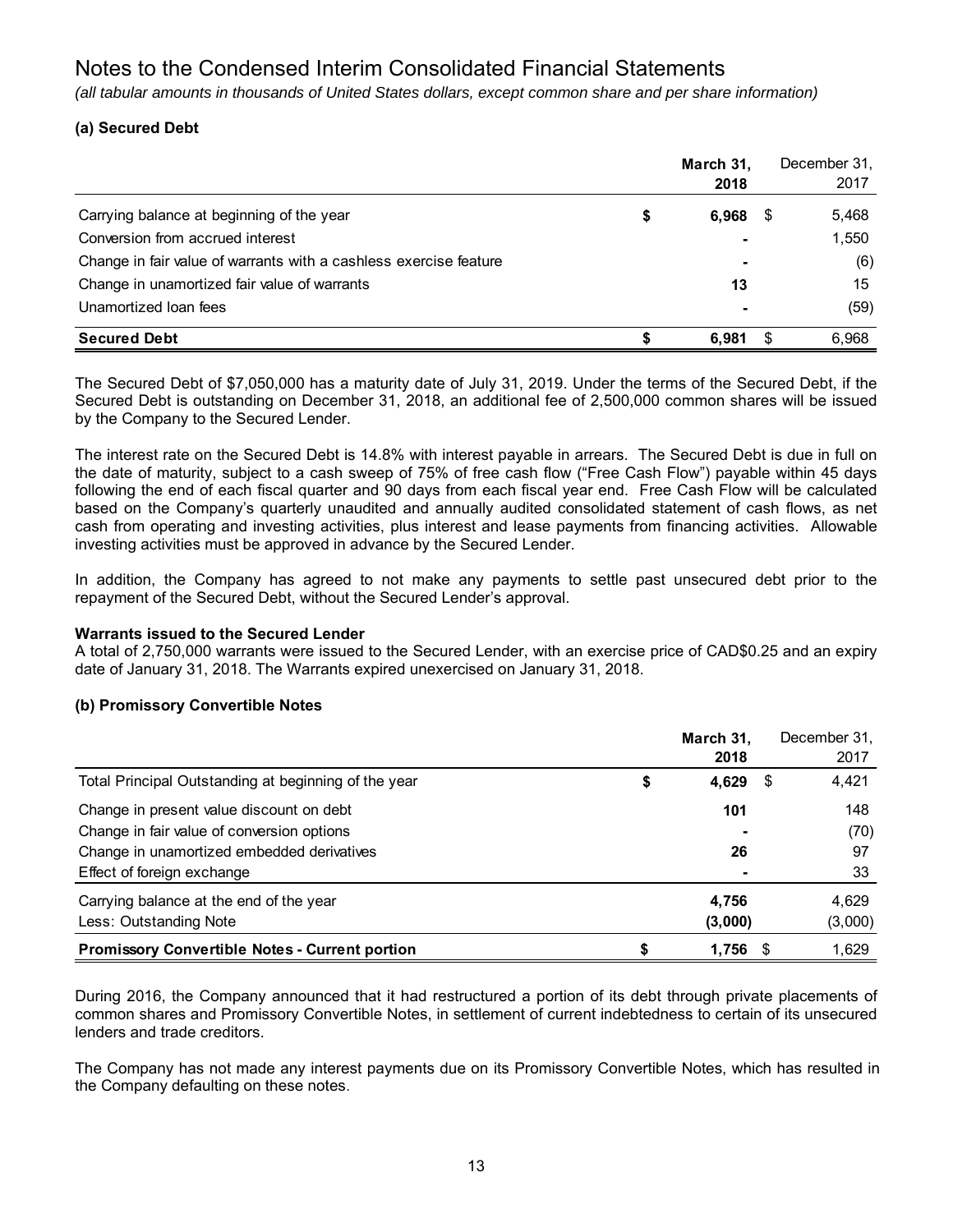*(all tabular amounts in thousands of United States dollars, except common share and per share information)*

# **Promissory Convertible Note Holders**

The Promissory Convertible Notes have the following terms:

- A maturity date of July 31, 2018;
- An interest rate of 7% per annum, payable annually or at any time in cash or in common shares valued at market, at the option of the Company;
- Convertible at CAD\$0.25 per share, at the option of the holder; and
- Holders of the Promissory Convertible Notes will also receive one common share purchase warrant for every four common shares acquired upon conversion of the Promissory Convertible Notes, with an exercise price of CAD\$0.50 per share, exercisable for a five-year period from the date of conversion.

# **Debt Owed to Directors and Management**

Current directors and management agreed to defer payment until July 2019, of all outstanding debt and director fees accumulated up to December 31, 2017. As a result, the long-term debt of \$318,000 owed to directors and management is comprised of a portion of the restructured debt owed to current directors and management amounting to CAD\$224,000, and unpaid director fees incurred by current directors during 2016 and 2017 totalling CAD\$175,000.

# **Outstanding Note**

During 2016, all of the then holders of promissory convertible notes participated in the Debt Restructuring Agreement except for the one holder of the Outstanding Note of \$3,000,000. In March 2016, the Company announced that it had received notice that the holder of the Outstanding Note had filed a statement of claim concerning non-payment of principal and interest. The Company has reviewed the statement of claim with legal counsel to assess its impact on the Company and has concluded that there is no significant impact on the status of the Company's debt. Pursuant to the terms of the Secured Debt, the Company is prevented from making payments under outstanding unsecured debt until the Secured Debt is repaid. As a result, the Company has not paid interest accrued on the Outstanding Note. The Outstanding Note matured in July 2016 and the Company has been unable to repay the amounts owing and interest payments due. This has resulted in the Company defaulting on the Outstanding Note.

# **12. PARTICIPATING INTEREST**

Pursuant to a participating interest loan (the "Participating Interest") with Nuinsco Resources Limited ("Nuinsco" or the "Lender"), the Lender has the right to convert the outstanding balance into a limited participating interest (the "Conversion"), whereby the Lender is entitled to receive a share of cash flows earned from the sale of frac sand from the 7P Plant. The Lender's participation was capped at CAD\$10,000,000, with a minimum of CAD\$7,500,000, and was subject to adjustment under certain circumstances.

The Participating Interest is classified as a financial liability carried at amortized cost. The estimated future cash flows discounted at 15% were determined using a probability-weighted estimation of future expected cash flow scenarios from the three-phased frac sand business based on current expectations of business results, capital costs and pre-operating expenditures. An assessment is made regarding the applicable ceiling for the cash flows which is dependent upon the phase attained by the Company when payments under the Participating Interest are anticipated. These cash flows were on the basis of completion of phase two; the Company expects to enter phase two before paying out the expected cash flows, despite announcing, during February 2015, a deferral of phase two. The Company also included probability weightings of 50%, 25% and 25% as risk factors applied to varying levels of expected cash flows – being zero, 50% and 100% of the applicable ceiling maximum of CAD\$7,667,000.

The percentage participation in net cash flows is 52.16% and the applicable ceiling for phase two is CAD\$7,667,000 (phase one - CAD\$10,222,000). As a result of the continued slowdown in demand for frac sand, the continued suspension of operations at the 7P Plant and the losses incurred during the last few years, the estimated fair value of the Participating Interest was \$529,000 at March 31, 2018 (December 31, 2017 - \$529,000). This is a Level 3 methodology and is subject to the highest level of uncertainty. The Company will continue to review and revise its estimates of expected future cash flows, as the expectations of payments of the Participating Interest change. Changes in that estimate will be recorded through operations with appropriate adjustment for actual cash flows paid**.**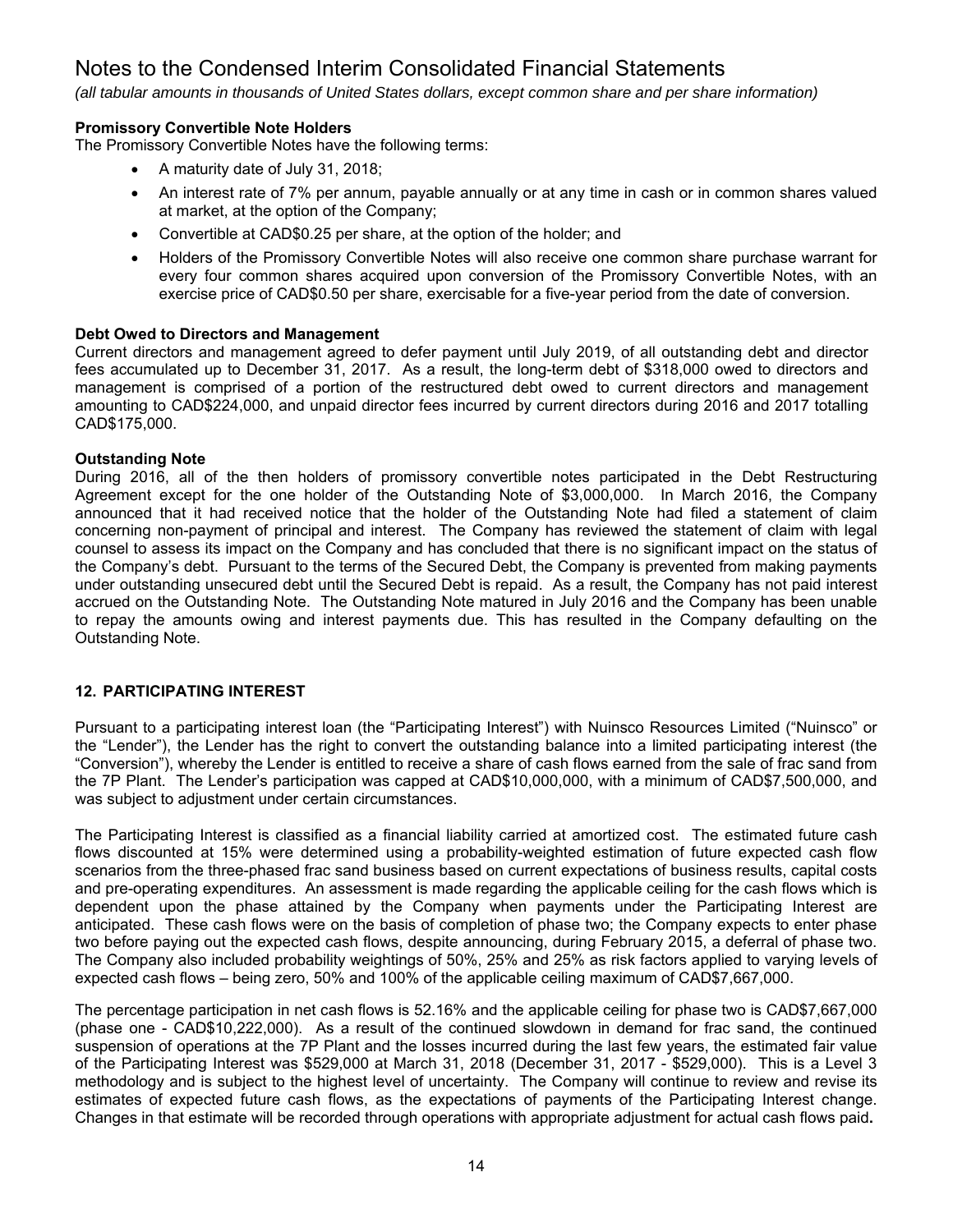*(all tabular amounts in thousands of United States dollars, except common share and per share information)*

# **13. CAPITAL AND OTHER COMPONENTS OF EQUITY**

The Company is authorized to issue an unlimited number of common shares with no par value. The issued and outstanding common shares for the following periods are as follows:

|                                                  | Number of     | Share   |
|--------------------------------------------------|---------------|---------|
|                                                  | <b>Shares</b> | Capital |
| Balance as at January 1, 2018 and March 31, 2018 | 94.870.968    | 53,323  |

# **14. EARNINGS (LOSS) PER SHARE**

The calculation of basic and diluted earnings (loss) per share for the period ended March 31, 2018 were based on the information in the table below.

|                                                                                                    | Three months ended<br>March 31, 2018 |                          |  |  |  |  |  |
|----------------------------------------------------------------------------------------------------|--------------------------------------|--------------------------|--|--|--|--|--|
| Weighted average number of common shares at beginning<br>and end of the period - Basic and Diluted |                                      | 94,870,968               |  |  |  |  |  |
| Number of options excluded<br>Number of shares from conversion of New Promissory Notes excluded    |                                      | 12.625.000<br>10.086.293 |  |  |  |  |  |
| Net loss attributable to shareholders - Basic and Diluted                                          |                                      | (728)                    |  |  |  |  |  |
| Weighted Average Basic and Diluted Loss Per Share                                                  | S                                    | (0.01)                   |  |  |  |  |  |

The effect of adjustments to the weighted average number of common shares would be anti-dilutive when the Company incurs losses. The table above provides the weighted average number of common shares on a diluted basis for periods where losses are incurred for information only.

## **15. SHARE-BASED PAYMENTS**

#### **Stock Options**

The number and weighted average exercise prices of options are as follows:

| (amounts in Canadian dollars)                                  |                          | <b>Weighted average</b>    |
|----------------------------------------------------------------|--------------------------|----------------------------|
| As at March 31, 2018                                           | <b>Number of options</b> | exercise price             |
| Outstanding and exercisable at beginning and end of the period | 12,625,000               | 0.08<br>J.                 |
|                                                                |                          |                            |
|                                                                | Number of                | Weighted average remaining |
| As at March 31, 2018                                           | options outstanding      | contractual life (years)   |
| <b>Range of exercise prices (Canadian dollars)</b>             |                          |                            |
| \$0.05 to \$0.06                                               | 11,900,000               | 3.95                       |
| \$0.30 to \$0.50                                               | 367.000                  | 0.26                       |
| \$0.55                                                         | 103.000                  | 0.85                       |
| \$0.70 to \$1.10                                               | 255,000                  | 1.31                       |
|                                                                | 12,625,000               | 3.75                       |

During the three months ended March 31, 2018, the Company recorded \$20,000 (March 31, 2017 - \$304,000) in share-based payments upon the vesting of options. As at March 31, 2018 there were no share-based payments remaining to be recognized (March 31, 2017 - \$103,000). Options outstanding at March 31, 2018 expire between May 2018 and June 2022.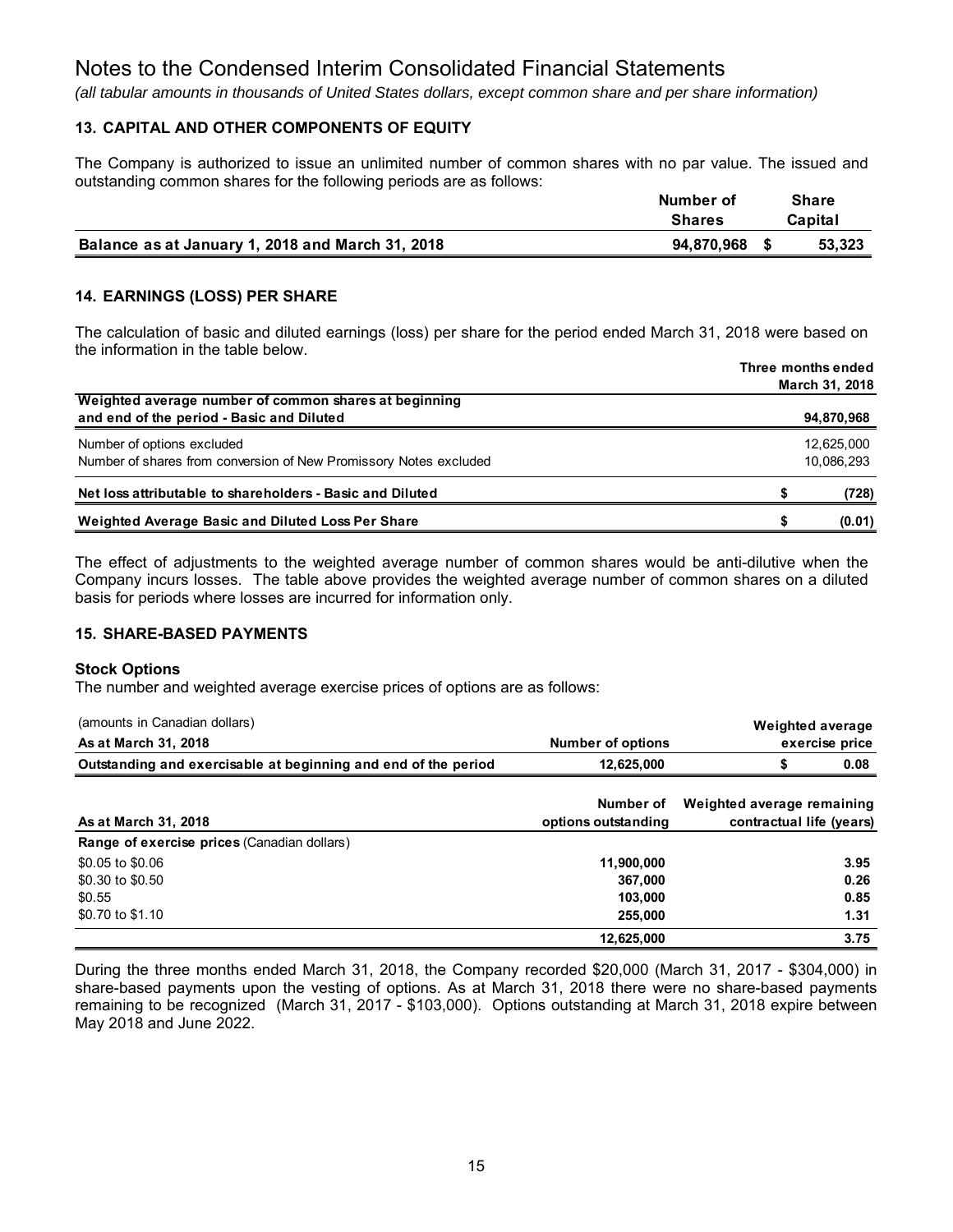*(all tabular amounts in thousands of United States dollars, except common share and per share information)*

# **Share purchase warrants**

The number and weighted average exercise prices of warrants are as follows:

| (in Canadian dollars)<br>As at March 31, 2018                | Date<br>Issued | Life<br>(mths) | Number of warrants       | Weighted average | exercise price |
|--------------------------------------------------------------|----------------|----------------|--------------------------|------------------|----------------|
| Issued pursuant to private placements<br>Warrants<br>Expired | March 3, 2016  | 23             | 2,750,000<br>(2,750,000) |                  | 0.25           |
| Outstanding as at end of the period                          |                |                |                          |                  |                |

# **16. FINANCE INCOME AND FINANCE COSTS**

|                                                                        | Three months ended |            |                               |       |
|------------------------------------------------------------------------|--------------------|------------|-------------------------------|-------|
|                                                                        |                    |            | March 31, 2018 March 31, 2017 |       |
| Net foreign exchange gain                                              | \$                 |            | \$                            | 28    |
| <b>Finance income</b>                                                  |                    |            |                               | 28    |
| Interest expense on loans                                              |                    |            |                               |       |
| Accrued and/or cash settled                                            |                    | 470        |                               | 407   |
| Amortization of loan fees                                              |                    | 13         |                               | 5     |
| Amortization of embedded derivatives                                   |                    | 127        |                               | 63    |
| Change in value of options/warrants under Debt Restructuring Agreement |                    |            |                               | 318   |
| Net foreign exchange loss                                              |                    | 13         |                               |       |
| Other                                                                  |                    |            |                               | 8     |
| <b>Finance costs</b>                                                   |                    | 623        |                               | 801   |
| <b>Net Finance Costs</b>                                               |                    | $(623)$ \$ |                               | (773) |

## **17. OPERATING SEGMENT**

## **Reporting Segment**

The Company is engaged in the exploration, evaluation and development of properties for the mining and production of nickel and associated products; since January 1, 2014, it also has been a producer and supplier of premium frac sand from its 7P Plant. Accordingly, the Company has three reporting segments: Corporate, Exploration and Development, and Frac Sand.

The Corporate segment operates to support the Company's activities, including exploration and development projects and the frac sand business.

Senior management makes decisions with respect to Exploration and Development by considering exploration and development potential and results on a project basis. The exploration and development projects are all located in Canada. Any applicable amounts relating to such projects will continue to be capitalized to the relevant project as either *Exploration and evaluation projects* or *Mine property and development project* on the consolidated balance sheets.

The Frac Sand segment is managed and operated by Victory Silica's executives and employees, although the business and operating assets are part of Victory Nickel (refer also to Note 19). The segment is located in Canada, although raw materials purchases are sourced from the United States.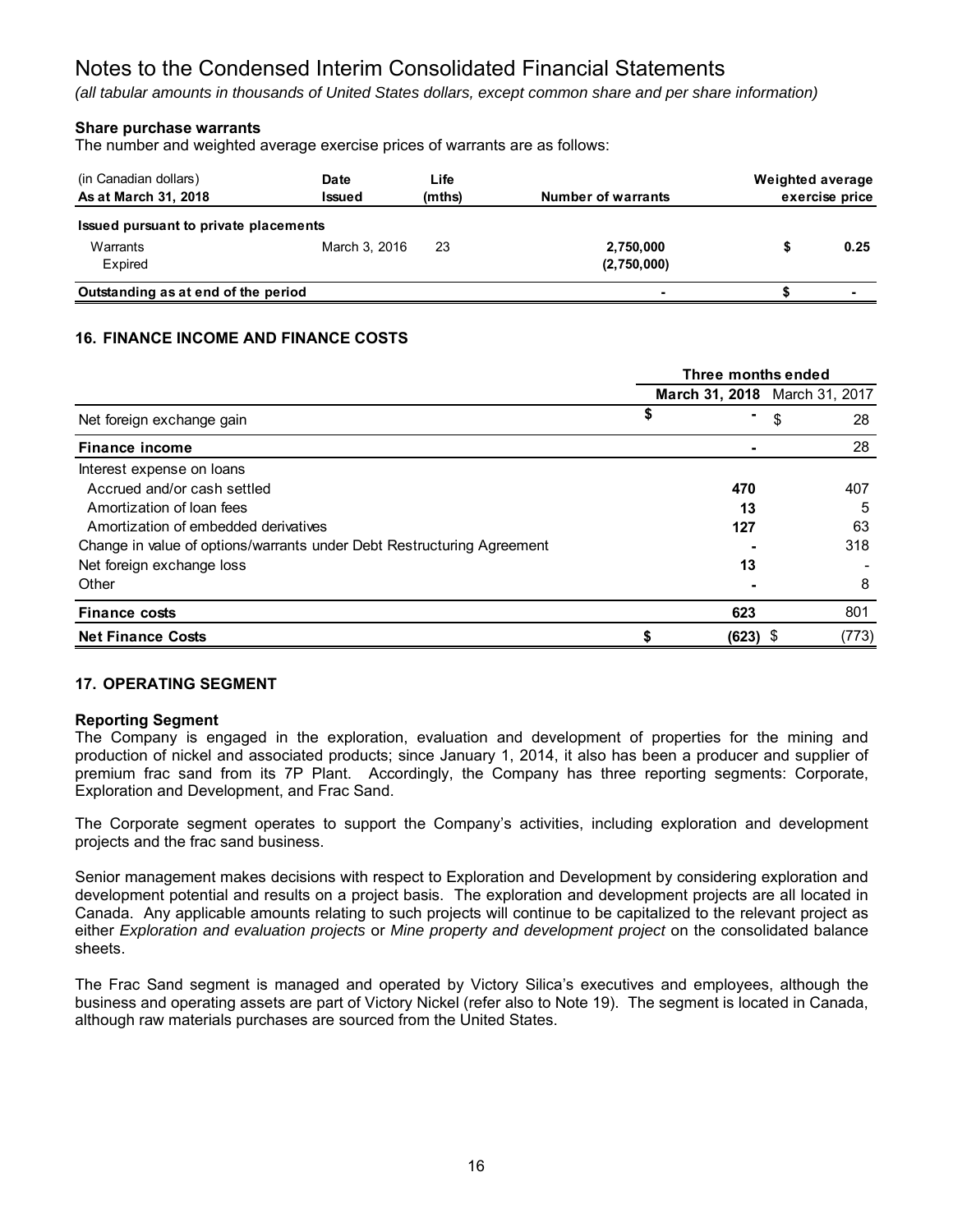*(all tabular amounts in thousands of United States dollars, except common share and per share information)*

The following tables provide information on the assets of the Company's segments:

|                                    | March 31,<br>2018 | December 31.<br>2017 |
|------------------------------------|-------------------|----------------------|
| Canada                             |                   |                      |
| Corporate                          | \$<br>$1,886$ \$  | 2,020                |
| <b>Exploration and Development</b> | 43,714            | 43,714               |
| Frac Sand                          | 5,081             | 4,858                |
| Intersegment elimination           | (1, 465)          | (1, 502)             |
| <b>Total Assets</b>                | 49,216 \$         | 49,090               |

There have been no changes in the reportable segments or the treatment of segmented assets and revenues during the period.

| Three months ended March 31, 2018             | Corporate | <b>Exploration and</b><br>Development |                                | <b>Frac Sand</b> | Total | March 31,<br>2017 |
|-----------------------------------------------|-----------|---------------------------------------|--------------------------------|------------------|-------|-------------------|
| <b>Revenues</b>                               | \$        | \$<br>$\overline{\phantom{a}}$        | \$<br>$\overline{\phantom{a}}$ | 399<br>\$        | 399   | \$<br>249         |
| Cost of goods sold                            |           |                                       |                                | (388)            | (388) | (241)             |
| Gross profit                                  |           | $\blacksquare$                        |                                | 11               | 11    | 8                 |
| <b>Operating expenses</b>                     |           |                                       |                                |                  |       |                   |
| General and administrative                    |           | (113)                                 |                                | (74)             | (187) | (139)             |
| Share-based payments                          |           | (20)                                  |                                |                  | (20)  | (304)             |
| Amortization of property, plant and equipment |           |                                       | (1)                            | (146)            | (147) | (133)             |
| <b>Operating loss</b>                         |           | (133)                                 | (1)                            | (209)            | (343) | (568)             |
| Finance income                                |           |                                       |                                |                  |       | 28                |
| Finance costs                                 |           | (623)                                 |                                |                  | (623) | (801)             |
| <b>Net finance costs</b>                      |           | (623)                                 | $\overline{\phantom{0}}$       |                  | (623) | (773)             |
| Loss before income taxes                      |           | (756)                                 | (1)                            | (209)            | (966) | (1, 341)          |
| Income tax recovery                           |           | 238                                   |                                |                  | 238   | 433               |
| Net loss for the year                         | \$        | $(518)$ \$                            | (1)<br>\$                      | $(209)$ \$       | (728) | \$<br>(908)       |

# **18. RELATED PARTIES AND MANAGEMENT AGREEMENT**

## **Related Party Balances and Transactions**

Short-term employee benefits provided by the Company to key management personnel include salaries, directors' fees, statutory benefit contributions, paid annual vacation and paid sick leave as well as non-monetary benefits such as medical care. In addition to short-term employee benefits, the Company may also issue options and common shares as part of the stock option plan and share bonus plan. Payables to key management personnel generally relate to director's fees, consulting fees and expense reimbursements. Balances and transactions with related parties as at and for the periods ended are shown in the following tables:

|                                                | March 31, | December 31, |
|------------------------------------------------|-----------|--------------|
|                                                | 2018      | 2017         |
| <b>Balances Outstanding</b>                    |           |              |
| Debt due to key management personnel           | 318       | 318          |
| Other payables due to key management personnel | 251       | 173          |
|                                                | 569       | 491          |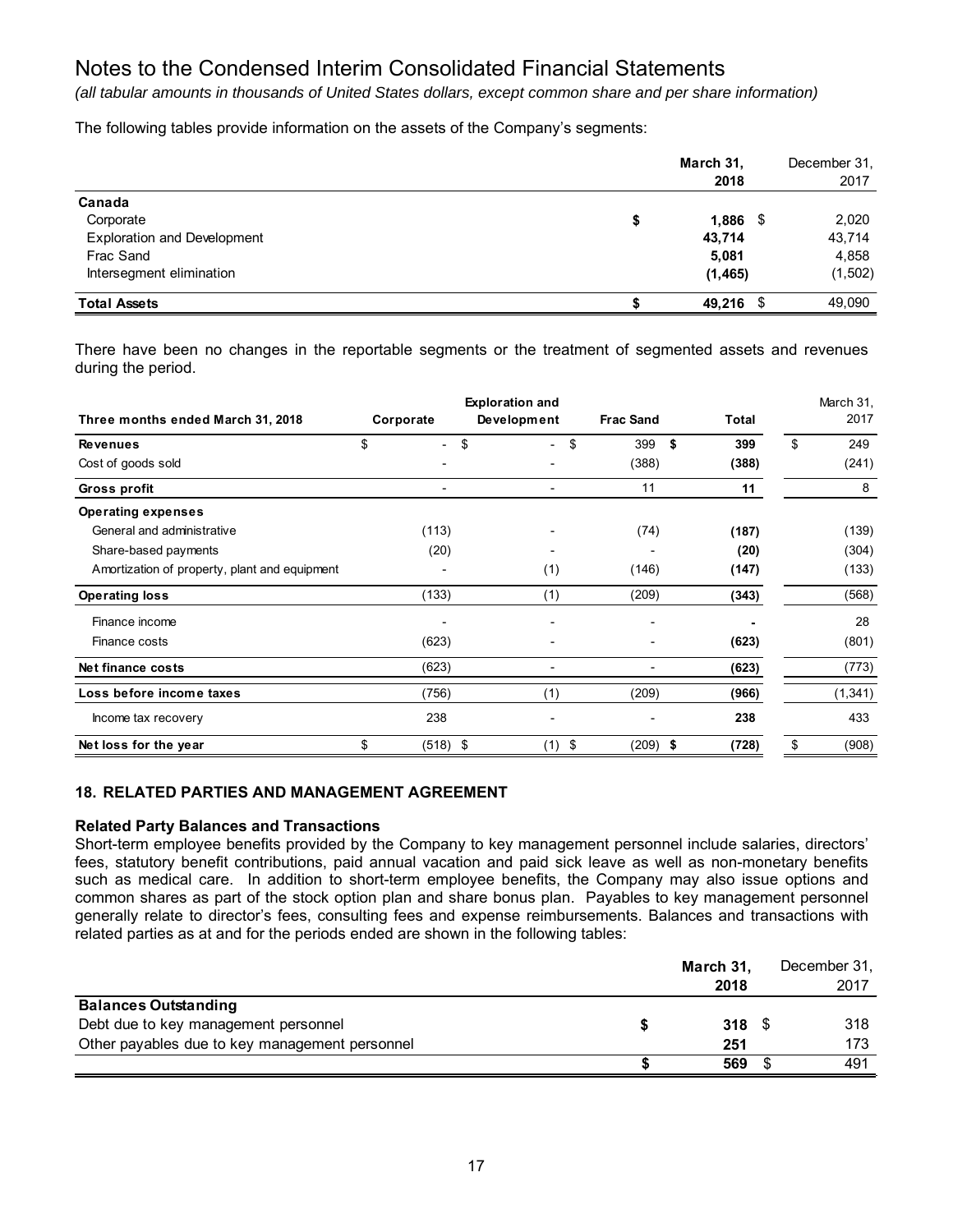*(all tabular amounts in thousands of United States dollars, except common share and per share information)*

Key management personnel compensation is composed of:

|                              | Three months ended |  |                                      |  |
|------------------------------|--------------------|--|--------------------------------------|--|
|                              |                    |  | <b>March 31, 2018</b> March 31, 2017 |  |
| Short-term employee benefits | 140                |  | 64                                   |  |
|                              | 140                |  | 64                                   |  |

# **19. COMPANY ENTITY**

# **Significant Subsidiary - Victory Silica**

On June 19, 2012, the Company announced the creation of Victory Silica to establish the Company as a supplier of premium frac sand, prior to commencing frac sand sales from the Minago project. Victory Silica manages the frac sand business on behalf of the Company.

|                                                                            | March 31,<br>2018 |           | December 31,<br>2017 |
|----------------------------------------------------------------------------|-------------------|-----------|----------------------|
| Victory Silica Ltd.<br><b>Current Assets</b><br><b>Current Liabilities</b> | $\blacksquare$    | 1 S<br>ж. | 37                   |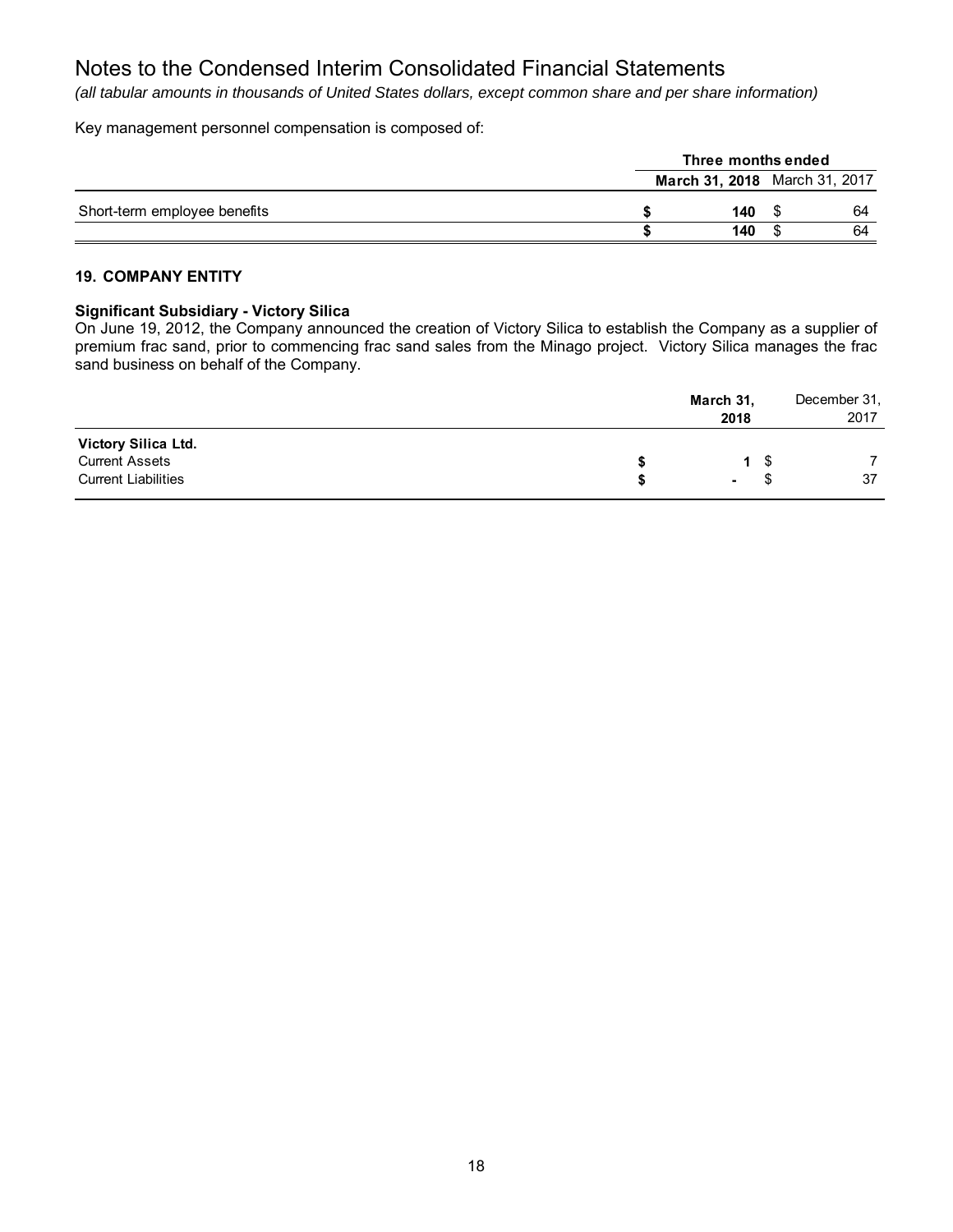

# **VICTORY NICKEL INC.**

# **MANAGEMENT'S DISCUSSION AND ANALYSIS FOR THE THREE MONTHS ENDED MARCH 31, 2018**

**DATED MAY 16, 2018**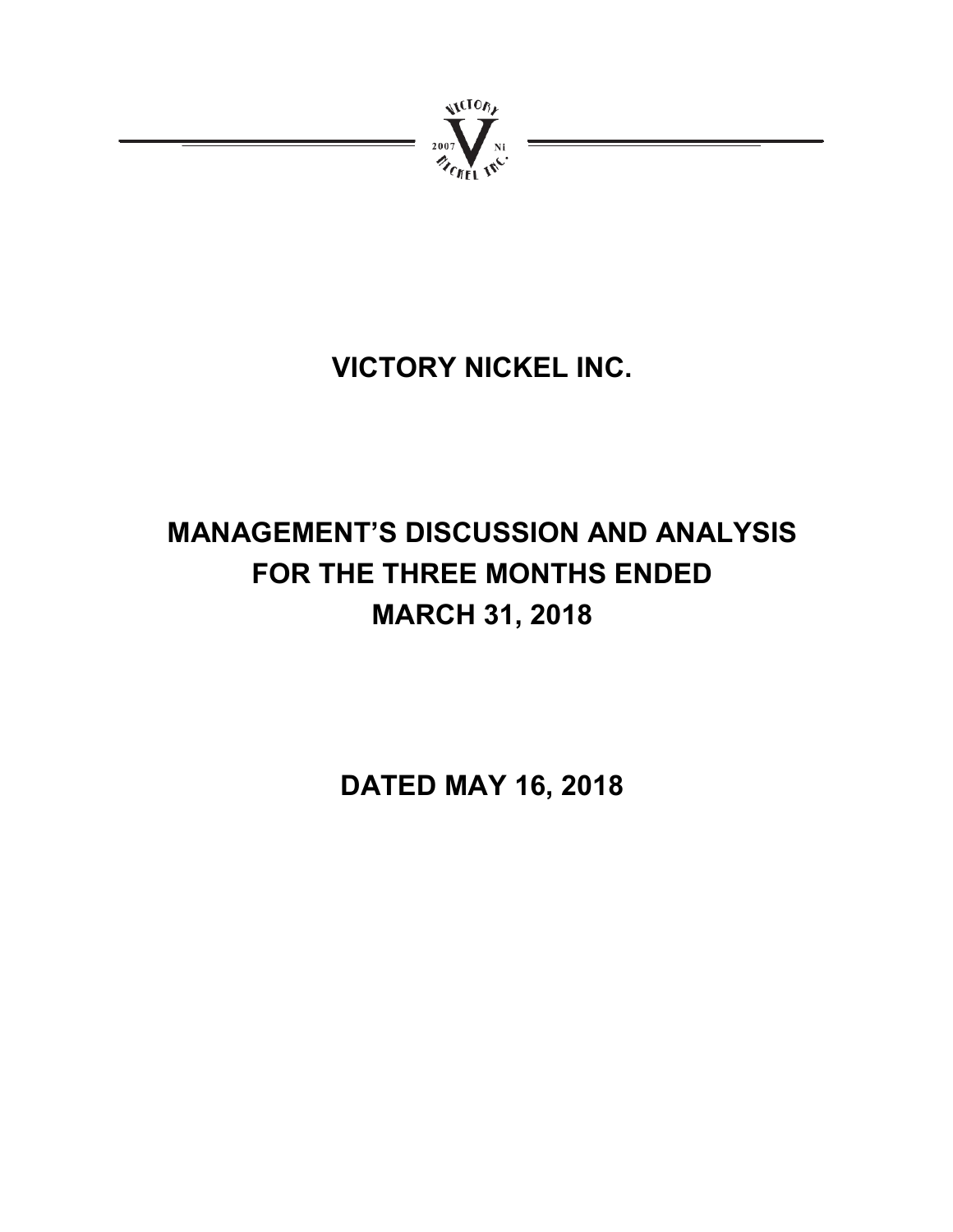# **VICTORY NICKEL INC. MANAGEMENT'S DISCUSSION AND ANALYSIS For The Three Months Ended March 31, 2018**

The following discussion of the results of operations, financial condition and cash flows of Victory Nickel Inc. ("Victory Nickel" or the "Company") prepared as of May 16, 2018 consolidates management's review of the factors that affected the Company's financial and operating performance for the three months ended March 31, 2018, and factors reasonably expected to impact on future operations and results. This discussion is intended to supplement and complement the Company's unaudited condensed interim consolidated financial statements for the three months ended March 31, 2018 (the "Condensed Interim Consolidated Financial Statements") and the notes thereto, which were prepared in accordance with International Financial Reporting Standards ("IFRS").

Certain information and discussion included in this management's discussion and analysis ("MD&A") constitutes forwardlooking information. Readers are encouraged to refer to the cautionary notes contained in the section Forward-Looking Statements at the end of this MD&A.

Readers are also encouraged to consult the audited consolidated financial statements for the years ended December 31, 2017 and 2016 (the "2017 Audited Financial Statements"). The Condensed Interim Consolidated Financial Statements and the 2017 Audited Financial Statements are available at www.sedar.com and at the Company's website www.victorynickel.ca. All amounts disclosed are in United States dollars ("US\$" or "US dollars") unless otherwise stated as Canadian dollars ("CAD\$") or Australian dollars ("AU\$"). All tabular amounts are in thousands of US dollars.

Common shares of the Company trade on the Canadian Securities Exchange ("CSE") under the symbol NI as of February 22, 2016. Prior to that date, common shares of the Company traded on the Toronto Stock Exchange ("TSX").

# **COMPANY OVERVIEW**

The Company was formed on February 1, 2007 as an exploration and development mineral resource company and was primarily engaged in the acquisition, exploration, evaluation and development of nickel projects and associated products in Canada. Victory Nickel owns 100% of four advanced sulphide nickel projects: the Minago, Lynn Lake (under option with Corazon Mining Ltd. ("Corazon"), an Australian public company (ASX: CZN)) and Mel projects in Manitoba, and the Lac Rocher project in Québec. The Minago project is the Company's most advanced nickel project. A feasibility study on the Minago Project ("Minago FS") was completed and the results were announced in December 2009. The Environmental Impact Study ("EIS") was filed in May 2010 and receipt of the Environmental Act Licence ("EAL") was announced in August 2011. Subsequent improvements to the project were announced in June 2010 and July 2011. In April 2014, the Company announced the filing of an amendment to the EAL to relocate the permitted Minago tailings facilities such that it will not interfere with potential nickel resources and should also reduce operating costs. Consultations with First Nations by the government of Manitoba are ongoing. On completion, it is expected that the government of Manitoba will issue the requested amendment to the existing EAL.

The Company's decision to enter the frac sand business was initially based on the need to generate cash flow and the desire to highlight the value of frac sand, which can be sold into the into the oil & gas industry, as a co-product at its Minago nickel project in Manitoba. Based on the Minago FS, approximately 11 million tonnes of frac sand exist within the Minago pit footprint. The pit footprint represents only a small portion of the Minago property. The frac sand is a significant contributor to the economics of the Minago project.

During 2014, Victory Nickel became a producer and supplier of premium Wisconsin frac sand from its frac sand plant (the "7P Plant") located near Seven Persons, Alberta, approximately 18 kilometres southwest of Medicine Hat, Alberta. Highquality Northern White frac sand is sourced from Wisconsin, USA, through the Company's wholly-owned subsidiary Victory Silica Ltd. ("Victory Silica"). Northern White occurs predominantly in the US Midwest and generally exceeds American Petroleum Institute ("API") specifications for frac sand. For this reason, it is a highly-desirable and preferred frac sand. Frac sand is used as a proppant to enhance recovery from oil and gas wells. The 7P Plant comprises a wash plant with a nominal capacity of approximately 120,000 tons per annum ("tpa") and a fully-operational dry plant with a nominal capacity of 500,000 tpa. The Company established itself as a frac sand producer by acquiring concentrated sand in Wisconsin, USA, washing it prior to shipment to the 7P Plant for processing into four main categories of finished frac sand products.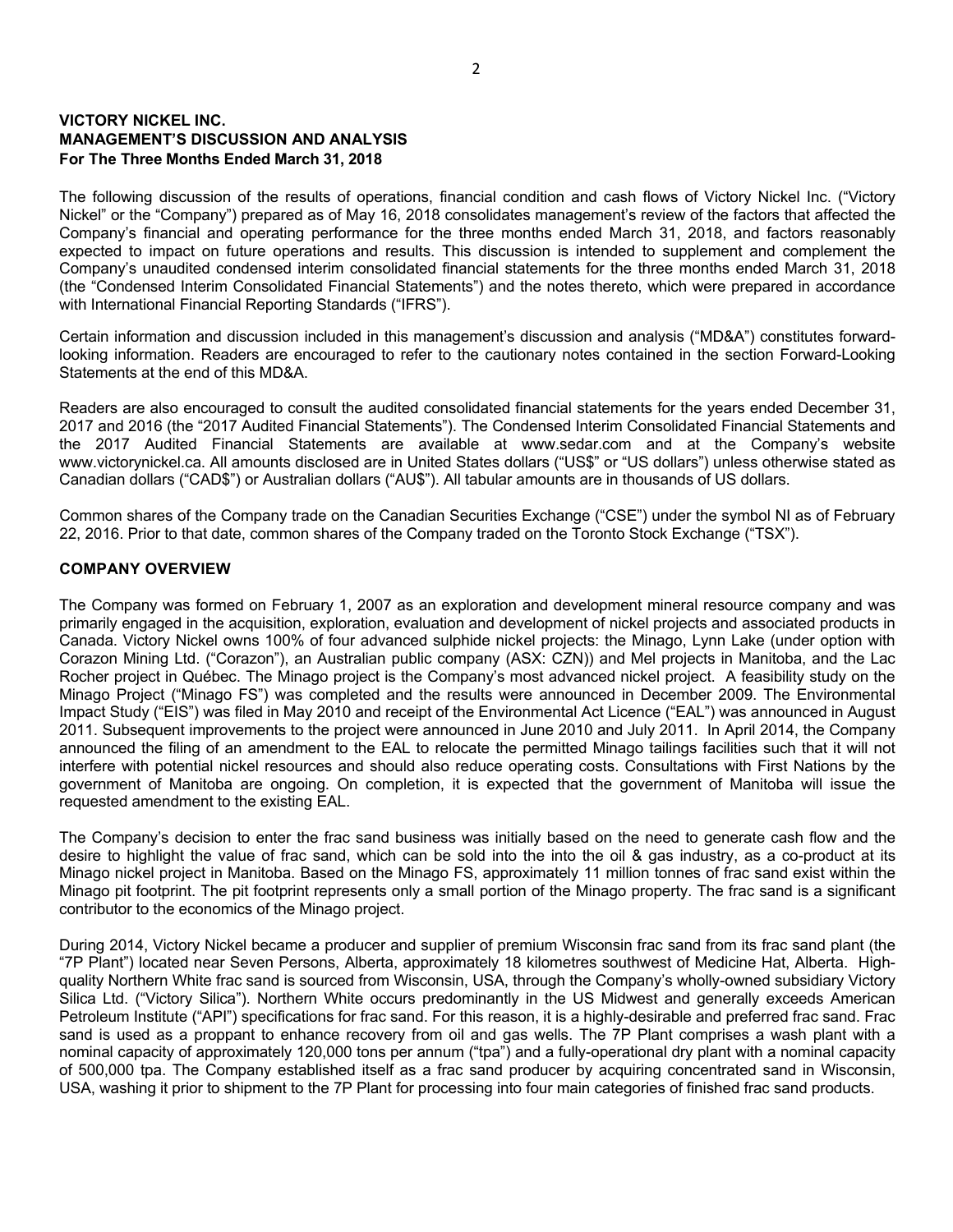Crucial to the success of its frac sand operations is the Company's ability to build a solid customer base within an economic distance of its production facilities or to acquire/build additional frac sand processing facilities to serve additional markets. The Company was able to establish itself as a preferred supplier in the areas around Medicine Hat, Alberta through spot-market sales and short-term contracts. The Company's 7P Plant is located in close proximity to oil and gas producing plays in Alberta, BC, Saskatchewan and North Dakota, allowing customers to purchase sand FOB the 7P Plant and use their own trucks to deliver to the wellhead or, alternatively, to have the Company deliver frac sand directly to the wellhead. A small portion of finished sand is delivered by rail.

To ensure long-term supply of concentrated sand, the Company entered into an option to acquire a 100% interest in a frac sand land package totalling over 300 acres in Trempeleau County, Wisconsin, USA (the "Bear Coulee Property"). The option is valid for six months from receipt of permits with two equivalent extensions available under certain circumstances. Prior to production the Company will be required to pay \$40,000 per annum as an advance royalty on the initial 20,000 tons of sand production. Once the Bear Coulee Property is in production, the Company will be required to pay a royalty of \$2.00 per ton of frac sand sold from the property. In February 2015, the Company announced that a resource estimate of approximately 11 million tons of sand has been completed by Summit Envirosolutions Inc. on the Bear Coulee Property and was incorporated into a National Instrument 43-101 technical report.

The Company's board of directors approved the construction of a wash plant in Wisconsin or Minnesota and has considered building a second 1,000,000 tpa dry plant in or near Winnipeg, Manitoba. Market conditions necessitate the deferral of any such construction until more certainty returns to the oil and gas sector.

Due to the sudden drop in the price of oil during late 2014, drilling activity by oil and gas exploration and production ("E&P") companies decreased significantly and sustained relatively low oil and gas prices continued to negatively affect frac sand demand into 2018. The drop in sales required a temporary suspension in production at the 7P Plant in April 2015. The 7P Plant operates on an as-needed basis only (see Going Concern below). In March 2017, the Company announced that due to the current increasing market demand for frac sand, it has restarted the dry plant at its 7P Plant. In October 2017, the Company announced that it had completed the refurbishment of its frac sand wash plant at 7P Plant that is now operational, enhancing the ability to produce and sell frac sand.

## **Going Concern**

These Condensed Interim Consolidated Financial Statements have been prepared using Generally Accepted Accounting Principles ("GAAP") applicable to a going concern, which contemplates the realization of assets and settlement of liabilities in the normal course of business as they come due. As at March 31, 2018, the Company had a working capital deficiency of \$7,257,000, calculated as current assets less current liabilities, an increase from a working capital deficiency of \$6,406,000 as at December 31, 2017. At March 31, 2018, the debts of \$7,400,000 were the largest factor in the Company's working capital deficiency, as the Company was in default on all unsecured debt and related interest.

The Company's main assets are its nickel projects. Minago, the most advanced of its projects is permitted and ready for development. However, development costs are in excess of \$500,000,000 and given the current price of nickel, it is unlikely that financing for this project will be available in the near future. If the Company is unable to finance and develop these projects, the potential recovery via sale of these projects may be below the current carrying amounts. Given the defaults on various loans discussed below, there is an increased risk that the Company's creditors could force the Company to liquidate its core assets under less than favourable terms.

On April 14, 2015, the Company announced that operations at the 7P Plant were temporarily suspended until the demand for frac sand improved; this temporary suspension was due to the dramatic decrease in energy pricing that began in 2014. Since March 2015, sales have been significantly below rates achieved during 2014 and continue well below the level required to generate positive cash flow. The 7P Plant was restarted in March 2017 and continues to operate on an asneeded basis in order to fulfil customer needs. In October 2017, the Company announced that it had completed the refurbishment of its frac sand wash plant at the 7P Plant. The wash plant is now operational, enhancing the ability to produce and sell frac sand. 2017 has shown some improvement in the slowdown in drilling activity due to the severe drop in the price of oil, but sales have yet to recover to levels that would generate positive cash flow.

The near-term outlook in the frac sand market remains unclear. The US dollar continues to negatively impact demand for high-quality Wisconsin frac sand in Canada, as the price for domestic frac sand has dropped and service companies appear satisfied with using lower-quality domestic frac sand, because of the price differential caused mainly by the exchange rate. As the Company's inventory is Wisconsin frac sand, this will continue to stress the Company's liquidity until such time as the market demand recovers and operations can resume on a consistent basis.

 $\sum_{\alpha_{\ell m} \in \mathbb{N}}^{\infty}$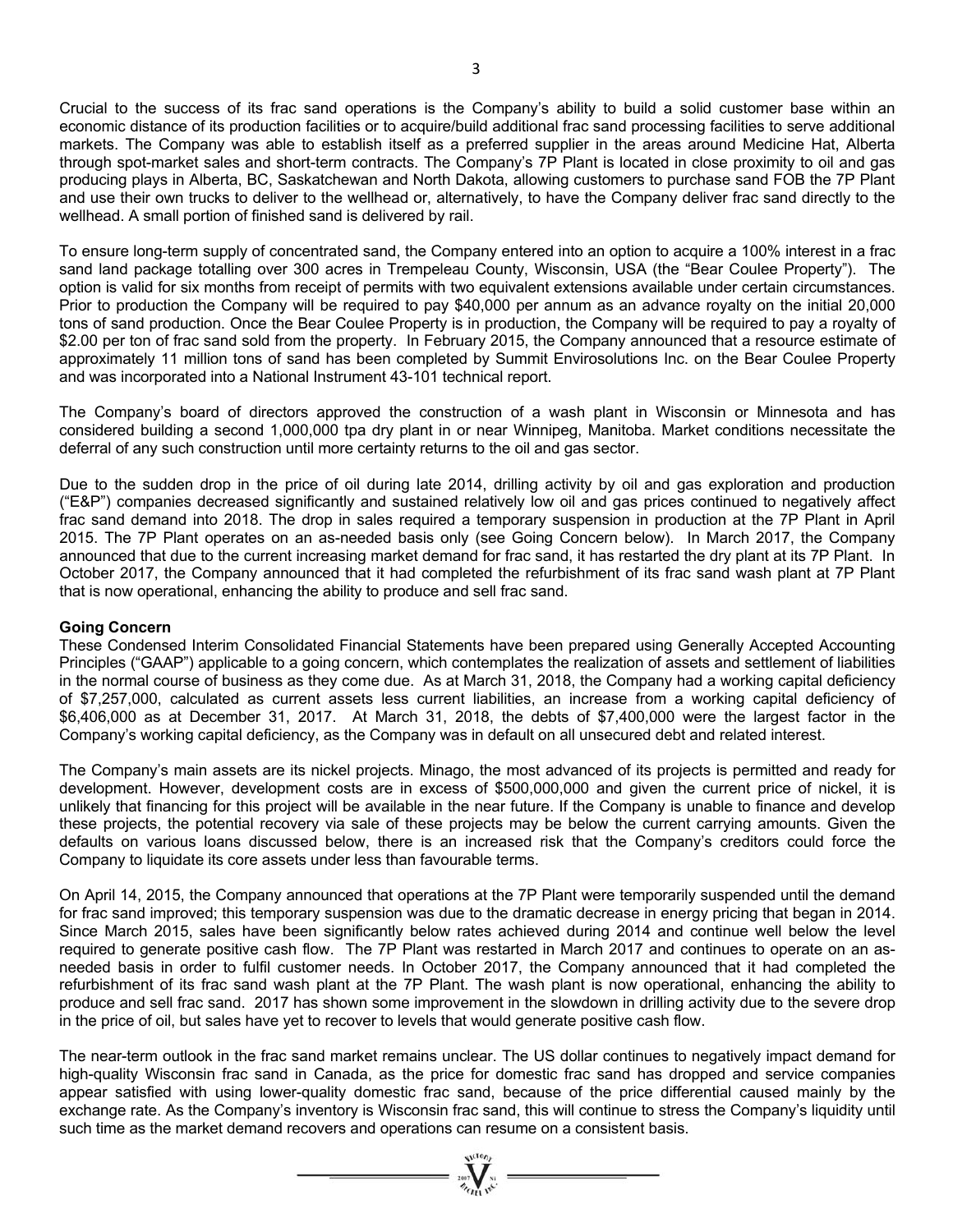Cash flows from frac sand sales the three months ended March 31, 2018 were sufficient to cover operating costs but not sufficient to pay financing costs and the Company was not able to make any of its interest payments due during the three months ended March 31, 2018.

During 2016, the Company restructured its debt (the "Debt Restructuring Agreement") with holders of promissory convertible notes and trade creditors, by issuing shares of the Company and unsecured promissory convertible notes ("Promissory Convertible Notes"). In 2017, the Company's secured debt ("Secured Debt") increased by the amount of unpaid interest to \$7,050,000 and the maturity date was extended to July 31, 2019.

Pursuant to the terms of the Secured Debt, the Company is prevented from making payments under outstanding unsecured debt until the Secured Debt is repaid. The lender of the Secured Debt (the "Secured Lender") provided a forbearance agreement for the balance of the accrued interest and made short term advances to cover non-discretionary costs. Barring a significant improvement in the sales of frac sand, the Company is unlikely to be able to repay the Secured Debt in full when it matures in July 2019. The Company's ability to make the required interest payments during the remainder of 2018 is also in doubt and dependent upon frac sand sales. The Company's Secured Lender continues to demonstrate its commitment to ensure the protection of the Company's core assets by providing working capital advances and forbearance agreements with respect to the Secured Debt. Should the support of the Secured Lender change, the going concern assumption would be in doubt.

During 2016, all of the promissory convertible note holders participated in the Debt Restructuring Agreement, except for one holder of a \$3,000,000 promissory convertible note (the "Outstanding Note"). In March 2016, the Company announced that it had received notice that the holder of the Outstanding Note had filed a statement of claim concerning non-payment of principal and interest. The Company has reviewed the statement of claim with legal counsel to assess its impact on the Company and has concluded that there is no significant impact on the status of the Company's debt. The Outstanding Note matured in July 2016 and the Company has been unable to repay the amounts owing and interest payments due, which has resulted in the Company defaulting on the note.

The Company has not paid interest payments due on its Promissory Convertible Notes, which has resulted in the Company defaulting on these notes.

The ability of the Company to continue as a going concern is heavily dependent on the continued support of its lenders and the frac sand market improving, both in demand and in price, and the Company's ability to resume full operations at its 7P Plant. In addition to the liquidity and solvency uncertainties described above, the ability to resume full operations at the 7P Plant will require additional financing. In order to resume purchasing and shipping supplies of frac sand and full operations at the 7P Plant, the Company will require additional working capital. As noted, the Company's Secured Lender has been supportive to date. However, there are no assurances that the Company will be able to obtain the working capital to resume operations at the level sufficient to generate cash flows to repay its outstanding obligations.

The Company has cut non-essential costs in an effort to reduce operating losses and has deferred payments wherever possible. During 2017, the Company, with the agreement of its Secured Lender, sold non-core assets to provide operating funds. However, without an injection of capital and/or until the demand and pricing for frac sand returns to pre-2015 levels, the Company will not be able to meet its outstanding obligations or any new obligations as they become due. The defaults on the Company's existing obligations add to the challenge of obtaining additional capital.

There can be no assurance that the Company will be able to restructure its debt further and/or recapitalize, and there is no certainty as to what further steps, if any, the secured and unsecured lenders may take. To date, management and the board of directors have reduced and/or deferred salaries and director fees until business recovers, but there is no certainty that this will continue. Management salary reductions and/or deferrals put the Company at risk of being unable to retain key personnel.

In addition to the above liquidity issues, the Company is subject to the risks and challenges experienced by other companies at a comparable stage. These risks include, but are not limited to, continuing losses, dependence on key individuals and the ability to secure adequate financing or to complete corporate transactions to meet the minimum capital required to successfully fund its projects and operating expenses.

None of the Company's mining projects have commenced commercial production and, accordingly, the Company is dependent upon debt or equity financings, the optioning and/or sale of resource or resource-related assets or interests,

 $\sum_{\alpha}$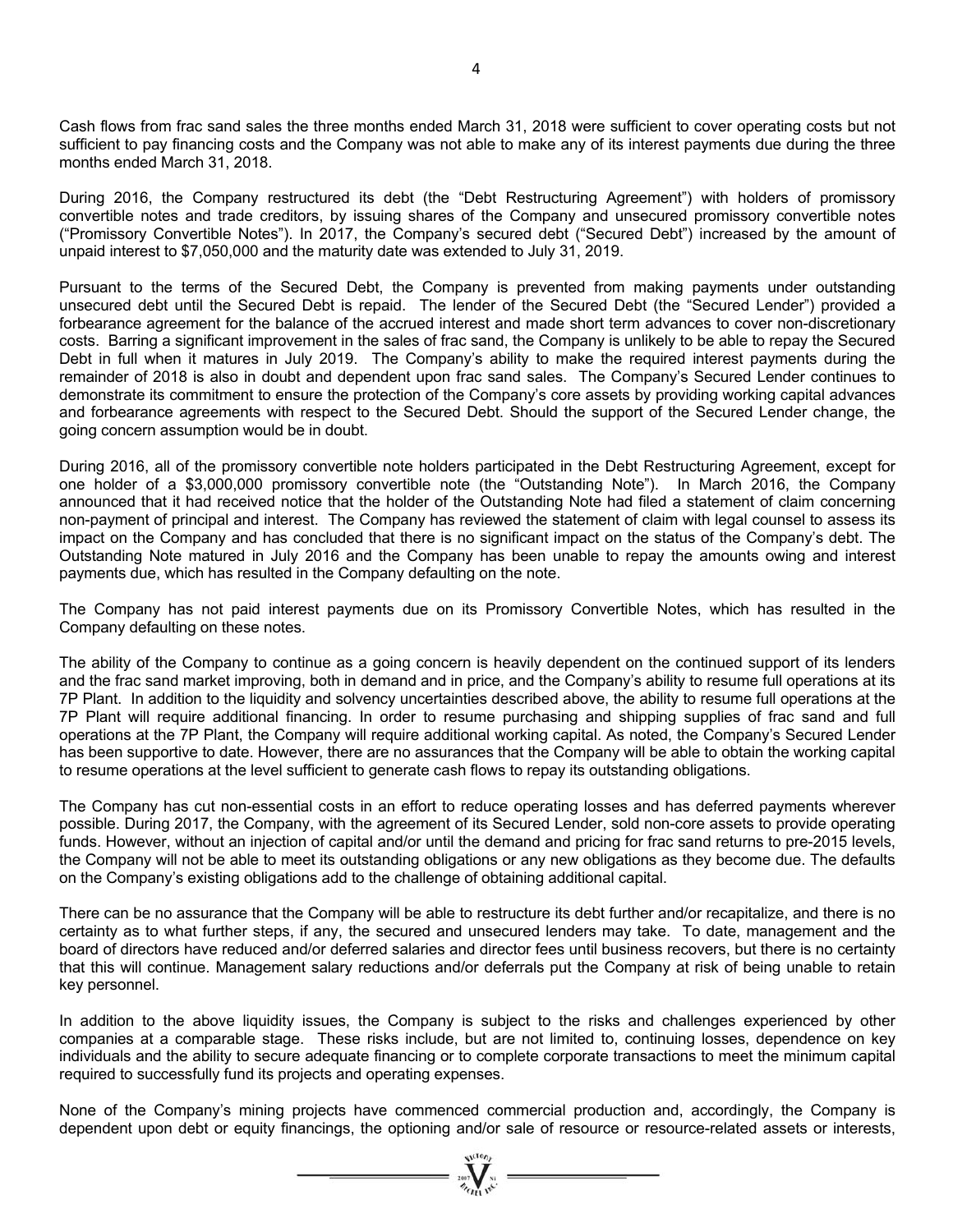exploration results which have the potential for the discovery of economically-recoverable reserves and resources, and/or the ability to generate sufficient cash flow from its other operating activities for its funding. Development of the Company's current nickel mining projects to the production stage will require significant financing. Given the current economic climate, including the low nickel price, and the Company's existing liquidity challenges, the ability to raise sufficient funds will be difficult.

Should the Company not be able to overcome the risks described in this section, the carrying value of the Company's assets would be subject to material adjustment and, in addition, other adjustments may be necessary to these Condensed Interim Consolidated Financial Statements should such adverse events impair the Company's ability to continue as a going concern as contemplated under GAAP. There is no certainty that the Company will be able to generate sufficient cash to fund its activities including debt servicing, project expenditures and corporate costs. These conditions indicate the existence of a material uncertainty that may cast significant doubt about the Company's ability to continue as a going concern. Failure to continue as a going concern would require that the Company's assets and liabilities be restated on a liquidation basis, which would differ significantly from the going concern basis.

# **OUTLOOK**

Victory Nickel is a unique minerals company. Unique in that it has one of Canada's largest undeveloped permitted sulphide nickel resources at its Minago project in Manitoba. Unique in that all of the resources at its three nickel projects are sulphide nickel giving it one of the largest sulphide nickel inventories in Canada. Unique in that at Minago frac sand is a significant co-product of nickel production. And unique in that three of its most significant value drivers – nickel, frac sand and cobalt – play crucial roles in the existing and emerging energy markets.

While frac sand has long been known as a key component in improving overall economics in the oil and gas industry, nickel's presence as an "Energy Metal" is just now coming to prominence with the acceleration of worldwide demand for electric vehicles ("EV"). Globally increasing demand for rechargeable batteries due to historic growth in the smartphone market and now increasingly in EVs has led to dramatically growing cobalt demand. According to BMO Capital Markets the demand for cobalt is expected to exceed 100kt in 2018, growth in excess of 150% since 2000, and EVs represent 40% of total cobalt demand by 2025, overtaking portable electronics in terms of cobalt demand by 2022.



Source: CRU, CDI, BMO Capital Markets

Demand growth has led to recent cobalt pricing in excess of \$43.00/lb, dramatically higher than the \$27.73/lb price used in the Minago FS, and BMO Capital Markets states: "a doubling of the cobalt spot price over the coming couple of years is not out of the question." At the current price \$41.50/lb, the Minago FS indicates that the Minago mine produces approximately \$173,000,000 of cobalt in concentrate over the approximate eight-year mine life making it a significant byproduct of nickel production.

According to Bloomberg, demand for nickel is forecast to increase dramatically through 2030 (see graph below), driven in large part by rising sales of EVs and the fact that EV batteries typically contain more nickel than they do lithium.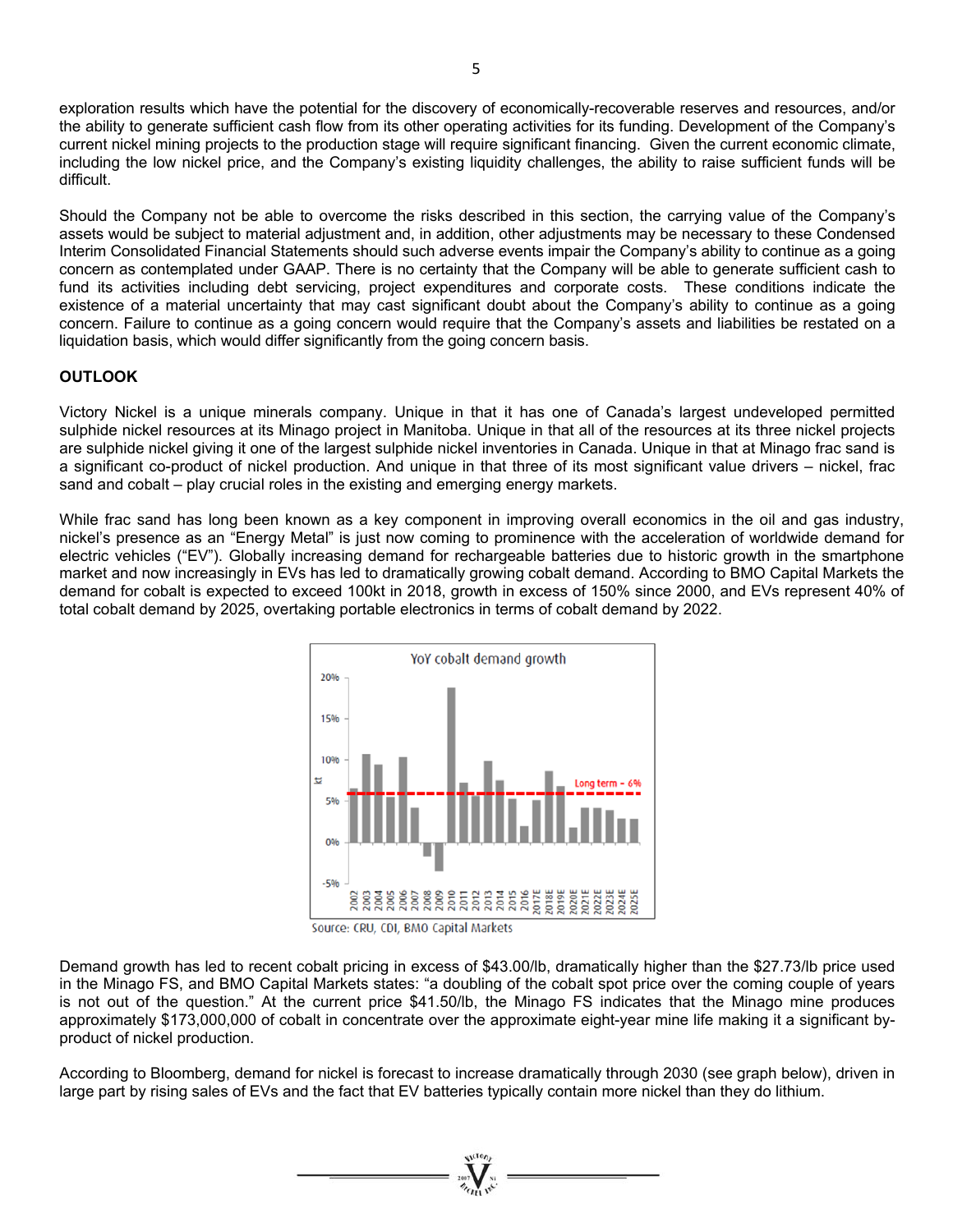

UBS concurs, estimating that in a world using only EVs, the increase in sulphide nickel demand relative to today's global market would be 118%. UBS goes on to point out that as EV technology continues to improve, so too will demand for nickel. Today's nickel-manganese-cobalt ("NMC") cathodes used in EVs use a 1:1:1 ratio between nickel, manganese and cobalt. By 2021 this materials mix is expected to be optimized at 8:1:1.

In its report "*Nickel – A Class of its Own*" published on November 7, 2017, Canaccord Genuity agrees, forecasting that in the 2020s battery demand for nickel will rise ~6.5x times and comprise ~14% of nickel demand in 2025.



In addition, BMO, Canaccord and UBS concur that due to the quality requirements of battery producers the winners in this new demand environment will be **sulphide nickel** producers such as Victory Nickel's projects which, unlike laterite deposits, have an economic advantage in the competition for EV battery market share.

And nickel buyers are starting to take notice (see graph below).

6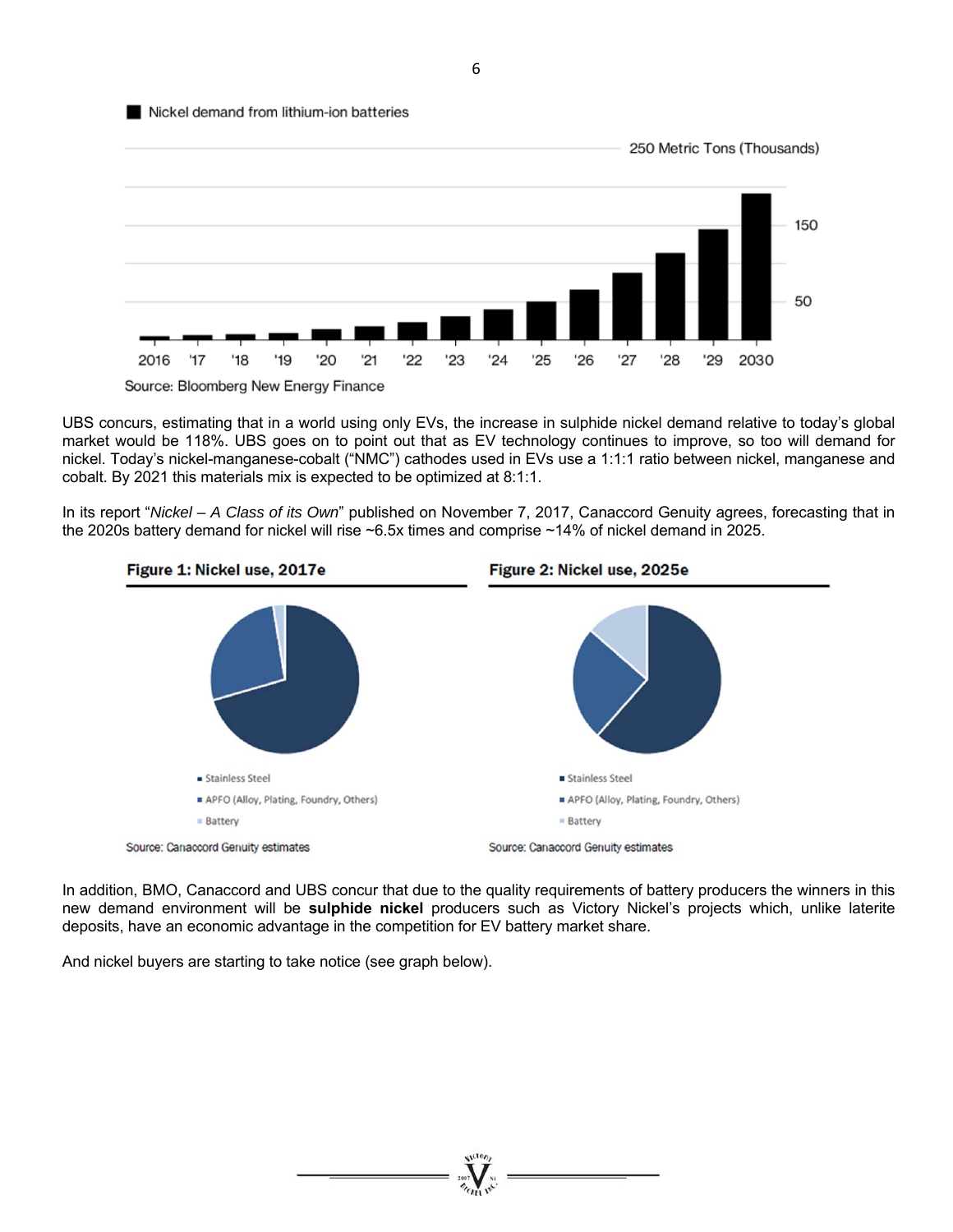

With one of the largest in-situ sulphide nickel resources in Canada, situated in two of the world's top ten most favourable mining jurisdictions – Manitoba and Quebec – Victory Nickel is well positioned in both nickel and cobalt to take advantage of the significant market shift toward EVs.

The Minago FS was based on an open pit mining project with a nickel reserve of approximately 30 million tonnes to be mined over about eight years. Beneath the proposed pit exists another potential 30 million tonnes for potential future mining. Immediately to the north of the pit, the Company has identified an additional potential 30 million tonnes. The Minago project was permitted in 2011 and is shovel-ready. With the frac sand co-product credit, the C1 cost to produce a pound of nickel, is projected to be \$2.20 per pound. As at December 31, 2017, the long-term forecasted price by a third party was \$8 per pound of nickel. Using this price at an exchange rate of US\$0.775:CAD\$1.00 and other forecasted metal prices at December 31, 2017, the Internal Rate of Return ("IRR") of the Minago project based on the Minago FS was 19.35%. As at the date of this MD&A, the IRR is 14.15% (with no adjustments made to the frac sand market), based on current metal prices and the exchange rate, with the price per pound of nickel at \$6.54. The IRR reflected in the Minago FS is 22.4% and the breakeven price of nickel is \$3.80 per pound. The value of cobalt in nickel concentrate alone has increased to \$173,000,000 at the recent price of \$41.50 per pound.

Frac sand contributes approximately \$2.90 per pound of nickel based on the Minago FS, and therefore is a substantial contributor to the overall economics as projected in the Minago FS. Persistent weakness in worldwide nickel pricing in the early part of the decade, the resulting contraction in capital markets for nickel project financing, an estimated \$500,000,000 capital cost to build a nickel mine at Minago and a robust market for frac sand led the Company to evaluate alternatives to generate cash flow and also to prove the value of the frac sand co-product at Minago.

## *Frac Sand*

In 2012, the Company announced its intention to enter the frac sand business with a plan that was certainly considered very aggressive and a vision at best. That vision became a reality in 2014 when the Company completed construction and commissioning of its 7P Plant in Alberta.

Choosing to enter the frac sand business was not without reason. The strong market fundamentals for frac sand suggested continuing growth of the industry, and new public information combined with strong peer group valuations indicated the potential for near-term cash flow. With an entry fee of approximately \$6,000,000 to build a frac sand processing facility, the risk was considered acceptable based on projected cash flows. Soon after commissioning, toward the end of 2014, the bottom fell out of the oil industry and the price of oil crashed from in excess of \$100.00 per barrel to below \$30.00 per barrel of oil. Except for a few short signs of recovery, the price of oil remained around the \$40.00 to \$50.00 level since that time until mid-2017 when it broke the \$50.00 price level and has continued to rise to in excess of \$79.00 today for Brent Crude. Whether this is an indication of bottoming out with a gradual recovery is uncertain.

As a result of the oil and gas price drop, drill rig utilization decreased substantially. In direct response to the declining utilization, E&P companies reduced, cancelled or deferred capital programs. All of this led to an unprecedented decline in the pricing of drilling and well completions, putting downward pressure on the price of frac sand.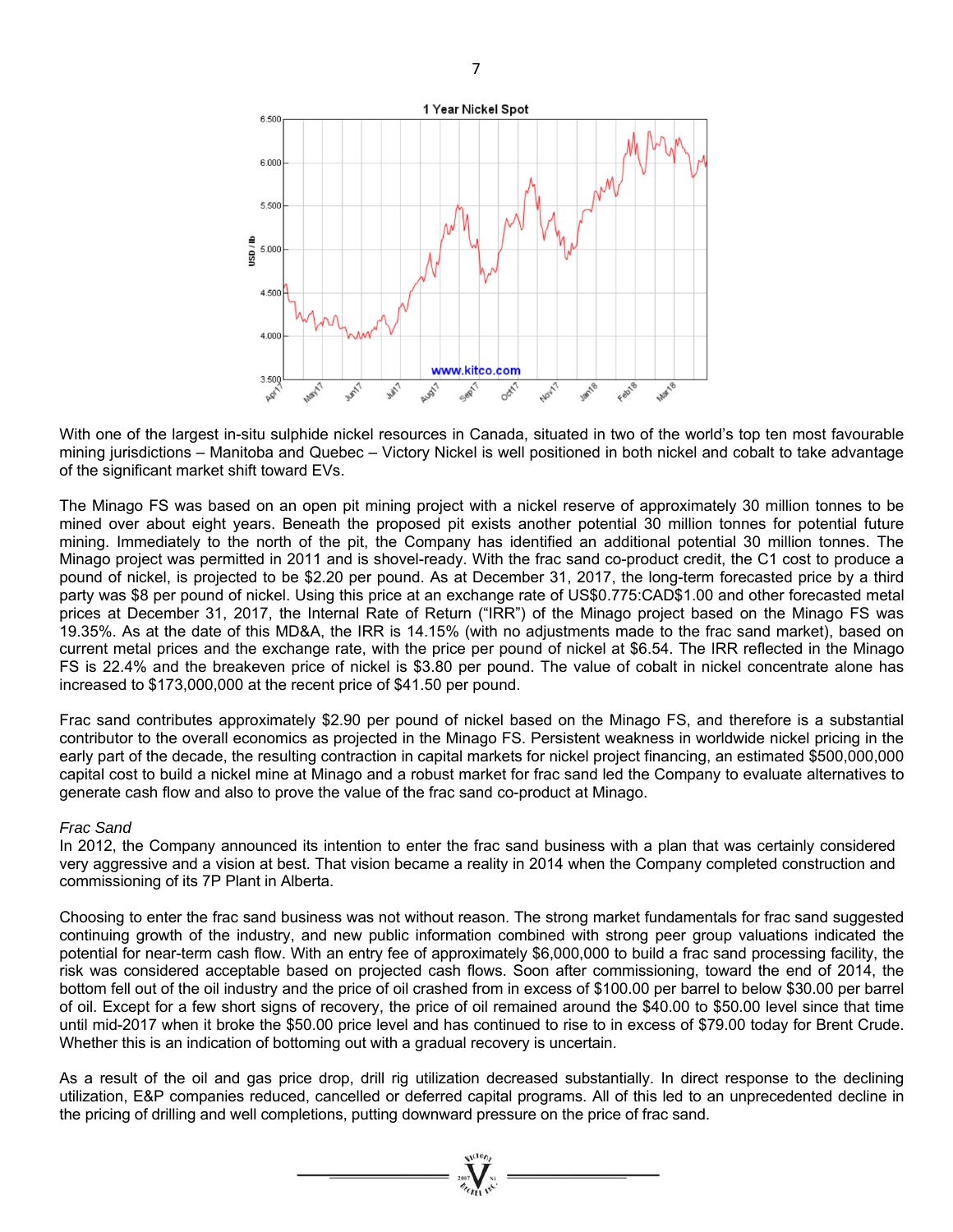During this period, E&P companies looked for ways to improve their economics by reducing costs and enhancing recoveries. Measures include lengthening of both lateral and horizontal drilling, increasing the number of stages per foot and using more sand per stage. These changes have led to an increase in frac sand intensity – using more sand per well – a trend that bodes well for frac sand consumption.

According to Credit Suisse, up to 2,000 pounds of sand per lateral foot is now being used in well completions. On average, each well completed in the US in 2017 required nearly 4,200 tons of frac sand. The demand for US proppant peaked in 2014 at 56,000,000 tons; Credit Suisse estimates that 2018 US frac sand demand could potentially be double that witnessed in 2014, ranging between 90,000,000 and 120,000,000 tons.

Not surprisingly, increased consumption, combined with a rising North American rig count – up 15% year-over-year at March 31, 2018, has had a positive impact on frac sand pricing as demonstrated by the price index chart below.



Source: Bureau of Labor Statistics and Cowen and Company

For Victory Nickel, frac sand activity picked up during 2017 and continues to improve into the first quarter of 2018. Frac sand sales and pricing have shown improvement in 2017, however demand has been for the coarser fractions. As a result, the Company has drawn down its inventory of coarser frac sand and is in the process of replenishing this inventory at the 7P Plant to ensure its ability to serve customers. To accomplish this, the Company completed the refurbishment of its existing wash plant at the 7P Plant during 2017. When the 7P Plant was acquired by the Company in 2012, the facilities included a wash plant and a dry plant. Since the acquisition, the Company had processed only washed sand concentrate purchased from Wisconsin through its dry plant and had never operated its wash plant. With the wash plant operational in 2017, the Company was able to recover approximately 4,000 tons of high-quality Northern White Wisconsin frac sand that was spilled as a natural outcome of dry sand processing and which comprises the highest margin portion of inventory. An additional 14,000 tons is available for washing as soon as the weather improves.

The softness in the frac sand market over the past several years led to declining valuations of frac sand assets throughout North America. Management has been evaluating opportunities to take advantage of market opportunities to build its presence in the frac sand business by acquiring undervalued North American frac sand production assets that offer immediate potential to expand sales and open new markets, while at the same time being complementary to the Company's existing production activities. Management has identified potential acquisition targets and is now in discussions for financing to acquire one of these facilities. This acquisition would add another 1,000,000 tons of production capacity.

As discussed above, management is developing plans to implement strategies to take full advantage of a resurgent frac sand market. In addition, we remain confident that sulphide nickel demand will improve, such that not only the Minago nickel project can be developed, but that the Company's other nickel projects, Mel, Lac Rocher and Lynn Lake, can be advanced as potential producers.

The Company plans to participate in the turnaround in not only the oil and gas industry, but also the nickel industry and we thank our shareholders, lenders and suppliers for their continued patience and support.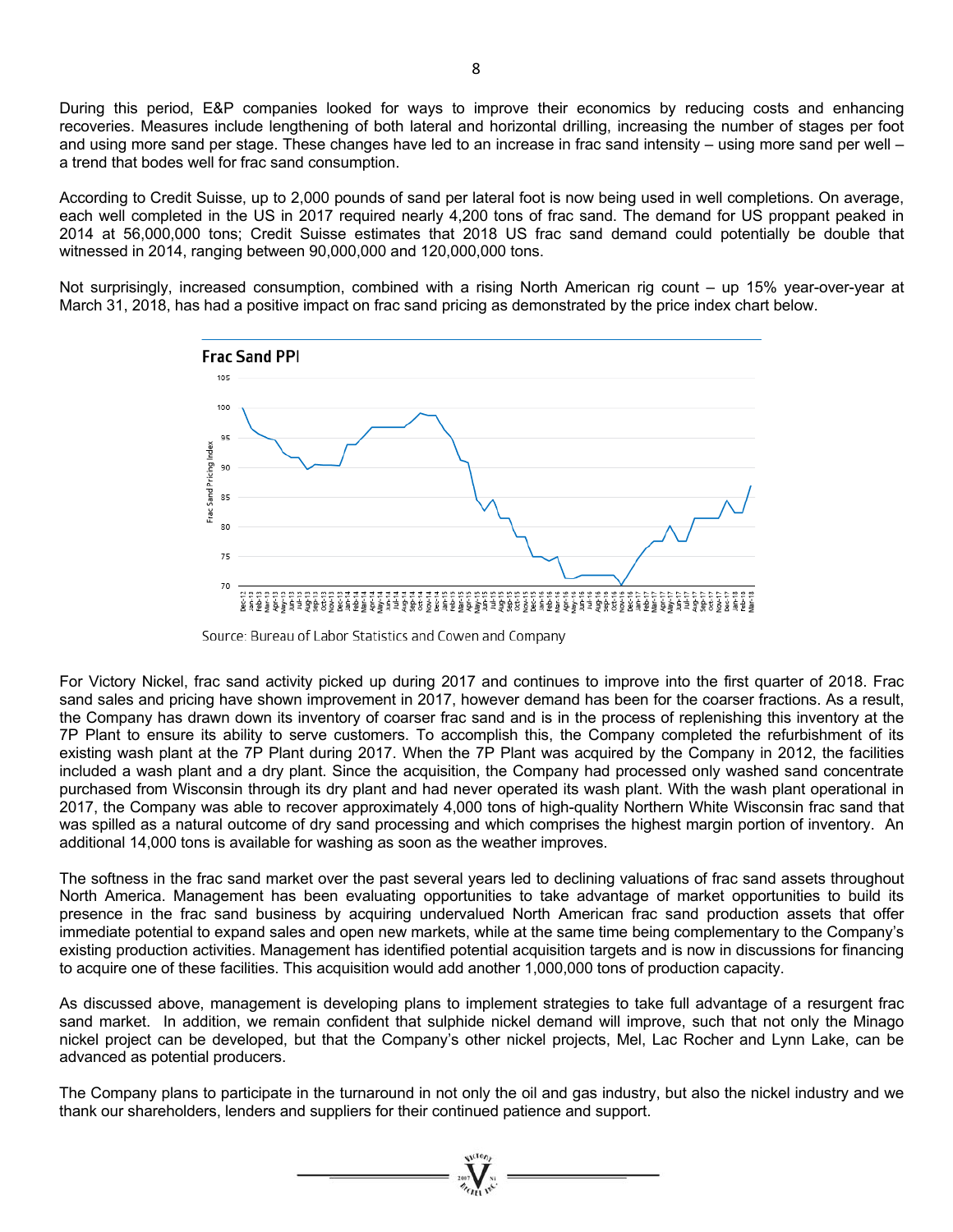## **RESULTS OF OPERATIONS**

| Three months ended March 31, 2018             | Corporate | <b>Exploration and</b>         | Development | <b>Frac Sand</b> | <b>Total</b> | March 31,<br>2017 |  |
|-----------------------------------------------|-----------|--------------------------------|-------------|------------------|--------------|-------------------|--|
| <b>Revenues</b>                               | \$        | \$<br>$\overline{\phantom{a}}$ | \$<br>۰     | 399<br>- \$      | 399          | \$<br>249         |  |
| Cost of goods sold                            |           |                                |             | (388)            | (388)        | (241)             |  |
| Gross profit                                  |           | $\overline{\phantom{a}}$       | ٠           | 11               | 11           | 8                 |  |
| <b>Operating expenses</b>                     |           |                                |             |                  |              |                   |  |
| General and administrative                    |           | (113)                          |             | (74)             | (187)        | (139)             |  |
| Share-based payments                          |           | (20)                           |             |                  | (20)         | (304)             |  |
| Amortization of property, plant and equipment |           |                                | (1)         | (146)<br>(147)   |              | (133)             |  |
| <b>Operating loss</b>                         |           | (133)                          | (1)         | (209)            | (343)        | (568)             |  |
| Finance income                                |           | $\overline{\phantom{0}}$       |             |                  |              | 28                |  |
| Finance costs                                 |           | (623)                          |             |                  | (623)        | (801)             |  |
| Net finance costs                             |           | (623)                          | ٠           |                  | (623)        | (773)             |  |
| Loss before income taxes                      |           | (756)                          | (1)         | (209)            | (966)        | (1, 341)          |  |
| Income tax recovery                           |           | 238                            |             |                  | 238          | 433               |  |
| Net loss for the year                         | \$        | (518) \$                       | \$<br>(1)   | $(209)$ \$       | (728)        | \$<br>(908)       |  |

#### **Overall**

For the three months ended March 31, 2018, the Company had a net loss of \$728,000 or a loss of \$0.01 per share (March 31, 2017 - \$908,000 or \$0.01 per share). The following narrative discusses the relevant operations of the Frac Sand and Exploration and Development segments first, and then addresses the corporate segment.

## **Frac Sand Segment**

Due to the decline in the price of oil beginning in 2014, demand for frac sand in the Company's target markets was under pressure throughout 2017 and into 2018. The Company holds inventory in excess of 21,300 tons as at March 31, 2018 (December 31, 2017 – 22,000 tons) at various stages of the process and made sales of 4,222 tons of various grades of frac sand during the three months ended March 31, 2018 (March 31, 2017 – 2,965 tons) by drawing down inventories, generating a gross profit of \$11,000 (March 31, 2017 – gross profit of \$8,000).

#### *Revenues*

The Company recognized revenue on frac sand sales during the three months ended March 31, 2018 aggregating \$399,000, or \$94.50 per ton, on sales of 4,222 tons (March 31, 2017 - \$249,000, or \$84.00 per ton, on sales of 2,965 tons). Revenue includes periodic freight for sales delivered to customers. While sales and pricing are showing signs of improvement, the market has not improved sufficiently in the Company's target areas where it can generate positive cash flow sufficient to service debt.

## *Cost of goods sold*

The cost of goods sold includes the cost of concentrated sand purchased in Wisconsin, the cost of delivery to the 7P Plant including handling and trans-loading costs and the operating cost to dry and screen the concentrated sand into four main dry products. Cost of goods sold may also include sand purchased from third parties. These costs are capitalized as a component of inventory on a normalized basis and are charged to cost of goods sold when title to the product passes to the customer. Cost of goods sold may also include any write-down or recovery of impairment of inventory values to the lower of cost or net realizable value.

The cost of goods sold was \$388,000 during the three months ended March 31, 2018 (March 31, 2017 - \$241,000). The 7P Plant continues to operate on an as needed basis, resulting in higher operating costs per ton of product produced than what is expected on a continuous operating basis. The Company has reduced manpower to a skeleton crew sufficient to start production as demand returns on a consistent basis. The Company suspended deliveries of concentrated sand in 2015 and will resume deliveries once demand is sufficient to utilize existing inventories at the 7P Plant. Finished goods inventory was valued at net realizable value of \$92.50 per ton at March 31, 2018 (March 31, 2017 - \$85.80 per ton) to

 $\sum_{\alpha_{\alpha}}^{\infty}$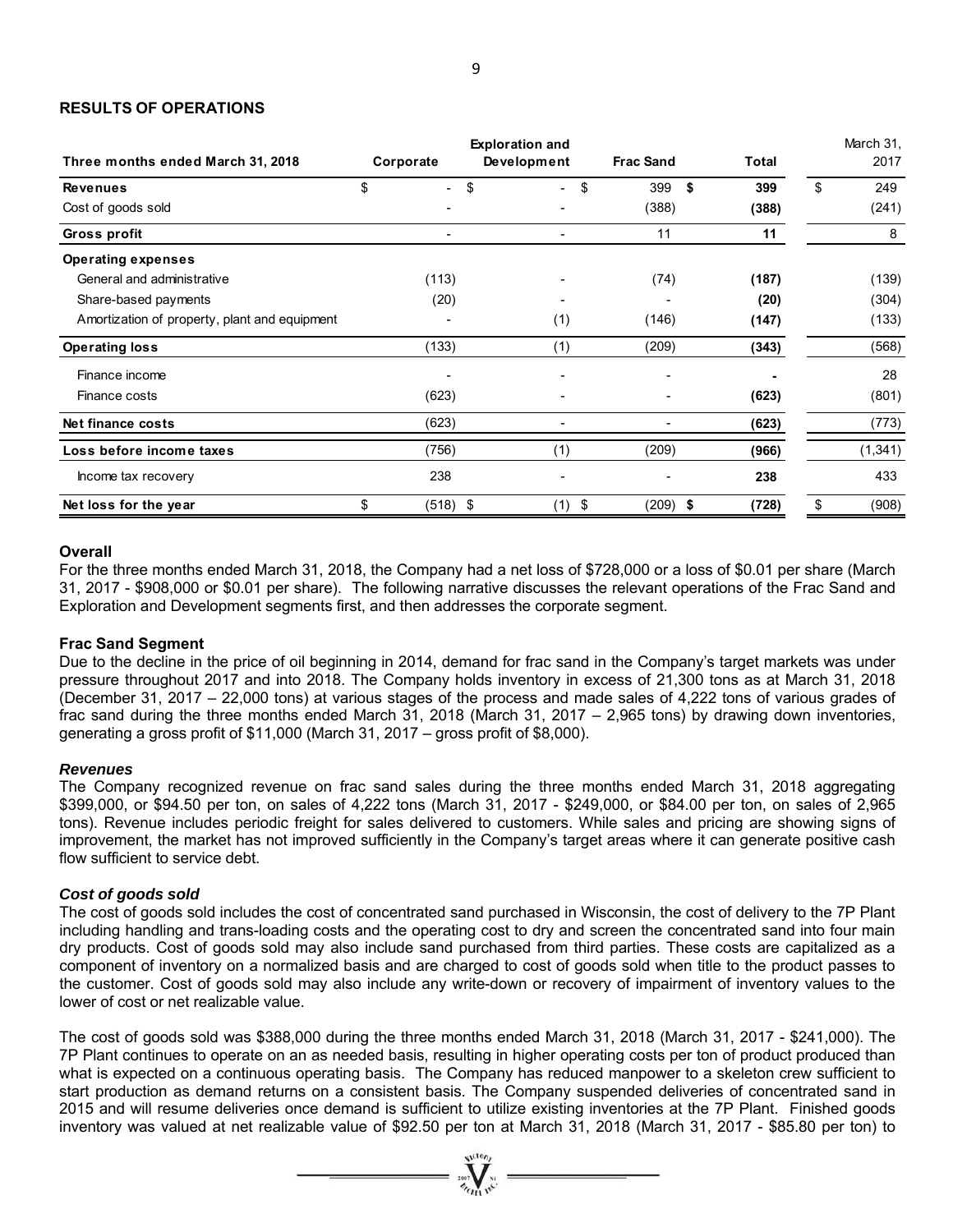reflect current market conditions.

Costs per ton are per dry ton, unless otherwise stated.

## *Gross profit*

The 7P Plant generated a gross profit during the three months ended March 31, 2018 and 2017. The 7P Plant continues to operate on an as-needed basis, resulting in higher operating costs per ton of product produced than what is expected on a continuous operating basis, while finished goods inventory is written-down when impaired to the lower of cost of net realizable value.

#### *General and administrative and other costs*

General and administrative costs for the frac segment amounted to \$74,000 for the three months ended March 31, 2018 (March 31, 2017 - \$44,000). These costs include Victory Silica salaries, administration, marketing and logistics management. The Company reduced manpower to a skeleton crew and overhead sufficient to operate the 7P Plant as demand requires.

Amortization of property, plant and equipment of \$146,000 was recorded for the three months ended March 31, 2018 (March 31, 2017 - \$132,000), for items in use at the 7P Plant.

#### *Net loss*

All of the above items combined to produce a net loss for the frac sand segment of \$209,000 for the three months ended March 31, 2018 (March 31, 2017 – \$168,000).

#### **Corporate Segment**

The corporate component of net loss for the three months ended March 31, 2018 was \$570,000 (March 31, 2017 – \$740,000), including operating expenses of \$133,000 (March 31, 2017 - \$400,000), net finance costs of \$623,000 (March 31, 2017 –\$773,000) and an income tax recovery of \$238,000 (March 31, 2017 – \$433,000). Operating expenses include \$20,000 non-cash share-based payments during the three months ended March 31, 2018 (March 31, 2016 - \$304,000).

General and administrative expenses were \$113,000 during the three months ended March 31, 2018 (March 31, 2017 - \$95,000). These costs include statutory costs incurred as a public company, general investor relations expenses, consulting, travel, health benefits, salaries and director costs.

#### *Net finance income (costs)*

The Company considers financing activities, other than those related to equipment leased in the frac sand segment, to be part of the Corporate segment.

Finance costs were \$623,000 for the three months ended March 31, 2018 (March 31, 2017 - \$801,000). Cash and accrued interest expense was \$470,000 for the three months ended March 31, 2018 (March 31, 2017 - \$407,000). The increase in interest expense during the first quarter of 2018 compared with 2017 is mainly related to the compounding of interest outstanding on various debts.

During 2016, the Company issued several tranches of Promissory Convertible Notes. There are several elements of finance costs associated with these notes: accrued and cash-settled interest expense, non-cash amortization of loan fees, non-cash amortization of the embedded derivatives related to the value of the convertibility feature at inception, the change in the fair value of the embedded derivatives, and the non-cash amortization of the present value discount on the Promissory Convertible Notes. All amortizable elements are calculated using the effective interest rate method. As at March 31, 2018 the amortization of the embedded derivatives on the Promissory Convertible Notes amounted to \$127,000 (March 31, 2017 - \$63,000).

#### *Income tax expense (recovery)*

The Company does not allocate income taxes between segments. The Company records a tax recovery as a result of applying carry-forward non-capital losses against deferred tax liabilities. Certain components of finance income and finance costs are not taxable, and their volatility has an apparent effect on the effective income tax rate.

## *Other comprehensive income*

Other comprehensive income ("OCI") for the three months ended March 31, 2018 relates to a decrease of \$106,000 in the market value of the Company's financial assets at fair value through OCI (March 31, 2017 – increase of \$72,000). These

 $\sum_{\alpha}$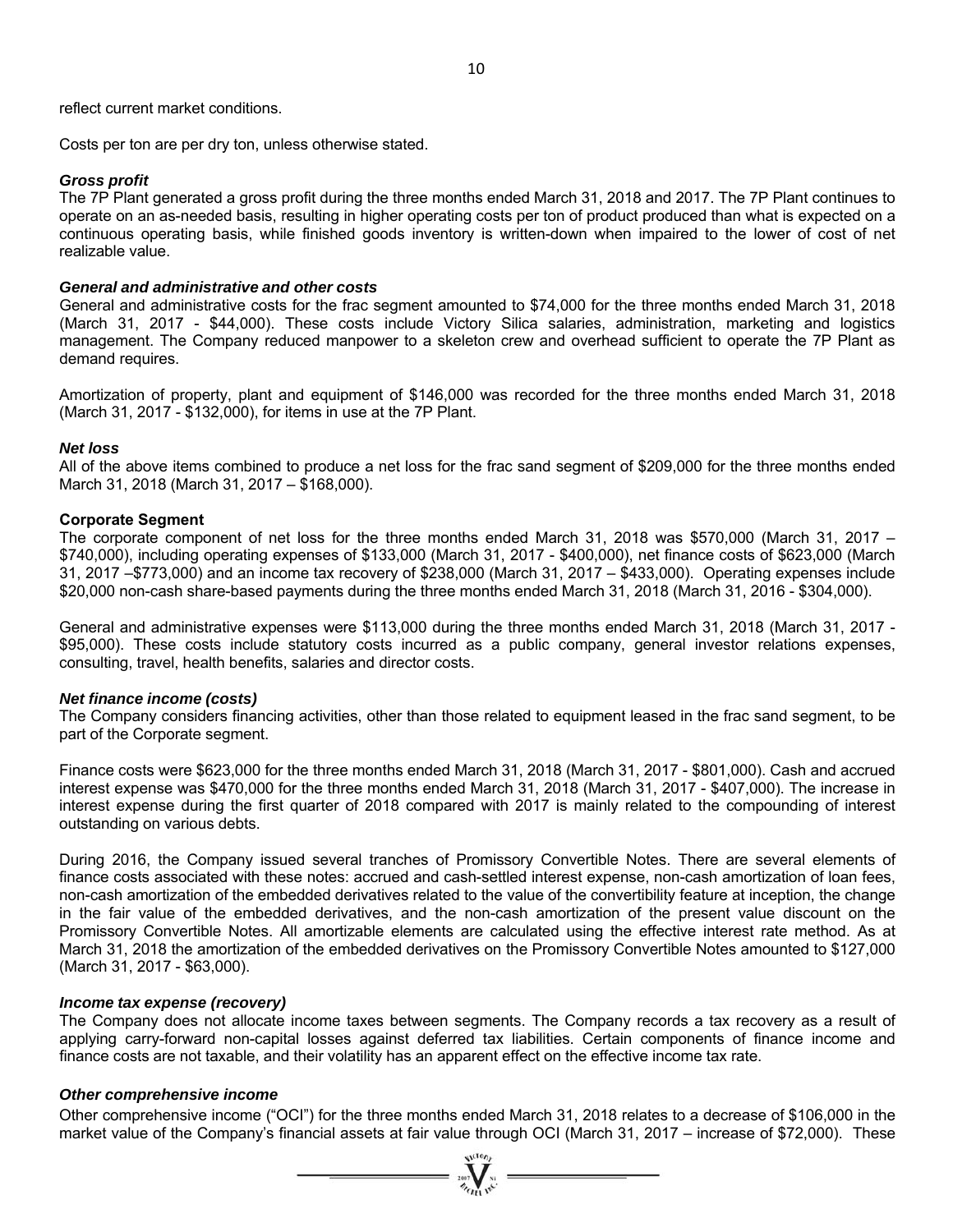changes are a result of the net market value changes in the Company's marketable securities. Furthermore, foreign exchange gain in OCI of \$36,000 was incurred during the three months ended March 31, 2018 (March 31, 2017 – loss of \$3,000), mainly due to the translation of the Company's subsidiaries' functional currency of CAD\$ to the Company's functional currency of US\$.

# *Deferred tax liability*

Deferred income tax assets and liabilities are recognized for temporary differences between the carrying value of the balance sheet items and their corresponding tax values, as well as for the benefit of losses available to be carried forward to future years for tax purposes that are considered probable to be realized. The deferred tax amount reflects a rate of 27% (March 31, 2017 – 27%).

# **SUMMARY OF QUARTERLY RESULTS**

Selected financial information for each of the last eight quarters is as follows:

|                                               |         | Q1 2018 | Q4 2017 |          | Q3 2017 |        | Q2 2017 |          |
|-----------------------------------------------|---------|---------|---------|----------|---------|--------|---------|----------|
| Sales                                         |         | 399     |         | 156      |         | 428    |         | 46       |
| Gross (loss) profit                           |         | 11      | \$      | 455      | \$      | (116)  | \$      | (158)    |
| General and administrative                    |         | (187)   | \$      | (133)    | \$      | (120)  | \$      | (199)    |
| Net finance (costs) income                    |         | (623)   | \$      | (34)     | \$      | (448)  | \$      | (255)    |
| Net loss                                      |         | (728)   | \$      | 2,091    | \$      | (577)  | \$      | (654)    |
| Total comprehensive loss                      |         | (798)   | \$      | 2,131    | \$      | (571)  | \$      | (691)    |
| Loss per share - basic and diluted            |         | (0.01)  | \$      | 0.02     | \$      | (0.00) | \$      | (0.01)   |
|                                               | Q1 2017 |         | Q4 2016 |          | Q3 2016 |        | Q2 2016 |          |
| Sales                                         |         | 249     |         | 31       |         |        |         |          |
| Gross profit (loss)                           |         | 8       | \$      | (640)    | \$      |        |         | 116      |
| General and administrative                    |         | (139)   | \$      | (61)     | \$      | (212)  | \$      | (249)    |
| Net finance income (costs)                    |         | (773)   | \$      | (1, 350) | \$      | (560)  | \$      | 2,203    |
| Net income (loss)                             |         | (908)   | \$      | (7, 647) | \$      | (924)  | \$      | (1, 117) |
| Total comprehensive income (loss)             |         | (839)   | \$      | (7, 598) | \$      | (853)  | \$      | (1,047)  |
| Earnings (loss) per share - basic and diluted |         | (0.01)  | \$      | (0.10)   | \$      | (0.01) | \$      | (0.01)   |

Revenues from the sales of frac sand increased during 2017 and into 2018. The gross profit or loss includes cost of goods sold, which contain operating costs for a full period despite production being at less-than-full capacity. In addition, the increase in the market value of frac sand required a recovery of impaired inventory values during the fourth quarter of 2017 and an impairment write-off during 2016 into 2017, to the lower of cost or net realizable value. Net finance income and costs have fluctuated period-over-period, due to the change in the fair value of the embedded derivatives related to the Debt Restructuring Agreement, change in the fair value of the Participating Interest (defined below), gain on the Debt Restructuring Agreement during 2016, and amortization of embedded derivatives and loan fees on the Promissory Convertible Notes. During the fourth quarter of 2017, the Company recorded an income tax recovery as a result of adjusting the foreign exchange rate on various tax pools.

# **LIQUIDITY AND CAPITAL RESOURCES**

As at March 31, 2018, the Company had a working capital deficiency of \$7,257,000, compared with a working capital deficiency of \$6,406,000 as at December 31, 2017. The increase in the working capital deficiency resulted mainly from the increase in short term loans and borrowings to fund working capital requirements.

## **Participating Interest**

Pursuant to a participating interest loan (the "Participating Interest") with Nuinsco Resources Limited (or the "Lender"), the Lender has the right to convert the outstanding balance into a limited participating interest (the "Conversion"), whereby the Lender is entitled to receive a share of cash flows earned from the sale of frac sand from the 7P Plant. On April 22, 2014, the Lender exercised the Conversion. The Conversion constituted payment of the loan in full. This obligation will be settled through a 52.16% participation in net operating cash flows from the frac sand business after recoupment of capital costs for phase one and pre-operating expenses. The participation is capped at CAD\$7,667,124 provided the Company

 $\sum_{\alpha}$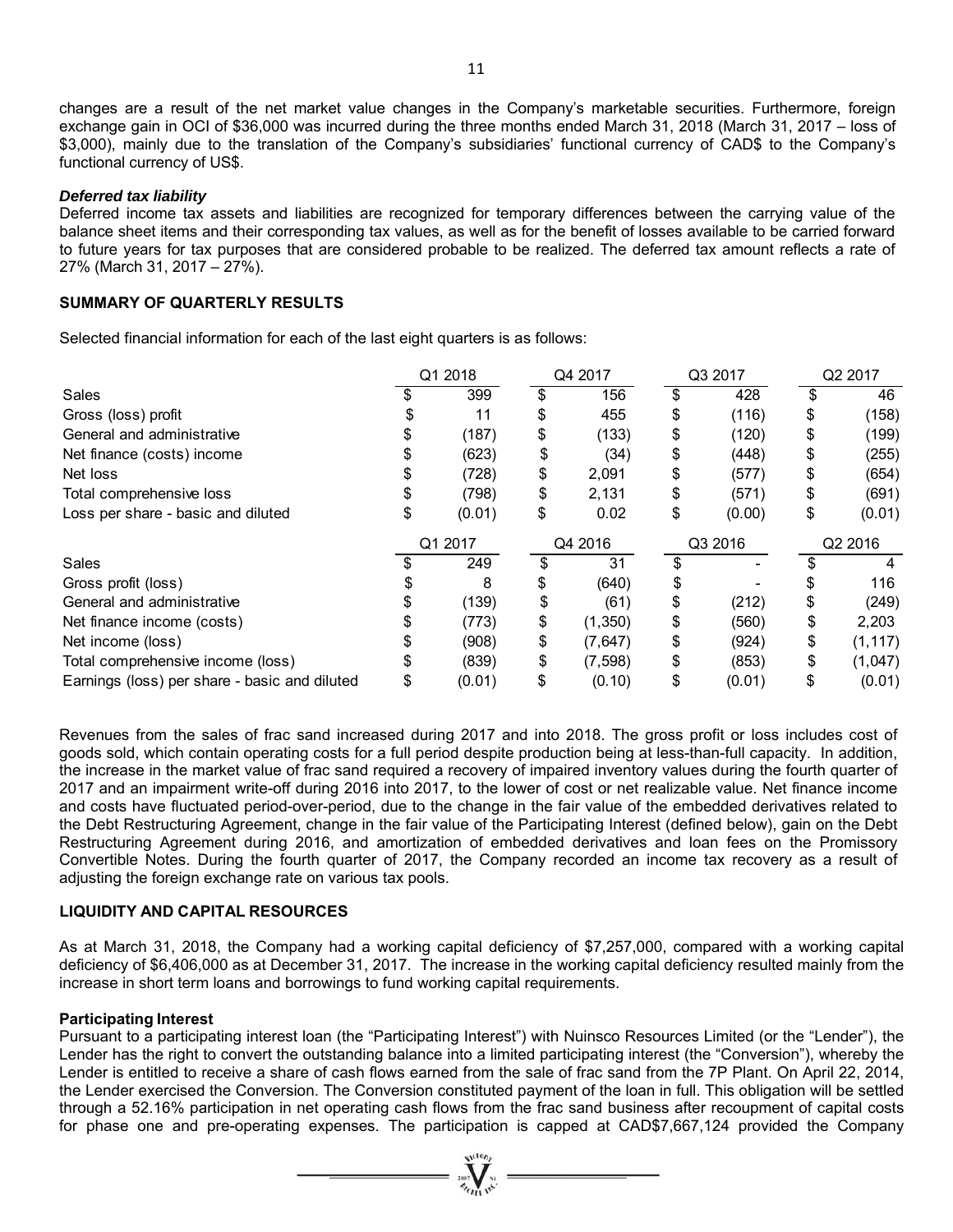proceeds with phase two (see FRAC SAND SEGMENT below for a description of phases one, two and three), otherwise the cap is approximately CAD\$10,222,831. Distributions under the Participating Interest terms are calculated based on operating cash flow after recovery of capital and pre-operating costs and take into account working capital. The continuing uncertainty surrounding the oil and gas industry and the related use of frac sand has made the determination of the timing of the first payment under the Participating Interest highly unlikely to occur in the next couple of years. As a result, at March 31, 2018, the carrying value of the Participating Interest was \$529,000, compared with \$529,000 at December 31, 2017. Any change in value is recorded through Finance Income or Cost in the statement of operations. The Company will continue to reassess the carrying value of the Participating Interest as circumstances warrant.

## **Secured Debt**

The Secured Debt of \$7,050,000 has a maturity date of July 31, 2019. Under the terms of the Secured Debt, if the Secured Debt is outstanding on December 31, 2018, an additional fee of 2,500,000 common shares will be issued by the Company to the Secured Lender.

The interest rate on the Secured Debt is 14.8% with interest payable in arrears. The Secured Debt is due in full on the date of maturity, subject to a cash sweep of 75% of free cash flow ("Free Cash Flow") payable within 45 days following the end of each fiscal quarter and 90 days from each fiscal year end. Free Cash Flow will be calculated based on the Company's quarterly unaudited and annually audited consolidated statement of cash flows, as net cash from operating and investing activities, plus interest and lease payments from financing activities. Allowable investing activities must be approved in advance by the Secured Lender.

In addition, the Company has agreed to not make any payments to settle past unsecured debt prior to the repayment of the Secured Debt, without the Secured Lender's approval.

## *Warrants issued to the Secured Lender*

A total of 2,750,000 warrants were issued to the Secured Lender, with an exercise price of CAD\$0.25 and an expiry date of January 31, 2018. The Warrants expired unexercised on January 31, 2018.

#### **Promissory Convertible Notes**

During 2016, the Company announced that it had restructured a portion of its debt through private placements of common shares and Promissory Convertible Notes, in settlement of current indebtedness to certain of its unsecured lenders and trade creditors.

The Company has not made any interest payments due on its Promissory Convertible Notes, which has resulted in the Company defaulting on these notes.

## *Promissory Convertible Note Holders*

The Promissory Convertible Notes have the following terms:

- A maturity date of July 31, 2018;
- An interest rate of 7% per annum, payable annually or at any time in cash or in common shares valued at market, at the option of the Company;
- Convertible at CAD\$0.25 per share, at the option of the holder; and
- Holders of the Promissory Convertible Notes will also receive one common share purchase warrant for every four common shares acquired upon conversion of the Promissory Convertible Notes, with an exercise price of CAD\$0.50 per share, exercisable for a five-year period from the date of conversion.

#### **Debt Owed to Directors and Management**

Current directors and management agreed to defer payment until July 2019, of all outstanding debt and director fees accumulated up to December 31, 2017. As a result, the long-term debt of \$318,000 owed to directors and management is comprised of a portion of the restructured debt owed to current directors and management amounting to CAD\$224,000, and unpaid director fees incurred by current directors during 2016 and 2017 totalling CAD\$175,000.

#### **Outstanding Note**

During 2016, all of the then holders of promissory convertible notes participated in the Debt Restructuring Agreement except for the one holder of the Outstanding Note of \$3,000,000. In March 2016, the Company announced that it had received notice that the holder of the Outstanding Note had filed a statement of claim concerning non-payment of principal and interest. The Company has reviewed the statement of claim with legal counsel to assess its impact on the Company and has concluded that there is no significant impact on the status of the Company's debt. Pursuant to the terms of the

 $\sum_{j=1}^{N} \sum_{n=1}^{N} x_i =$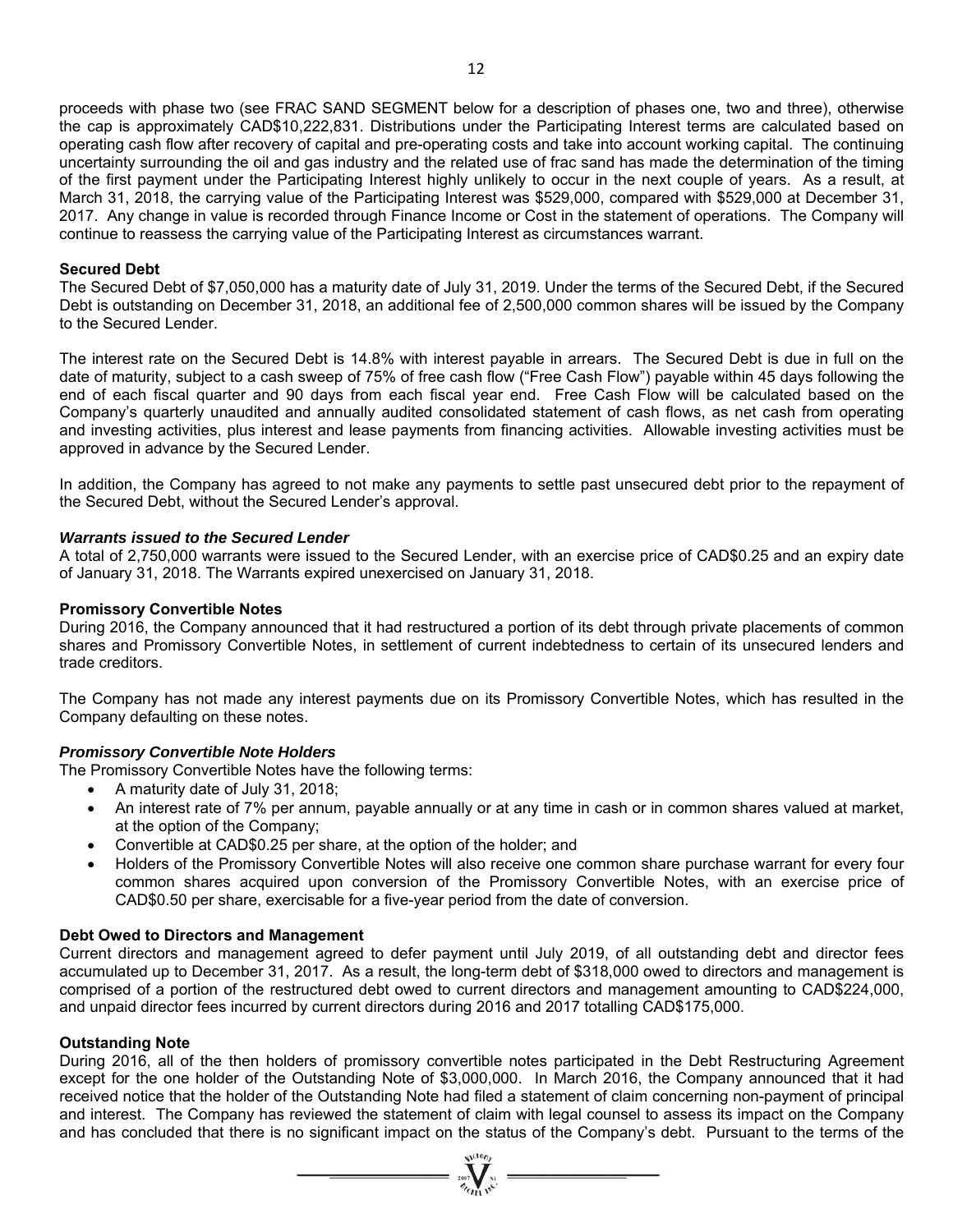Secured Debt, the Company is prevented from making payments under outstanding unsecured debt until the Secured Debt is repaid. As a result, the Company has not paid interest accrued on the Outstanding Note. The Outstanding Note matured in July 2016 and the Company has been unable to repay the amounts owing and interest payments due. This has resulted in the Company defaulting on the Outstanding Note.

#### **Cash flows in the year**

Cash and cash equivalents as at March 31, 2018 were held with major Canadian banks. The Company has a policy of investing its available cash in Canadian government instruments and certificates of deposit or other direct obligations of major Canadian banks.

For the three months ended March 31, 2018, the Company used cash of \$331,000 through operating activities (March 31, 2017 - \$51,000). During the three months ended March 31, 2018, operating activity was minimal, due to the lowprice environment in the oil and gas sector and the protracted period of minimal drilling activity in the Company's market area.

During the three months ended March 31, 2018, net cash used by investing activities was \$90,000 (March 31, 2017 - \$10,000). During 2017, the Company committed to provide up to \$200,000 in funding under certain terms of a secured note receivable. The note has interest bearing at 15%, is secured and matures June 22, 2018. During the first quarter of 2018, the Company advanced \$90,000 in relation to the note receivable. Any proceeds received from repayment of this loan must be used to repay the other current loan (refer to Note 11 of the Condensed Interim Consolidated Financial Statements).

The Company received \$300,000 from financing activities during the three months ended March 31, 2018 (March 31, 2017 – used cash of \$55,000 mainly related to the payments of interest and lease obligations). During the three months ended March 31, 2018, the Company received advances from the Secured Lender for working capital purposes and in relation to the secured note receivable discussed above.

The Company's activities during the three months ended March 31, 2018 used cash and cash equivalents of \$121,000, with a foreign exchange gain effect of \$42,000.

## **Other potential sources of cash flow**

The aggregate market value of the Company's marketable securities held in public company shares is approximately \$162,000 as at the date of this MD&A.

As at May 16, 2018, the Company had options outstanding that could bring in additional funds. All of those instruments are not "in-the-money".

The Company's title to its projects is in good-standing and management will continue to maintain the projects in goodstanding.

The Company has approximately 21,000 tons of sand in inventory at March 31, 2018. The Company has eliminated all discretionary costs that should not have a negative impact on its ability to resume production. Staffing, salaries and director fees have been previously reduced or accrued and deferred where possible.

#### **REPORTING SEGMENT**

The Company is engaged in the exploration, evaluation and development of properties for the mining and production of nickel and associated products. The Company also produces frac sand for the oil and gas industry in Canada and the northern US. The Company has three reporting segments: Corporate, Exploration and Development, and Frac Sand. The Corporate segment supports all of the Company's activities.

Senior management makes decisions with respect to Exploration and Development by considering exploration and development potential and results on a project basis. The exploration and development projects are all located in Canada.

The Frac Sand segment is managed and operated by Victory Silica's executives and employees although the business and operating assets are part of Victory Nickel. The segment is located in Canada although sand as raw material is imported from the United States.

 $=\mathbf{v}$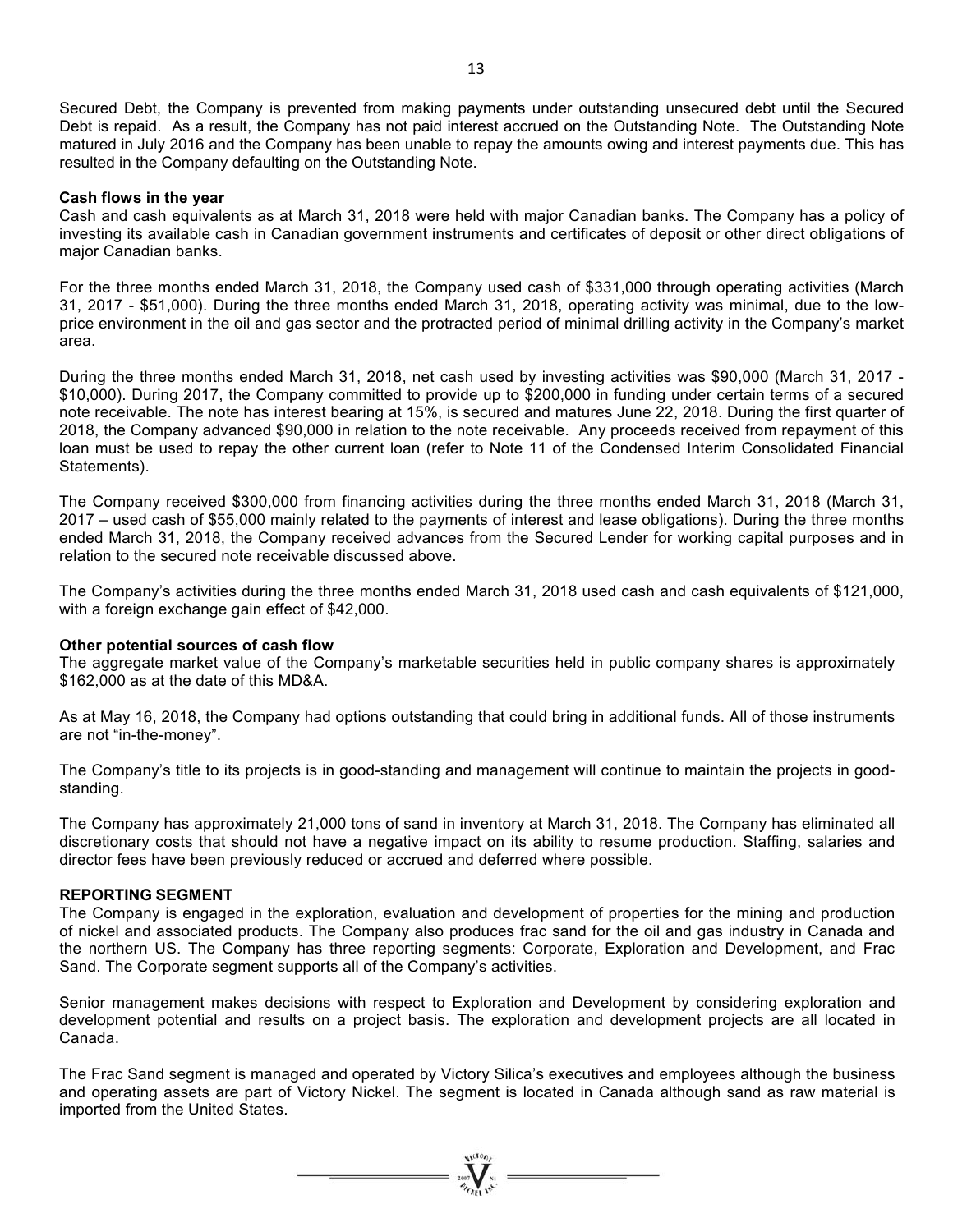|                                    |    | March 31,<br>2018 | December 31.<br>2017 |
|------------------------------------|----|-------------------|----------------------|
| Canada                             |    |                   |                      |
| Corporate                          | \$ | $1,886$ \$        | 2,020                |
| <b>Exploration and Development</b> |    | 43,714            | 43,714               |
| Frac Sand                          |    | 5,081             | 4,858                |
| Intersegment elimination           |    | (1, 465)          | (1, 502)             |
| <b>Total Assets</b>                | S  | 49,216 \$         | 49,090               |

# **EXPLORATION AND DEVELOPMENT ACTIVITIES**

*Paul Jones is a "qualified person" as defined under NI-43-101 and has approved the preparation of the information relating to the material mineral projects of the Company described herein.* 

# **MINE PROPERTY AND DEVELOPMENT ACTIVITIES**

## **Minago Project**

During the three months ended March 31, 2018, \$nil was incurred on the Minago project (March 31, 2017 - \$4,000).

The Company's 100%-owned Minago project is a permitted project ready for development. It is located on the unexposed southern part of the Thompson Nickel Belt in Manitoba, and is one of Canada's largest undeveloped sulphide nickel deposits. Minago has been shown to be capable of producing a nickel concentrate grading from 22.3% up to 35.0%, making it reportedly the world's highest grade nickel concentrate. In addition to metal by-products such as copper, cobalt, gold, platinum, palladium, silver and rhodium, a layer of silica sand averaging approximately nine metres thick overlies the nickel mineralization within the open pit. Approximately 84% of the sand is marketable as frac sand. The frac sand forms part of the overburden that must be removed prior to mining the nickel ore. According to the Minago FS, production of frac sand could begin 20 months after the start of mine development. As noted in Outlook above, the value of the cobalt alone in the Minago concentrate has increased to \$188,000,000 at the recent cobalt price of \$42.00.

The analytical data and geological interpretations obtained from a work program in 2010 were incorporated into an updated geological model and resource estimate. The updated resource incorporates a 24% increase (over the previous resource estimate) in the NI 43-101 compliant measured and indicated and pit-constrained sulphide nickel resource used in the Minago FS. The Minago FS is available at www.sedar.com. Note that all resources are contained in the Nose Deposit and the update below does not include the results of the 2011 drilling program.

|                  | April 2011 Pit-Constrained<br><b>Resource</b> |              |                   | March 2010 In-Pit Resource <sup>2</sup> |                   | Increase (Decrease) in<br><b>Contained Metal</b> |            |        |  |
|------------------|-----------------------------------------------|--------------|-------------------|-----------------------------------------|-------------------|--------------------------------------------------|------------|--------|--|
|                  | <b>Tonnes</b>                                 | Grade        | <b>Ni Content</b> | Tonnes                                  | Grade             | Ni Content                                       | Ni Content | Change |  |
| Category         | <b>Millions</b>                               | $%$ Ni $S^3$ | <b>MLb</b>        | <b>Millions</b>                         | %NiS <sup>3</sup> | M Lb                                             | M Lb       | %      |  |
| <b>Measured</b>  | 8.2                                           | 0.473        | 85.0              | 6.6                                     | 0.488             | 71.4                                             | 13.7       | 19.2   |  |
| <b>Indicated</b> | 22.8                                          | 0.432        | 217.2             | 19.1                                    | 0.410             | 172.6                                            | 44.6       | 25.9   |  |
| M&I              | 31.0                                          | 0.443        | 302.2             | 25.7                                    | 0.430             | 243.9                                            | 58.3       | 23.9   |  |
| <b>Inferred</b>  | 0.2                                           | 0.380        | 1.4               | 1.4                                     | 0.402             | 12.2                                             | (10.8)     | (88.4) |  |

 $1$  Lerch-Grossman pit optimization shell  $2$  Whittle pit optimization shell  $3$  Nickel in sulphide form

On August 23, 2011, the Manitoba Government issued Victory Nickel's final EAL for the Minago project. The licence was to expire on August 22, 2014 unless the Company completes a certain amount of work to move the project forward. During 2014, the Company complied with the conditions of the EAL and, in December 2014, filed an Environmental Act Proposal ("EAP") to amend the EAL to relocate the proposed tailings and waste rock management facility. The construction of drainage ditches installed to lower down the water table within the pit shell limits, the installation of Flow Gauging and Telemetry systems and the implementation of a comprehensive environmental monitoring program are considered part of the site development necessary to maintain the EAL. Consultations with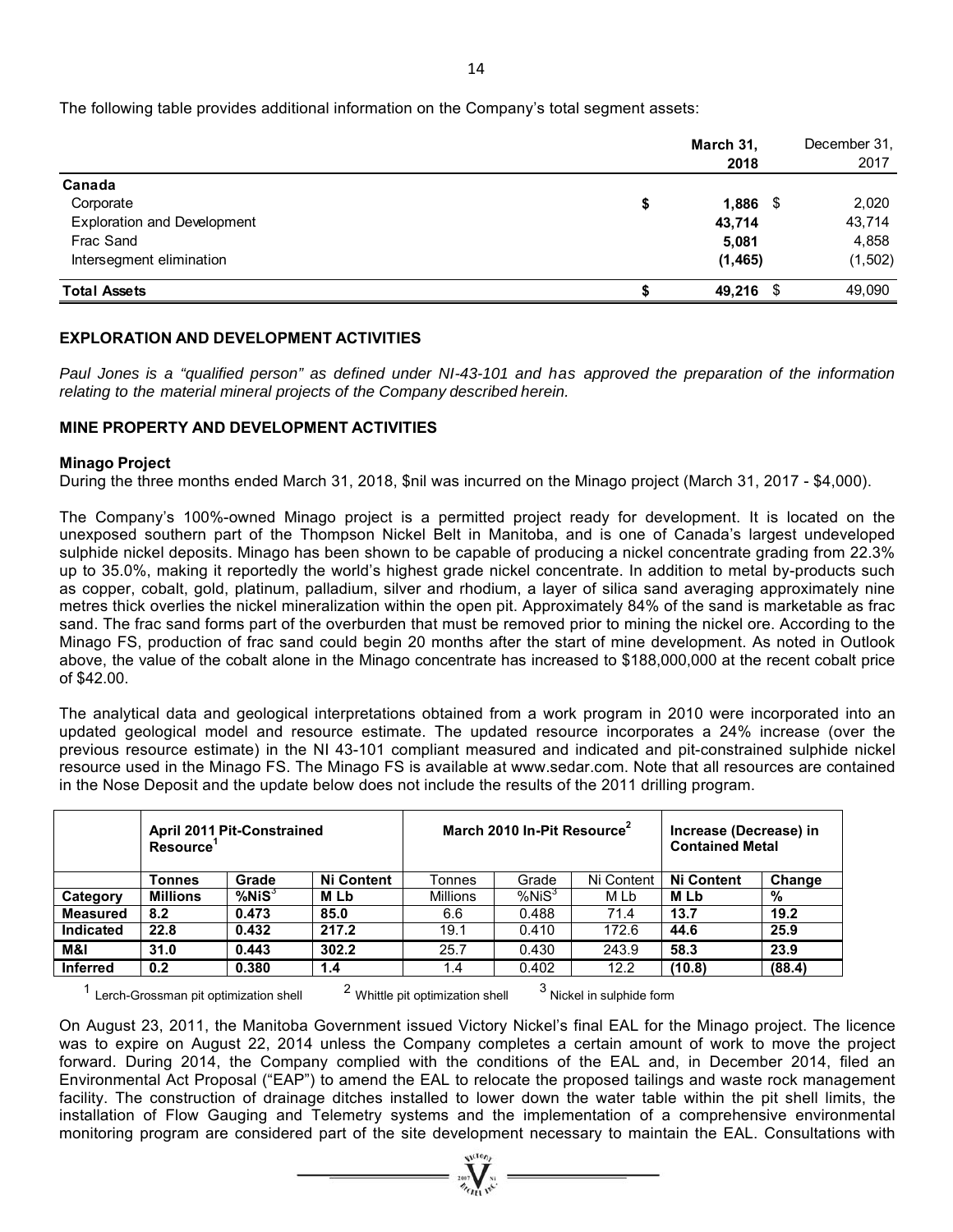First Nations by the government of Manitoba continue. The existing EAL continues to be valid and on completion of consultations, the government is expected to issue the amendment to the existing EAL.

#### *Minago Frac Sand*

An indicated resource of 15 million tonnes of sandstone has been estimated to occur within the current Minago pit shell. The frac sand component of this resource is approximately 11 million tonnes and is a significant contributor to the positive economics at Minago. As part of the FS, Outotec produced a feasibility-level design for a frac sand plant complete with capital and operating costs to produce 1,140,000 tonnes of frac sand annually for a ten-year period. Considerable potential exists to expand the resource beyond the limits of the current pit.

#### **EXPLORATION AND EVALUATION ACTIVITIES**

For the three months ended March 31, 2018, the Company did not incur exploration expenditures on its E&E projects (March 31, 2017 – \$6,000). Expenditures have been reduced due to the tight equity markets and management's focus on Victory Silica and the frac sand business.

#### **Frac Sand**

#### *Bear Coulee Property*

In October 2014, the Company entered into an option to acquire a 100% interest in a frac sand land package totaling over 300 acres in Trempeleau County Wisconsin, USA (the "Bear Coulee Property"). The option agreement provides for a cash payment of \$10,000 on signing of the agreement (paid in 2014), a second cash payment on delivery of permits (which has not yet been completed) and a third cash payment on exercise of the option. The option is valid for six months following receipt of permits with two equivalent extensions available under certain circumstances. Prior to production, the Company will be required to pay \$40,000 per annum as advance royalties on the initial 20,000 tons of sand production. Once the Bear Coulee Property is in production, the Company will be required to pay a royalty of \$2.00 per ton of frac sand sold from the property.

In February 2015, the Company announced the completion of a National Instrument 43-101 technical report describing a resource estimate of approximately 11 million tons of frac sand on the Bear Coulee Property.

## **Nickel**

#### *Lac Rocher*

Lac Rocher, with year-round access, is located in northwestern Québec and has measured (0.29 million tonnes grading 1.23% Ni) and indicated (0.51 million tonnes grading 1.05% Ni) resources of 0.80 million tonnes grading 1.12% nickel, at a 0.5% nickel cutoff, for approximately 20 million pounds of in-situ nickel located between surface and 125 vertical metres. Additional inferred resources total 0.44 million tonnes grading 0.65% Ni. Mineralization remains open to the southwest. The breakeven price of nickel per pound in the Lac Rocher PEA was US\$9.74 with copper at US\$3.65 with an exchange of CAD\$0.95 / US\$1.00.

The Lac Rocher property is subject to a discovery incentive plan (the "DIP") to reward certain individuals involved in the discovery of Lac Rocher with a 2% net smelter royalty ("NSR") for mines that were discovered on certain properties prior to the expiry of the DIP. The NSR is payable only on revenues earned after recovery of all development costs for any mine on the property. The terms of the DIP provide the Company with a right of first refusal on any proposed disposition of the NSR. In addition, the DIP contains put/call provisions under which the Company may be required to purchase, or may exercise an option to purchase, the NSR at the value of its discounted cash flows, as defined therein. The Lac Rocher property is the only property subject to the DIP. As the Lac Rocher property is not yet in production, no royalties are currently payable. No work has been conducted on site since December 2009.

#### *Mel Project*

The 100% owned Mel project is located on the Thompson Nickel Belt, just north of Thompson, Manitoba and remains underexplored.

Mel has an indicated resource of 4.3 million tonnes grading 0.88% nickel (approximately 83 million pounds in-situ nickel) and an additional inferred resource of one million tonnes grading 0.84% nickel (approximately 19 million pounds in-situ nickel) and offers significant exploration upside as well as near-term production potential.

The re-evaluation of the Mel dataset has been completed for both the drill hole data on the Mel deposit and the considerable drilling (111 drill holes) conducted on the claims portion of the property. The study has included

 $\sum_{m=1}^{\infty} \sum_{m=1}^{\infty}$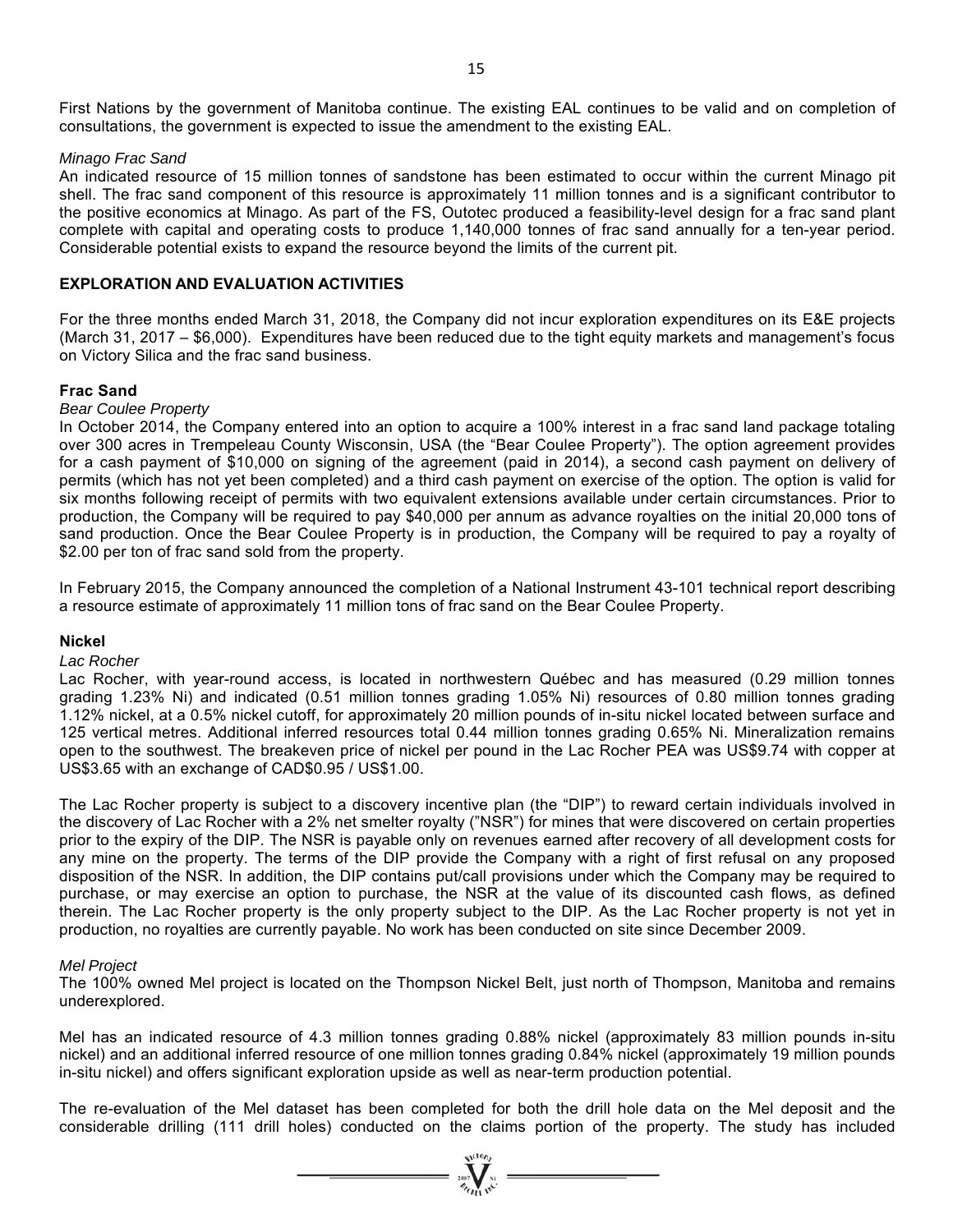reinterpretation of the geological context in order to evaluate new or under-tested target areas for future work that can be incorporated into further, more refined, modelling of the Mel resource. No fieldwork has been conducted since 2011. An application to renew Mel mining lease ML-007 was successful and the lease has been renewed for a 21-year term.

Under the terms of the Mel option agreement with Vale, Vale must mill ore from the Mel project at cash costs plus 5% subject to capacity availability and metallurgy – this is unaffected by Vale's decision not to exercise its back-in right. Furthermore, in accordance with the terms of the agreement with Vale, they now are entitled to a 10% royalty on "distributable earnings" as defined in the agreement. Distributable earnings is defined as net revenue less operating expenses, before federal and provincial income taxes, after provincial mining taxes and less aggregate pre-production capital but before depreciation.

#### *Lynn Lake*

The Lynn Lake property is located in the historic mining town of Lynn Lake in northern Manitoba, about 320km by road northwest of the Thompson mining camp. The property is the former Sherritt Gordon Mines Limited ("Sherritt") mine site known as the Lynn Lake A Mine and Farley Mine, comprised of 13 mining claims, 14 mining claim leases and 2 mineral leases covering an area of 2,170.26 hectares. The property was operated by Sherritt from 1953 to 1976 with reported production of 22.2 million tons at an average grade of 1.023% nickel and 0.535% copper.

On November 4, 2014, the Company announced that it had optioned the Lynn Lake project to Corazon, an Australian listed public company with assets in the Lynn Lake area. Under the terms of the agreement, Corazon can acquire a 100% interest in Lynn Lake by issuing 40,000,000 Corazon shares to the Company upon closing and incurring AU\$3,500,000 in exploration expenditures or in payments (in cash or Corazon shares at Corazon's option) to Victory Nickel before November 2019. In addition, Victory Nickel will retain a 1.5% net smelter royalty on production from the Lynn Lake nickel project, and receive a payment of AU\$1,000,000 (in cash or Corazon shares at Corazon's option) within 30 days of the commencement of ore processing activities at the Lynn Lake nickel project. On April 6, 2015 Corazon issued 40,000,000 Corazon shares to Victory Nickel as part of the terms of the option agreement between the two companies. In October 2016, the shares were sold for net proceeds of AU\$515,000.

## **FRAC SAND SEGMENT**

As explained above, the Frac Sand segment is managed and operated by Victory Silica, although the business and operating assets are part of Victory Nickel. The segment is located in Canada although sand as raw material is currently imported from the United States. The plan is to eventually produce both domestic and imported sand.

The Company completed phase one of its three phase business plan. Phase one provided for the refurbishment and upgrading of the 7P Plant to a capacity of 500,000 tpa of high-quality frac sand. Phase one was completed in 2014.

The Board of Directors approved proceeding with phase two, provided non-dilutive financing could be arranged. However, in 2015, the Company announced that phase two had been deferred due to the uncertainty caused by the drop in the price of oil. However, phase two remains a desirable next step which would not only make the Company more competitive, but also provide significant flexibility to target certain markets which often require different grades of sand.

Phase two is to build a wash plant on a Wisconsin sand resource. Frac sand production is a two-stage process: the wet stage (washing) and the dry stage. The Company has historically contracted out the wet stage in Wisconsin prior to shipping the wet sand to its plant in Alberta. The wet stage removes impurities, enabling transport of only the desired sand size fractions. The dry stage, where the sand is dried and separated into several products of different sizes, is completed at the Company's 7P Plant.

Phase three of the business plan is to build a second dry processing facility in or around Winnipeg, Manitoba capable of producing 1,000,000 tpa. A site serviced by multiple rail carriers would give the Company more flexibility in accessing only the highest quality sand from the Wisconsin/Minnesota region. The ultimate plan is to provide customers with a variety of qualities, which would include domestic sand from the Company's Minago project in Manitoba (see above). The Minago project is a nickel project overlain by overburden, which includes sand meeting the tier two frac sand specs. The Winnipeg formation sand located at Minago is the highest-quality domestic sand and would be a welcome addition to the Company's mix of products as not all of the Company's customers' applications require Wisconsin sand.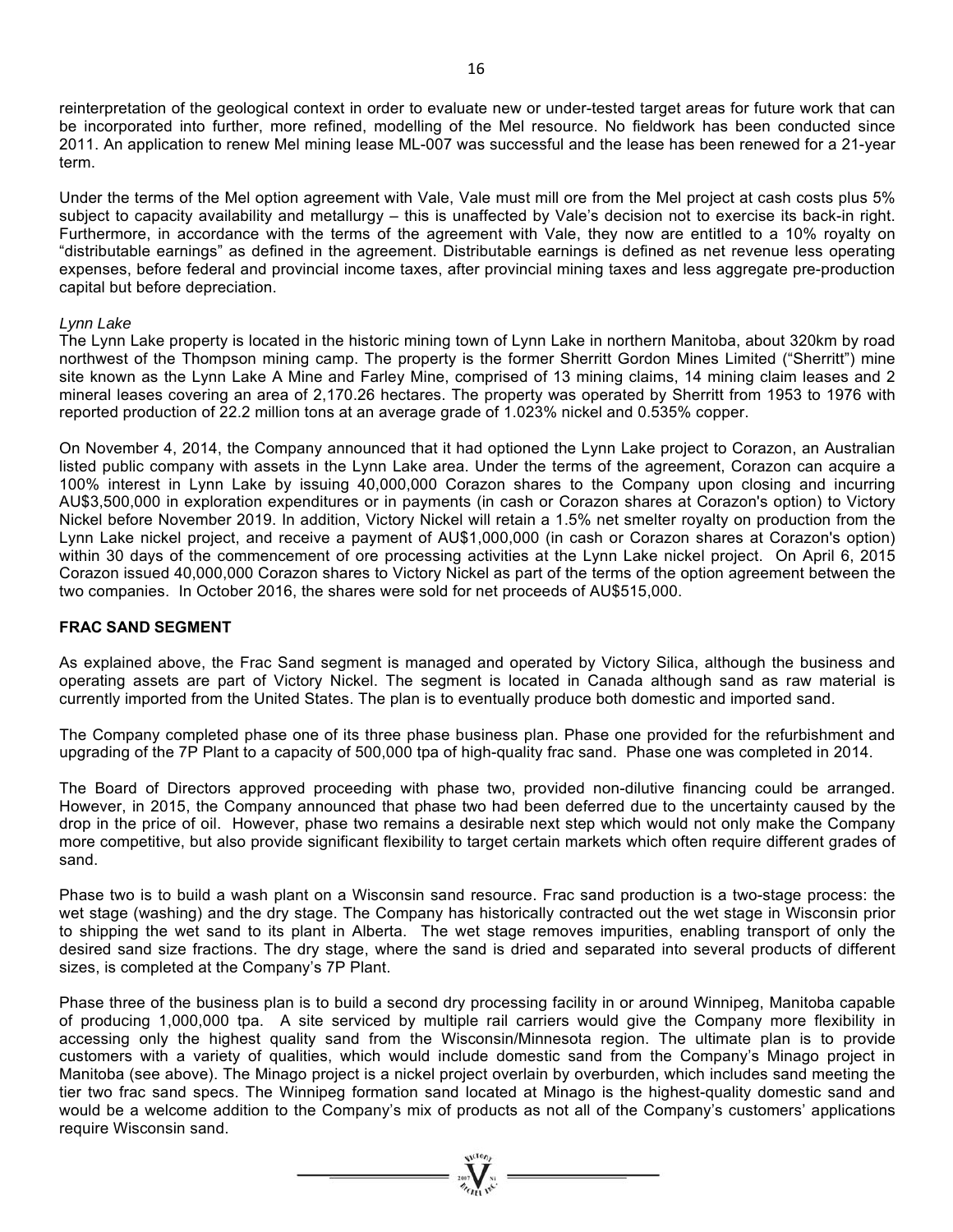As a result of commodity market uncertainty, the 7P Plant operates on an as-needed basis only. Due to continued uncertainty in the oil price E&P companies have reduced capital expenditure programs, placing pressure on Victory Nickel's oilfield service company customers to reduce E&P company drilling costs. These companies, in turn, look to their suppliers, including frac sand producers, to help lower their costs. Accordingly, frac sand prices in Canada have decreased to levels that do not appear to be sustainable over the long term.

During 2017, the Company sold most of the coarser fractions of its finished goods inventory requiring the start-up of the 7P Plant to replenish finished goods, in anticipation of a continued improvement in sales.

## **TRANSACTIONS WITH RELATED PARTIES**

#### *Related Party Balances and Transactions for Services*

Short-term employee benefits provided by the Company to key management personnel include salaries, directors' fees, statutory contributions, paid annual vacation and paid sick leave as well as non-monetary benefits such as medical care. In addition to short-term employee benefits, the Company may also issue options and common shares as part of the stock option plan and share bonus plan. Payables to key management personnel generally relate to directors' fees, consulting fees and expense reimbursements.

Balances and transactions with related parties are shown in the following tables for the periods ended:

|                                                | March 31,     | December 31, |
|------------------------------------------------|---------------|--------------|
|                                                | 2018          | 2017         |
| <b>Balances Outstanding</b>                    |               |              |
| Debt due to key management personnel           | $318 \quad $$ | 318          |
| Other payables due to key management personnel | 251           | 173          |
|                                                | 569           | 491          |

Key management personnel compensation is comprised of:

|                              | Three months ended            |     |  |    |
|------------------------------|-------------------------------|-----|--|----|
|                              | March 31, 2018 March 31, 2017 |     |  |    |
| Short-term employee benefits |                               | 140 |  | 64 |
|                              |                               | 140 |  | 64 |

## **OUTSTANDING SHARE DATA**

As at May 16, 2018, the Company had 94,870,968 common shares issued and outstanding. In addition, there were 12,625,000 stock options outstanding with a weighted average exercise price of CAD\$0.08. Of the outstanding options none were in the money.

#### **CORPORATE GOVERNANCE**

#### *Disclosure Controls and Procedures*

The Company's Chief Executive Officer and Chief Financial Officer (collectively, the "Certifying Officers"), are responsible for designing a system of disclosure controls and procedures, or causing them to be designed under their supervision, to provide reasonable assurance that information required to be disclosed in reports filed with or submitted to, securities regulatory authorities is recorded, processed, summarized and reported within the time periods specified under Canadian securities laws and that material information relating to the Company is made known to them with respect to financial and operational conditions to allow timely decisions regarding required disclosure. Such controls are facilitated by the small size of the Company's senior management team and their access to material information.

## *Internal Control over Financial Reporting*

The Company's Certifying Officers are responsible for designing a system of internal controls over financial reporting,

 $\sum_{\alpha}$